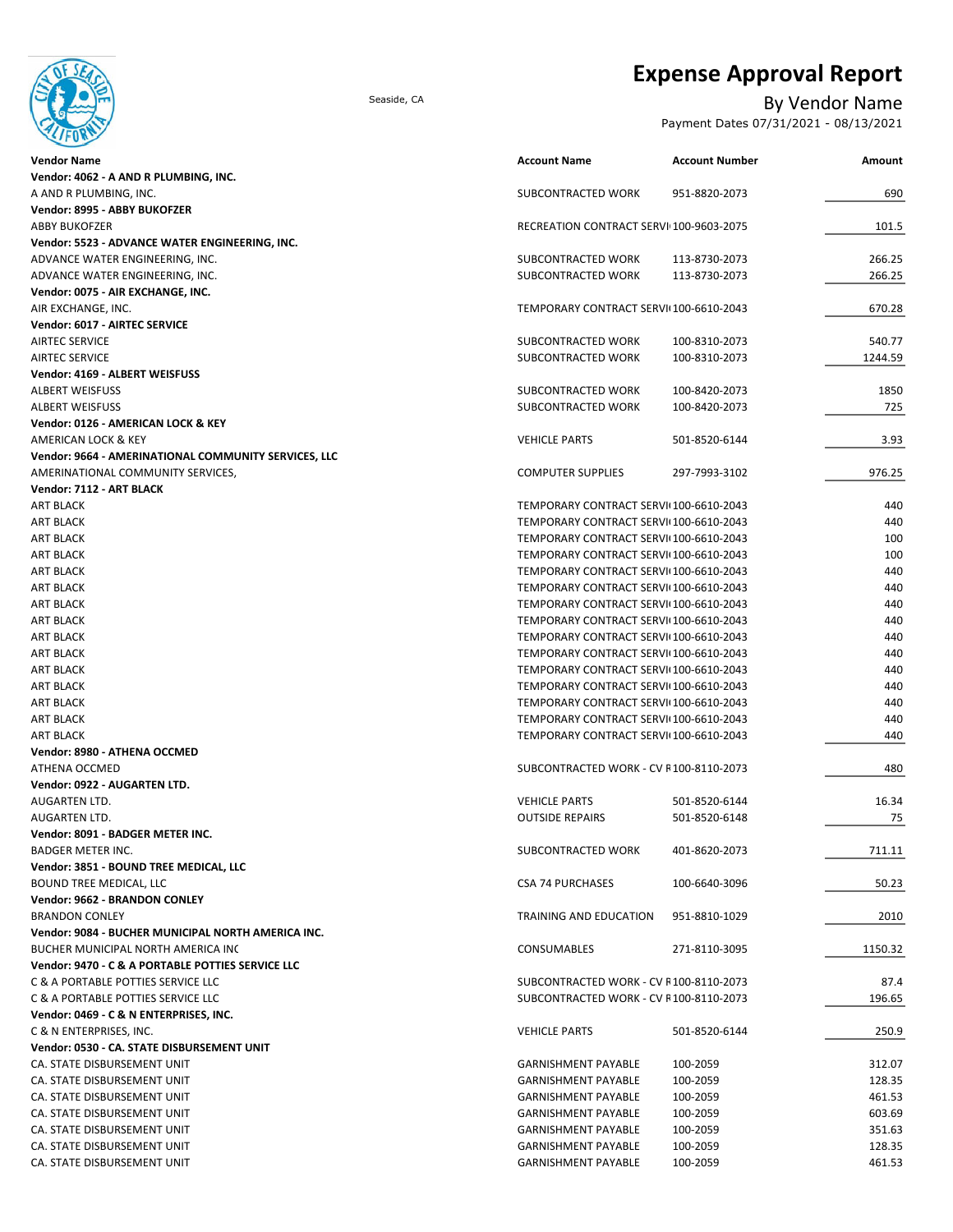| CA. STATE DISBURSEMENT UNIT                                | <b>GARNISHMENT PAYABLE</b>                          | 100-2059      | 603.69  |
|------------------------------------------------------------|-----------------------------------------------------|---------------|---------|
| CA. STATE DISBURSEMENT UNIT                                | <b>GARNISHMENT PAYABLE</b>                          | 271-2059      | 65.93   |
| CA. STATE DISBURSEMENT UNIT                                | <b>GARNISHMENT PAYABLE</b>                          | 271-2059      | 26.37   |
| CA. STATE DISBURSEMENT UNIT                                | <b>GARNISHMENT PAYABLE</b>                          | 951-2059      | 14.26   |
| CA. STATE DISBURSEMENT UNIT                                | <b>GARNISHMENT PAYABLE</b>                          | 951-2059      | 14.26   |
| Vendor: 5103 - CALIF LAW ENFRCMNT ASSOC                    |                                                     |               |         |
| CALIF LAW ENFRCMNT ASSOC                                   | MISC PAYROLL PAYABLES                               | 100-2062      | 20.75   |
| CALIF LAW ENFRCMNT ASSOC                                   | MISC PAYROLL PAYABLES                               | 100-2062      | 20.76   |
| CALIF LAW ENFRCMNT ASSOC                                   | MISC PAYROLL PAYABLES                               | 100-2062      | 269.88  |
| CALIF LAW ENFRCMNT ASSOC                                   | <b>MISC PAYROLL PAYABLES</b>                        | 100-2062      | 20.74   |
| CALIF LAW ENFRCMNT ASSOC                                   | MISC PAYROLL PAYABLES                               | 100-2062      | 269.62  |
| Vendor: 9584 - CALIFORNIA AMERICAN WATER                   |                                                     |               |         |
| CALIFORNIA AMERICAN WATER                                  | UTILITY ASSISTANCE PRGM                             | 100-7410-4201 | 676.96  |
| Vendor: 7918 - CALIFORNIA JOINT POWERS INSURANCE AUTHORITY |                                                     |               |         |
| CALIFORNIA JOINT POWERS INSURANCE A                        | <b>INSURANCE</b>                                    | 502-5120-2090 | 7822    |
| CALIFORNIA JOINT POWERS INSURANCE A                        | <b>INSURANCE</b>                                    | 502-5120-2090 | 239     |
| Vendor: 0501 - CALIFORNIA-AMERICAN WATER                   |                                                     |               |         |
| CALIFORNIA-AMERICAN WATER                                  | <b>WATER</b>                                        | 100-8310-5133 | 1836.41 |
| CALIFORNIA-AMERICAN WATER                                  | <b>WATER</b>                                        | 100-8310-5133 | 5030.07 |
| CALIFORNIA-AMERICAN WATER                                  | <b>WATER</b>                                        | 100-8440-5133 | 3550.71 |
| CALIFORNIA-AMERICAN WATER                                  | <b>WATER</b>                                        | 100-8440-5133 | 8886.35 |
| CALIFORNIA-AMERICAN WATER                                  | <b>WATER</b>                                        | 210-8420-5133 | 1941.24 |
| CALIFORNIA-AMERICAN WATER                                  | <b>WATER</b>                                        | 210-8420-5133 | 6017.44 |
| CALIFORNIA-AMERICAN WATER                                  | AFFORDABLE HOUSING                                  | 973-9710-9526 | 83      |
| CALIFORNIA-AMERICAN WATER                                  | AFFORDABLE HOUSING                                  | 973-9710-9526 | 223.68  |
| Vendor: 5126 - CENTRAL COAST GLASS & WINDOW CO., INC       |                                                     |               |         |
| CENTRAL COAST GLASS & WINDOW CO., II                       | DEPARTMENT CONSUMABLES 113-8730-3095                |               | 36.33   |
| Vendor: 9647 - CHRIS WHEELER                               |                                                     |               |         |
| <b>CHRIS WHEELER</b>                                       | <b>RENTAL PROPERTY EXP &amp; MAIN 297-7993-9599</b> |               | 14500   |
| Vendor: 9579 - CITYGATE ASSOCIATES, LLC                    |                                                     |               |         |
| CITYGATE ASSOCIATES, LLC                                   | TEMPORARY CONTRACT SERVI(100-6610-2043              |               | 2938.69 |
| Vendor: 9635 - COLLINS ELECTRICAL COMPANY INC.             |                                                     |               |         |
| COLLINS ELECTRICAL COMPANY INC.                            | DEPARTMENT CONSUMABLES 100-8440-3095                |               | 654.26  |
| Vendor: 7644 - COMCAST BUSINESS                            |                                                     |               |         |
| <b>COMCAST BUSINESS</b>                                    | DATA COMMUNICATION                                  | 503-4010-5138 | 4997.7  |
| Vendor: 0981 - DEL MAR FRENCH LAUNDRY, INC.                |                                                     |               |         |
| DEL MAR FRENCH LAUNDRY, INC.                               | DEPARTMENT CONSUMABLES 100-9200-3095                |               | 52      |
| Vendor: 5854 - DELLA MORA HEATING,<br>DELLA MORA HEATING,  | SUBCONTRACTED WORK                                  | 113-8730-2073 | 184.39  |
| <b>Vendor: 1048 - DOCTORS ON DUTY MEDICAL GROUP</b>        |                                                     |               |         |
| DOCTORS ON DUTY MEDICAL GROUP                              | SUBCONTRACTED WORK                                  | 100-8420-2073 | 162     |
| DOCTORS ON DUTY MEDICAL GROUP                              | SUBCONTRACTED WORK                                  | 100-8420-2073 | 26      |
| DOCTORS ON DUTY MEDICAL GROUP                              | SUBCONTRACTED WORK                                  | 951-8820-2073 | 2.5     |
| DOCTORS ON DUTY MEDICAL GROUP                              | SUBCONTRACTED WORK                                  | 951-8820-2073 | 236.7   |
| DOCTORS ON DUTY MEDICAL GROUP                              | SUBCONTRACTED WORK                                  | 951-8820-2073 | 47.5    |
| DOCTORS ON DUTY MEDICAL GROUP                              | SUBCONTRACTED WORK                                  | 951-8820-2073 | 93      |
| Vendor: 4892 - EDGES ELECTRICAL GROUP                      |                                                     |               |         |
| <b>EDGES ELECTRICAL GROUP</b>                              | DEPARTMENT CONSUMABLES 100-8310-3095                |               | 210.19  |
| <b>EDGES ELECTRICAL GROUP</b>                              | DEPARTMENT CONSUMABLES 100-8310-3095                |               | 182.93  |
| <b>EDGES ELECTRICAL GROUP</b>                              | DEPARTMENT CONSUMABLES 113-8730-3095                |               | 177     |
| <b>EDGES ELECTRICAL GROUP</b>                              | DEPARTMENT CONSUMABLES 113-8730-3095                |               | 129.81  |
| Vendor: 8979 - ERROL L. MONTGOMERY & ASSOCIATES, INC.      |                                                     |               |         |
| ERROL L. MONTGOMERY & ASSOCIATES, II                       | <b>CONSULTING COSTS</b>                             | 670-2130-1030 | 2560    |
| Vendor: 1176 - EWING IRRIGATION PRODUCTS INC.              |                                                     |               |         |
| EWING IRRIGATION PRODUCTS INC.                             | DEPARTMENT CONSUMABLES 100-8420-3095                |               | 66.66   |
| EWING IRRIGATION PRODUCTS INC.                             | DEPARTMENT CONSUMABLES 100-8420-3095                |               | 347.72  |
| EWING IRRIGATION PRODUCTS INC.                             | DEPARTMENT CONSUMABLES 100-8420-3095                |               | 135.43  |
| EWING IRRIGATION PRODUCTS INC.                             | DEPARTMENT CONSUMABLES 100-8440-3095                |               | 336.21  |
| Vendor: 1188 - FERGUSON US HOLDINGS, INC.                  |                                                     |               |         |
| FERGUSON US HOLDINGS, INC.                                 | DEPARTMENT CONSUMABLES 401-8620-3095                |               | 19.24   |
| Vendor: 9663 - FIREFIGHTERS PRINT & DESIGN                 |                                                     |               |         |
| FIREFIGHTERS PRINT & DESIGN                                | DEPARTMENT CONSUMABLES 100-6610-3095                |               | 586.24  |
| Vendor: 1224 - FIRST ALARM                                 |                                                     |               |         |
| <b>FIRST ALARM</b>                                         | <b>ALARM SERVICE</b>                                | 100-8310-2070 | 152.5   |
| <b>FIRST ALARM</b>                                         | ALARM SERVICE                                       | 100-8310-2070 | 818.43  |
| <b>FIRST ALARM</b>                                         | ALARM SERVICE                                       | 100-8310-2070 | 350.37  |
| <b>FIRST ALARM</b>                                         | ALARM SERVICE                                       | 100-8310-2070 | 147     |
| <b>FIRST ALARM</b>                                         | DEPARTMENT CONSUMABLES 100-8310-3095                |               | 255     |
|                                                            |                                                     |               |         |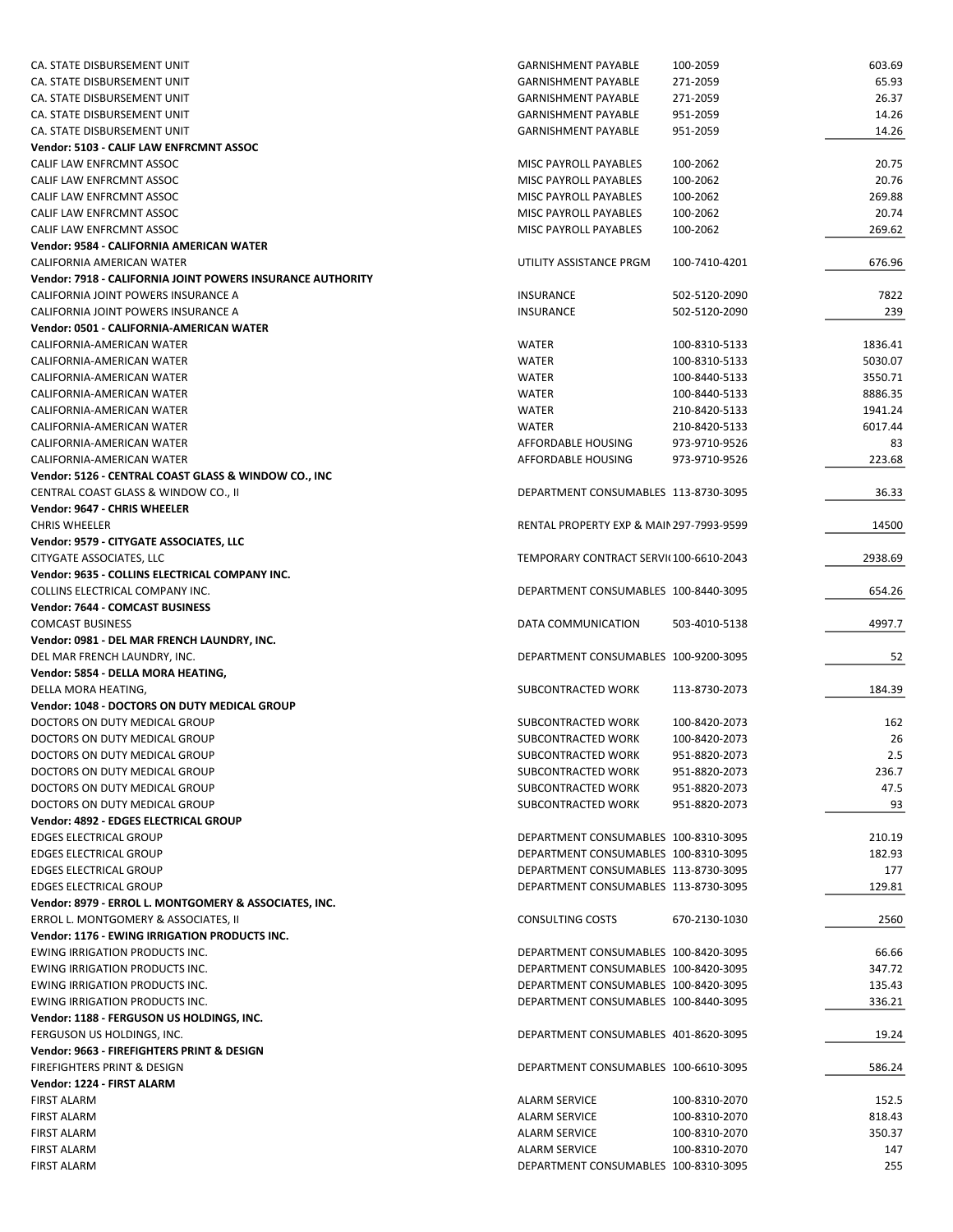| <b>FIRST ALARM</b>                                         | DEPARTMENT CONSUMABLES 100-8310-3095    |               | 147      |
|------------------------------------------------------------|-----------------------------------------|---------------|----------|
| <b>FIRST ALARM</b>                                         | <b>ALARM SERVICE</b>                    | 100-9200-2070 | 251.64   |
| Vendor: 1268 - FRANCHISE TAX BOARD                         |                                         |               |          |
| <b>FRANCHISE TAX BOARD</b>                                 | <b>GARNISHMENT PAYABLE</b>              | 100-2059      | 0.68     |
| <b>FRANCHISE TAX BOARD</b>                                 | <b>GARNISHMENT PAYABLE</b>              | 100-2059      | 4.48     |
| <b>FRANCHISE TAX BOARD</b>                                 | <b>GARNISHMENT PAYABLE</b>              | 100-2059      | 5.03     |
| <b>FRANCHISE TAX BOARD</b>                                 | <b>GARNISHMENT PAYABLE</b>              | 113-2059      | 42.92    |
| <b>FRANCHISE TAX BOARD</b>                                 | <b>GARNISHMENT PAYABLE</b>              | 113-2059      | 45.52    |
| <b>FRANCHISE TAX BOARD</b>                                 | <b>GARNISHMENT PAYABLE</b>              | 113-2059      | 44.97    |
| <b>FRANCHISE TAX BOARD</b>                                 | <b>GARNISHMENT PAYABLE</b>              | 401-2059      | 6.4      |
| Vendor: 9143 - GOLDEN STATE EMERGENCY VEHICLE SERVICE INC. |                                         |               |          |
| <b>GOLDEN STATE EMERGENCY VEHICLE SERY</b>                 | <b>VEHICLE PARTS</b>                    | 501-8520-6144 | 683.67   |
| <b>Vendor: 5198 - GOLDEN STATE PORTABLES</b>               |                                         |               |          |
| <b>GOLDEN STATE PORTABLES</b>                              | SUBCONTRACTED WORK                      | 100-8310-2073 | 553.63   |
| <b>GOLDEN STATE PORTABLES</b>                              | EQUIPMENT RENTAL                        | 100-8420-2087 | 130.36   |
| Vendor: 9469 - GOLDEN STATE TRUCK & TRAILER REPAIR, INC.   |                                         |               |          |
| GOLDEN STATE TRUCK & TRAILER REPAIR,                       | <b>OUTSIDE REPAIRS</b>                  | 501-8520-6148 | 3375.01  |
| <b>GOLDEN STATE TRUCK &amp; TRAILER REPAIR,</b>            | <b>OUTSIDE REPAIRS</b>                  | 501-8520-6148 | 5863.37  |
| Vendor: 1392 - GRANITE ROCK COMPANY                        |                                         |               |          |
| <b>GRANITE ROCK COMPANY</b>                                | DEPARTMENT CONSUMABLES 100-8420-3095    |               | 9.1      |
| <b>GRANITE ROCK COMPANY</b>                                | DEPARTMENT CONSUMABLES 401-8620-3095    |               | 68.74    |
| <b>GRANITE ROCK COMPANY</b>                                | DEPARTMENT CONSUMABLES 951-8820-3095    |               | 341.18   |
| Vendor: 7605 - GREEN RUBBER-KENNEDY AG LP                  |                                         |               |          |
| <b>GREEN RUBBER-KENNEDY AG LP</b>                          | <b>CONSUMABLES</b>                      | 271-8110-3095 | 37.52    |
| Vendor: 3154 - GREEN VALLEY LANSCAPE INC.                  |                                         |               |          |
| GREEN VALLEY LANSCAPE INC.                                 | DEPARTMENT CONSUMABLES 100-8420-3095    |               | 95.88    |
| GREEN VALLEY LANSCAPE INC.                                 | <b>TOOLS</b>                            | 100-8420-3107 | 96.04    |
| Vendor: 7763 - GREENWASTE RECOVERY, INC.                   |                                         |               |          |
| GREENWASTE RECOVERY, INC.                                  | SUBCONTRACTED WORK - CV R100-8110-2073  |               | 2062.3   |
| Vendor: 9157 - GREG S. OMOTO                               |                                         |               |          |
| <b>GREG S. OMOTO</b>                                       | SUBCONTRACTED WORK                      | 100-9340-2073 | 140      |
| Vendor: 5476 - GUARDIAN                                    |                                         |               |          |
| <b>GUARDIAN</b>                                            | <b>DENTAL PAYABLE</b>                   | 100-2066      | 2931.6   |
| <b>GUARDIAN</b>                                            | <b>DENTAL PAYABLE</b>                   | 100-2066      | 2966.5   |
| Vendor: 6372 - GUARDIAN-ALTERNATE FUNDED                   |                                         |               |          |
| <b>GUARDIAN-ALTERNATE FUNDED</b>                           | <b>DENTAL PAYABLE</b>                   | 502-2066      | 9766.85  |
| <b>GUARDIAN-ALTERNATE FUNDED</b>                           | <b>DENTAL PAYABLE</b>                   | 502-2066      | 15353.72 |
| Vendor: 5989 - HdL COREN & CONE                            |                                         |               |          |
| <b>HdL COREN &amp; CONE</b>                                | <b>CITY AUDIT</b>                       | 100-5110-1025 | 695      |
| Vendor: 5753 - HEIHACHIRO TAKARABE                         |                                         |               |          |
| <b>HEIHACHIRO TAKARABE</b>                                 | RECREATION CONTRACT SERVI(100-9603-2075 |               | 163.8    |
| Vendor: 8233 - HERC RENTALS                                |                                         |               |          |
| <b>HERC RENTALS</b>                                        | <b>EQUIPMENT RENTAL</b>                 | 100-8430-2087 | 2012.3   |
| <b>HERC RENTALS</b>                                        | EQUIPMENT RENTAL                        | 100-8430-2087 | 476.75   |
| Vendor: 2351 - HICKS & HORNELL                             |                                         |               |          |
| <b>HICKS &amp; HORNELL</b>                                 | <b>TIRES</b>                            | 501-8520-6147 | 162.38   |
| <b>HICKS &amp; HORNELL</b>                                 | <b>TIRES</b>                            | 501-8520-6147 | 25.73    |
| Vendor: 4920 - ICMA RETIREMENT TRUST-457                   |                                         |               |          |
| ICMA RETIREMENT TRUST-457                                  | DEFERRED COMP PAYABLE                   | 100-2060      | 569.52   |
| ICMA RETIREMENT TRUST-457                                  | DEFERRED COMP PAYABLE                   | 100-2060      | 833.59   |
| ICMA RETIREMENT TRUST-457                                  | DEFERRED COMP PAYABLE                   | 100-2060      | 382.28   |
| ICMA RETIREMENT TRUST-457                                  | DEFERRED COMP PAYABLE                   | 100-2060      | 63.02    |
| ICMA RETIREMENT TRUST-457                                  | DEFERRED COMP PAYABLE                   | 100-2060      | 265.52   |
| ICMA RETIREMENT TRUST-457                                  | DEFERRED COMP PAYABLE                   | 100-2060      | 343.74   |
| ICMA RETIREMENT TRUST-457                                  | DEFERRED COMP PAYABLE                   | 100-2060      | 346.62   |
| ICMA RETIREMENT TRUST-457                                  | DEFERRED COMP PAYABLE                   | 100-2060      | 771.12   |
| ICMA RETIREMENT TRUST-457                                  | DEFERRED COMP PAYABLE                   | 100-2060      | 13421.39 |
| ICMA RETIREMENT TRUST-457                                  | DEFERRED COMP PAYABLE                   | 100-2060      | 7345.57  |
| ICMA RETIREMENT TRUST-457                                  | DEFERRED COMP PAYABLE                   | 100-2060      | 7115.61  |
| ICMA RETIREMENT TRUST-457                                  | DEFERRED COMP PAYABLE                   | 100-2060      | 833.59   |
| ICMA RETIREMENT TRUST-457                                  | DEFERRED COMP PAYABLE                   | 100-2060      | 569.52   |
| ICMA RETIREMENT TRUST-457                                  | DEFERRED COMP PAYABLE                   | 100-2060      | 382.41   |
| ICMA RETIREMENT TRUST-457                                  | DEFERRED COMP PAYABLE                   | 100-2060      | 346.62   |
| ICMA RETIREMENT TRUST-457                                  | DEFERRED COMP PAYABLE                   | 100-2060      | 343.74   |
| ICMA RETIREMENT TRUST-457                                  | DEFERRED COMP PAYABLE                   | 100-2060      | 265.53   |
| ICMA RETIREMENT TRUST-457                                  | DEFERRED COMP PAYABLE                   | 100-2060      | 771.12   |
| ICMA RETIREMENT TRUST-457                                  | DEFERRED COMP PAYABLE                   | 100-2060      | 58.75    |
| ICMA RETIREMENT TRUST-457                                  | DEFERRED COMP PAYABLE                   | 113-2060      | 35.23    |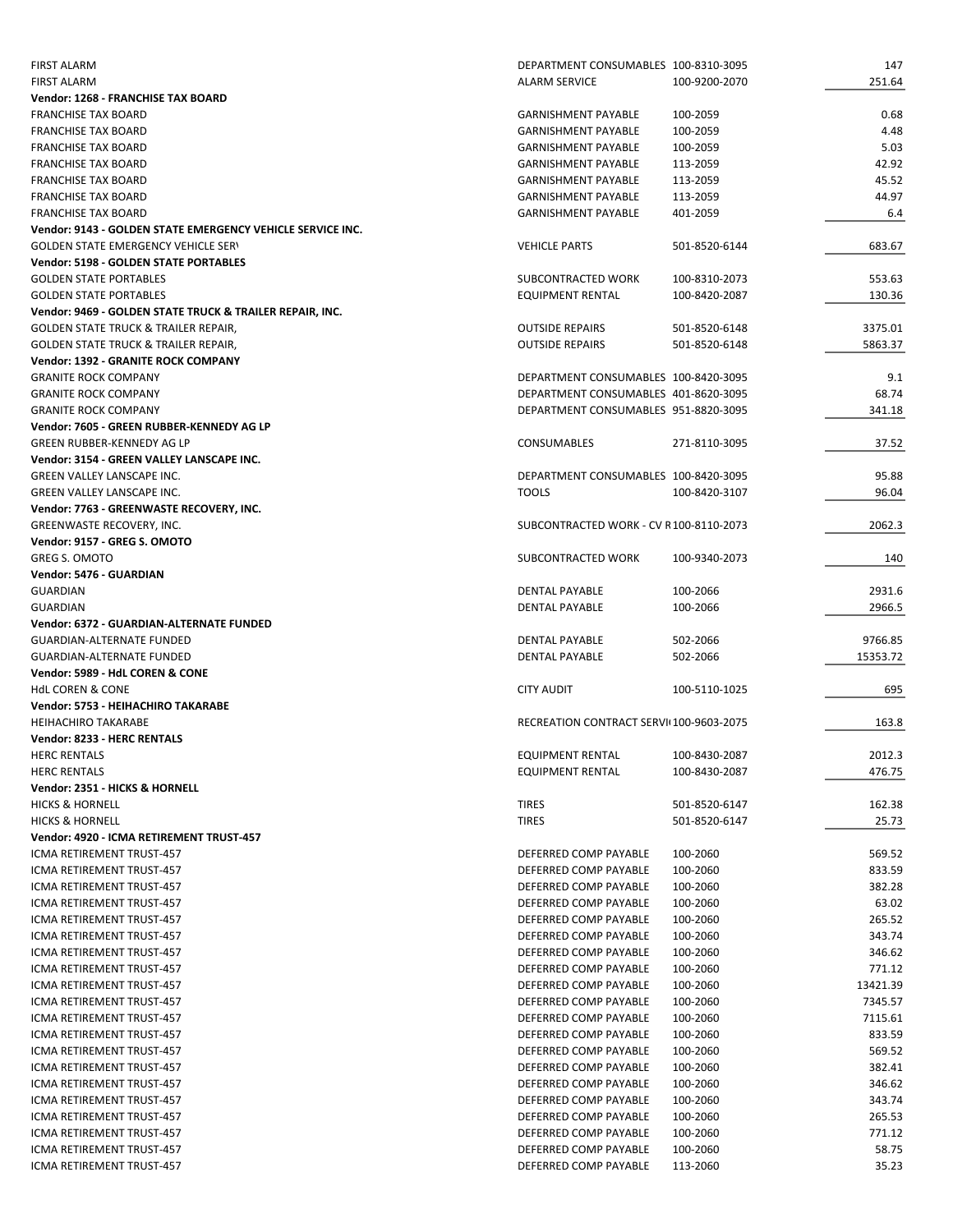| ICMA RETIREMENT TRUST-457                          | DEFERRED COMP PAYABLE                  | 113-2060      | 292.79   |
|----------------------------------------------------|----------------------------------------|---------------|----------|
| ICMA RETIREMENT TRUST-457                          | DEFERRED COMP PAYABLE                  | 113-2060      | 118.27   |
| ICMA RETIREMENT TRUST-457                          | DEFERRED COMP PAYABLE                  | 113-2060      | 35.24    |
| ICMA RETIREMENT TRUST-457                          | DEFERRED COMP PAYABLE                  | 113-2060      | 3.01     |
| ICMA RETIREMENT TRUST-457                          | DEFERRED COMP PAYABLE                  | 200-2060      | 88       |
| ICMA RETIREMENT TRUST-457                          | DEFERRED COMP PAYABLE                  |               | 4.17     |
|                                                    |                                        | 210-2060      |          |
| ICMA RETIREMENT TRUST-457                          | DEFERRED COMP PAYABLE                  | 210-2060      | 90.13    |
| ICMA RETIREMENT TRUST-457                          | DEFERRED COMP PAYABLE                  | 210-2060      | 70.45    |
| ICMA RETIREMENT TRUST-457                          | DEFERRED COMP PAYABLE                  | 210-2060      | 57.04    |
| ICMA RETIREMENT TRUST-457                          | DEFERRED COMP PAYABLE                  | 210-2060      | 16.81    |
| ICMA RETIREMENT TRUST-457                          | DEFERRED COMP PAYABLE                  | 210-2060      | 70.45    |
| ICMA RETIREMENT TRUST-457                          | DEFERRED COMP PAYABLE                  | 210-2060      | 60.04    |
| <b>ICMA RETIREMENT TRUST-457</b>                   | DEFERRED COMP PAYABLE                  | 210-2060      | 362.54   |
| ICMA RETIREMENT TRUST-457                          | DEFERRED COMP PAYABLE                  | 210-2060      | 230.98   |
|                                                    |                                        |               |          |
| ICMA RETIREMENT TRUST-457                          | DEFERRED COMP PAYABLE                  | 246-2060      | 383.33   |
| ICMA RETIREMENT TRUST-457                          | DEFERRED COMP PAYABLE                  | 271-2060      | 35.23    |
| ICMA RETIREMENT TRUST-457                          | DEFERRED COMP PAYABLE                  | 271-2060      | 31.48    |
| ICMA RETIREMENT TRUST-457                          | DEFERRED COMP PAYABLE                  | 271-2060      | 218.81   |
| ICMA RETIREMENT TRUST-457                          | DEFERRED COMP PAYABLE                  | 271-2060      | 35.24    |
| ICMA RETIREMENT TRUST-457                          | DEFERRED COMP PAYABLE                  | 401-2060      | 42.17    |
| ICMA RETIREMENT TRUST-457                          | DEFERRED COMP PAYABLE                  | 401-2060      | 17.61    |
| <b>ICMA RETIREMENT TRUST-457</b>                   | DEFERRED COMP PAYABLE                  | 401-2060      | 17.61    |
| ICMA RETIREMENT TRUST-457                          | DEFERRED COMP PAYABLE                  | 401-2060      | 502.22   |
|                                                    |                                        |               |          |
| ICMA RETIREMENT TRUST-457                          | DEFERRED COMP PAYABLE                  | 401-2060      | 36.06    |
| ICMA RETIREMENT TRUST-457                          | DEFERRED COMP PAYABLE                  | 401-2060      | 47.6     |
| ICMA RETIREMENT TRUST-457                          | DEFERRED COMP PAYABLE                  | 401-2060      | 73.32    |
| ICMA RETIREMENT TRUST-457                          | DEFERRED COMP PAYABLE                  | 501-2060      | 35.23    |
| ICMA RETIREMENT TRUST-457                          | DEFERRED COMP PAYABLE                  | 501-2060      | 243.37   |
| ICMA RETIREMENT TRUST-457                          | DEFERRED COMP PAYABLE                  | 501-2060      | 35.24    |
| ICMA RETIREMENT TRUST-457                          | DEFERRED COMP PAYABLE                  | 501-2060      | 115.51   |
| ICMA RETIREMENT TRUST-457                          | DEFERRED COMP PAYABLE                  | 503-2060      | 787.07   |
| ICMA RETIREMENT TRUST-457                          | DEFERRED COMP PAYABLE                  |               | 912.5    |
|                                                    |                                        | 503-2060      |          |
| ICMA RETIREMENT TRUST-457                          | DEFERRED COMP PAYABLE                  | 951-2060      | 3.13     |
| ICMA RETIREMENT TRUST-457                          | DEFERRED COMP PAYABLE                  | 951-2060      | 35.23    |
| ICMA RETIREMENT TRUST-457                          | DEFERRED COMP PAYABLE                  | 951-2060      | 318.15   |
| ICMA RETIREMENT TRUST-457                          | DEFERRED COMP PAYABLE                  | 951-2060      | 368.82   |
| ICMA RETIREMENT TRUST-457                          | DEFERRED COMP PAYABLE                  | 951-2060      | 35.19    |
| Vendor: 6970 - ID CONCEPTS, LLC                    |                                        |               |          |
| ID CONCEPTS, LLC                                   | COMPUTER SUPPLIES/SOFTWA 100-2031-3102 |               | 161.24   |
| ID CONCEPTS, LLC                                   | DEPARTMENT CONSUMABLES 100-6610-3095   |               | 29.63    |
| Vendor: 5266 - INTL ASSOC OF FIREFIGHTER           |                                        |               |          |
|                                                    |                                        |               |          |
| INTL ASSOC OF FIREFIGHTER                          | MISC PAYROLL PAYABLES                  | 100-2062      | 1200     |
| INTL ASSOC OF FIREFIGHTER                          | MISC PAYROLL PAYABLES                  | 100-2062      | 1200     |
| Vendor: 7226 - JAIME MORALES                       |                                        |               |          |
| <b>JAIME MORALES</b>                               | <b>BODY REPAIR &amp; PAINTING</b>      | 501-8520-6149 | 772.9    |
| Vendor: 1334 - JOHN C GEMMA                        |                                        |               |          |
| JOHN C GEMMA                                       | CONSULTANT                             | 503-4010-1030 | 1500     |
| JOHN C GEMMA                                       | <b>COMPUTER EQUIPMENT</b>              | 503-4010-8182 | 23248.51 |
| Vendor: 6685 - JONES & MAYER                       |                                        |               |          |
| JONES & MAYER                                      | LEGAL SERVICES - SPECIAL               | 100-3010-1023 | 67.5     |
|                                                    |                                        |               |          |
| Vendor: 1798 - KELLY-MOORE PAINT COMPANY           |                                        |               |          |
| KELLY-MOORE PAINT COMPANY                          | DEPARTMENT CONSUMABLES 210-8110-3095   |               | 20.16    |
| <b>Vendor: 0213 - LANGUAGE LINE SERVICES</b>       |                                        |               |          |
| LANGUAGE LINE SERVICES                             | <b>TELEPHONE</b>                       | 100-6110-5132 | 192.57   |
| Vendor: 6835 - LANGUAGE TESTING INTL., INC         |                                        |               |          |
| LANGUAGE TESTING INTL., INC                        | PERSONNEL RECRUITMENT                  | 100-2031-2064 | 187      |
| Vendor: 4560 - LAUREL CONTE                        |                                        |               |          |
| LAUREL CONTE                                       | SUBCONTRACTED WORK                     | 113-8730-2073 | 1300     |
| Vendor: 9665 - LAWSON PRODUCTS, INC.               |                                        |               |          |
|                                                    |                                        |               |          |
| LAWSON PRODUCTS, INC.                              | <b>VEHICLE PARTS</b>                   | 501-8520-6144 | 124.43   |
| Vendor: 6172 - LEXISNEXIS RISK DATA MANGEMENT INC. |                                        |               |          |
| LEXISNEXIS RISK DATA MANGEMENT INC.                | <b>INVESTIGATION EXPENSE</b>           | 100-6130-4125 | 150      |
| LEXISNEXIS RISK DATA MANGEMENT INC.                | POLICE EQUIPMENT                       | 221-6120-8184 | 960      |
| Vendor: 1971 - LIEBERT CASSIDY WHITMORE            |                                        |               |          |
| LIEBERT CASSIDY WHITMORE                           | CONSULTANT                             | 100-2031-1030 | 1254     |
| LIEBERT CASSIDY WHITMORE                           | LEGAL SERVICES - SPECIAL               | 100-3010-1023 | 38       |
| LIEBERT CASSIDY WHITMORE                           | LEGAL SERVICES - SPECIAL               | 100-3010-1023 | 5123.85  |
| Vendor: 1976 - LINCOLN AQUATICS                    |                                        |               |          |
|                                                    |                                        |               |          |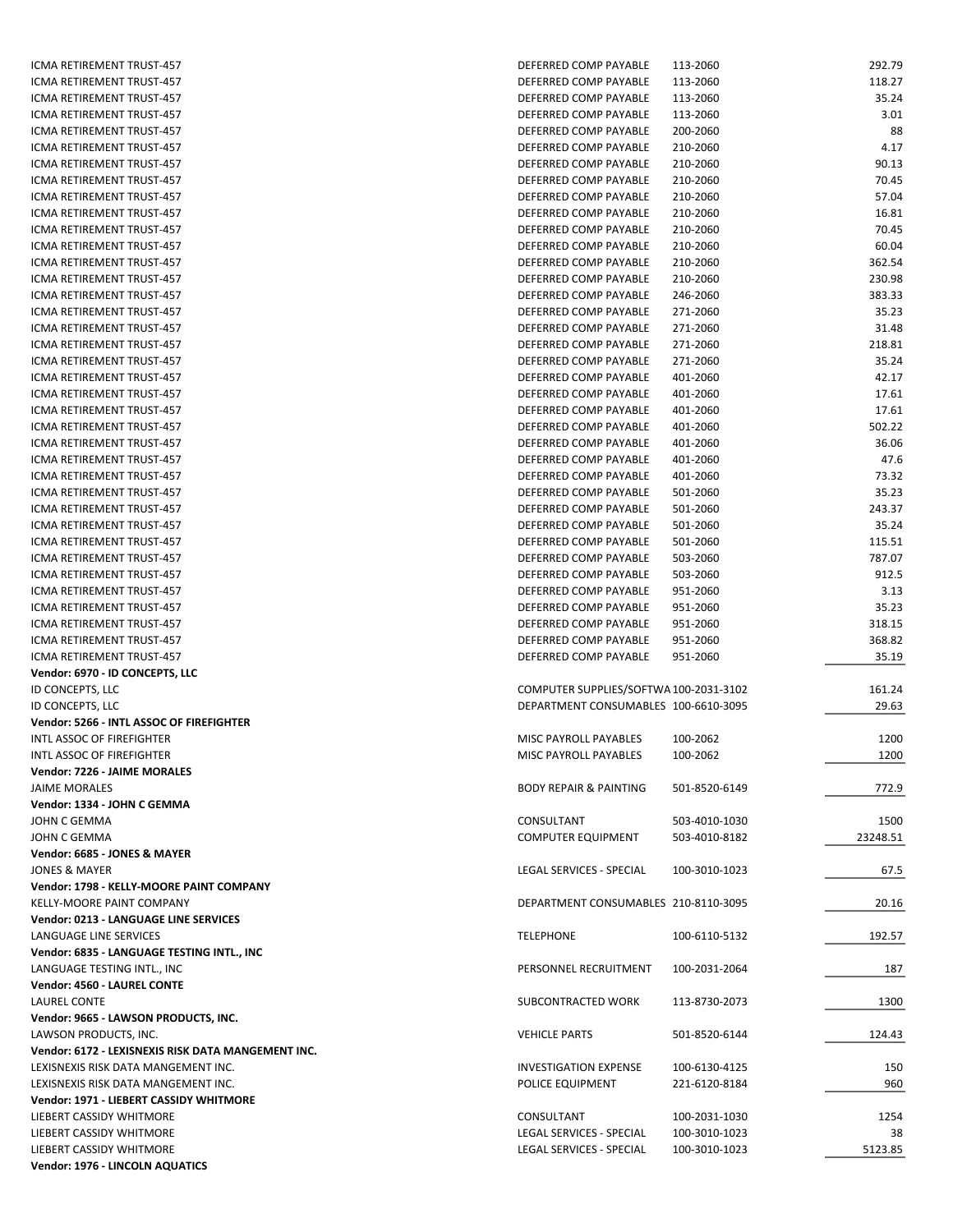| LINCOLN AQUATICS                                   | CHEMICALS<br>100-8310-3099               | 556.24   |
|----------------------------------------------------|------------------------------------------|----------|
| LINCOLN AQUATICS                                   | <b>CHEMICALS</b><br>100-8310-3099        | 497.75   |
| Vendor: 2102 - MARTIN'S IRRIGATION SUPPLY, INC.    |                                          |          |
| MARTIN'S IRRIGATION SUPPLY, INC.                   | DEPARTMENT CONSUMABLES 100-8420-3095     | 28.87    |
| MARTIN'S IRRIGATION SUPPLY, INC.                   | DEPARTMENT CONSUMABLES 100-8440-3095     | 340.72   |
| Vendor: 2236 - MBS BUSINESS SYSTEMS                |                                          |          |
| MBS BUSINESS SYSTEMS                               | <b>COPIER SERVICES</b><br>100-7410-2044  | 107.56   |
| MBS BUSINESS SYSTEMS                               | <b>COPIER SERVICES</b><br>100-8310-2044  | 107.36   |
| Vendor: 2184 - MISSION LINEN SUPPLY                |                                          |          |
| <b>MISSION LINEN SUPPLY</b>                        | UNIFORM SERVICE/LAUNDRY 100-6640-2049    | 86.76    |
|                                                    | UNIFORM SERVICE/LAUNDRY 100-6640-2049    | 89.76    |
| <b>MISSION LINEN SUPPLY</b>                        |                                          |          |
| <b>MISSION LINEN SUPPLY</b>                        | UNIFORM SERVICE/LAUNDRY 100-6640-2049    | 86.76    |
| <b>MISSION LINEN SUPPLY</b>                        | UNIFORM SERVICE/LAUNDRY 100-6640-2049    | 89.76    |
| Vendor: 2186 - MISSION UNIFORM SERVICE             |                                          |          |
| <b>MISSION UNIFORM SERVICE</b>                     | UNIFORM SERVICE/LAUNDRY 100-6640-2049    | 37.59    |
| MISSION UNIFORM SERVICE                            | UNIFORM SERVICE/LAUNDRY 100-6640-2049    | 37.59    |
| MISSION UNIFORM SERVICE                            | UNIFORM SERVICE / LAUNDRY 100-8310-2049  | 57.84    |
| <b>MISSION UNIFORM SERVICE</b>                     | UNIFORM SERVICE / LAUNDRY 100-8310-2049  | 57.84    |
| MISSION UNIFORM SERVICE                            | UNIFORM SERVICE/LAUNDRY 100-8410-2049    | 18.51    |
| MISSION UNIFORM SERVICE                            | UNIFORM SERVICE/LAUNDRY 100-8410-2049    | 18.51    |
| <b>MISSION UNIFORM SERVICE</b>                     | UNIFORM SERVICE/LAUNDRY 100-8420-2049    | 57.84    |
| <b>MISSION UNIFORM SERVICE</b>                     | UNIFORM SERVICE/LAUNDRY 100-8420-2049    | 57.84    |
| <b>MISSION UNIFORM SERVICE</b>                     | UNIFORM SERVICE / LAUNDRY 100-8440-2049  | 34.69    |
| <b>MISSION UNIFORM SERVICE</b>                     | UNIFORM SERVICE / LAUNDRY 100-8440-2049  | 34.69    |
| <b>MISSION UNIFORM SERVICE</b>                     | UNIFORM SERVICE / LAUNDRY 100-8450-2049  | 18.51    |
| <b>MISSION UNIFORM SERVICE</b>                     | UNIFORM SERVICE / LAUNDRY 100-8450-2049  | 18.51    |
| <b>MISSION UNIFORM SERVICE</b>                     | UNIFORM SERVICE/LAUNDRY 100-9105-2049    | 121.28   |
| <b>MISSION UNIFORM SERVICE</b>                     | UNIFORM SERVICE/LAUNDRY 100-9105-2049    | 121.28   |
| <b>MISSION UNIFORM SERVICE</b>                     | UNIFORM SERVICE / LAUNDRY 113-8730-2049  | 104.59   |
| <b>MISSION UNIFORM SERVICE</b>                     | UNIFORM SERVICE / LAUNDRY 113-8730-2049  | 104.59   |
| <b>MISSION UNIFORM SERVICE</b>                     | UNIFORM SERVICE/LAUNDRY 210-8110-2049    | 46.26    |
| <b>MISSION UNIFORM SERVICE</b>                     | UNIFORM SERVICE/LAUNDRY 210-8110-2049    | 46.26    |
| <b>MISSION UNIFORM SERVICE</b>                     | UNIFORM SERVICE/LAUNDRY 210-8420-2049    | 11.58    |
| <b>MISSION UNIFORM SERVICE</b>                     | UNIFORM SERVICE/LAUNDRY 210-8420-2049    | 11.58    |
| <b>MISSION UNIFORM SERVICE</b>                     | UNIFORM SERVICE/LAUNDRY 271-8110-2049    | 46.26    |
| MISSION UNIFORM SERVICE                            | UNIFORM SERVICE/LAUNDRY 271-8110-2049    | 46.26    |
| <b>MISSION UNIFORM SERVICE</b>                     | UNIFORM SERVICE/LAUNDRY 401-8620-2049    | 46.26    |
| <b>MISSION UNIFORM SERVICE</b>                     | UNIFORM SERVICE/LAUNDRY 401-8620-2049    | 46.26    |
| <b>MISSION UNIFORM SERVICE</b>                     | UNIFORM SERVICE/LAUNDRY 401-8620-2049    | 88       |
|                                                    |                                          |          |
| MISSION UNIFORM SERVICE                            | UNIFORM SERVICE/LAUNDRY 501-8520-2049    | 46.31    |
| <b>MISSION UNIFORM SERVICE</b>                     | UNIFORM SERVICE/LAUNDRY 501-8520-2049    | 46.31    |
| <b>MISSION UNIFORM SERVICE</b>                     | UNIFORM SERVICE / LAUNDRY 951-8820-2049  | 46.3     |
| <b>MISSION UNIFORM SERVICE</b>                     | UNIFORM SERVICE / LAUNDRY 951-8820-2049  | 46.3     |
| Vendor: 0144 - MOLINARI SUPPLY, INC.               |                                          |          |
| MOLINARI SUPPLY, INC.                              | JANITORIAL SUPPLIES<br>100-6640-3093     | 42.88    |
| MOLINARI SUPPLY, INC.                              | JANITORIAL SUPPLIES<br>100-6640-3093     | 102.8    |
| MOLINARI SUPPLY, INC.                              | DEPARTMENT CONSUMABLES 100-8420-3095     | 56.23    |
| Vendor: 4425 - MONTEREY AUTO SUPPLY, INC.          |                                          |          |
| MONTEREY AUTO SUPPLY, INC.                         | <b>VEHICLE PARTS</b><br>501-8520-6144    | 5.77     |
| MONTEREY AUTO SUPPLY, INC.                         | <b>VEHICLE PARTS</b><br>501-8520-6144    | 78.67    |
| MONTEREY AUTO SUPPLY, INC.                         | <b>VEHICLE PARTS</b><br>501-8520-6144    | 9.36     |
| MONTEREY AUTO SUPPLY, INC.                         | <b>VEHICLE PARTS</b><br>501-8520-6144    | 742.89   |
| Vendor: 2234 - MONTEREY BAY AIR RESOURCES DISTRICT |                                          |          |
| MONTEREY BAY AIR RESOURCES DISTRICT                | MNTRY BAY AIR RESOURCES DI 100-1010-7151 | 15418.08 |
| Vendor: 7505 - MONTEREY BAY ANALYTICAL SVCS.       |                                          |          |
| MONTEREY BAY ANALYTICAL SVCS.                      | <b>WATER SAMPLING</b><br>401-8620-2072   | 188.5    |
| Vendor: 9527 - MONTEREY BAY MILITARY HOUSING LLC   |                                          |          |
| MONTEREY BAY MILITARY HOUSING LLC                  | RENTAL ASSISTANCE PRGM<br>100-7410-4202  | 17485    |
| MONTEREY BAY MILITARY HOUSING LLC                  | RENTAL ASSISTANCE PRGM<br>100-7410-4202  | 4390     |
| Vendor: 2238 - MONTEREY BAY PEST CONTROL           |                                          |          |
| MONTEREY BAY PEST CONTROL                          | PEST CONTROL<br>100-6110-2057            | 90       |
| MONTEREY BAY PEST CONTROL                          | PEST CONTROL<br>100-6110-2057            | 60       |
| MONTEREY BAY PEST CONTROL                          | PEST CONTROL<br>100-8310-2057            | 65       |
| MONTEREY BAY PEST CONTROL                          | PEST CONTROL<br>100-8310-2057            | 62       |
| MONTEREY BAY PEST CONTROL                          | PEST CONTROL<br>100-8310-2057            | 100      |
| Vendor: 2273 - MONTEREY COUNTY HEALTH DEPT         |                                          |          |
| MONTEREY COUNTY HEALTH DEPT                        | DEPARTMENT CONSUMABLES 100-9200-3095     | 31       |
| Vendor: 8791 - MONTEREY ONE WATER                  |                                          |          |
|                                                    |                                          |          |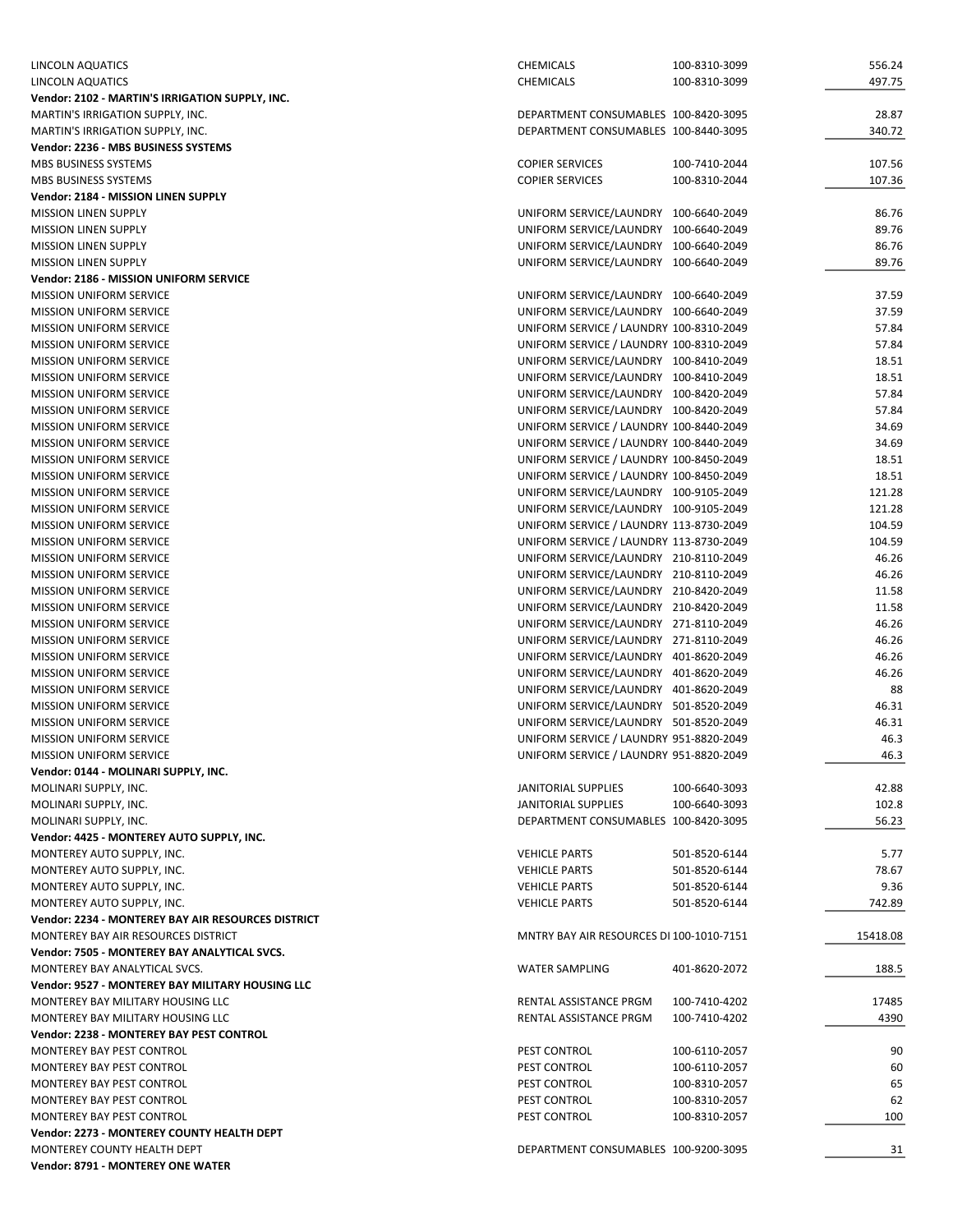| <b>MONTEREY ONE WATER</b>                                                  | DEL MONTE SWR MAIN REPLA(953-8820-9214  |                      | 22135.57           |
|----------------------------------------------------------------------------|-----------------------------------------|----------------------|--------------------|
| Vendor: 7135 - MONTEREY SANITARY SUPPLY, INC.                              |                                         |                      |                    |
| MONTEREY SANITARY SUPPLY, INC.                                             | CSA74 APPROVED MEDICAL SU 100-6120-3096 |                      | 146.85             |
| <b>Vendor: 2347 - MONTEREY SANITARY SUPPLY</b>                             |                                         |                      |                    |
| MONTEREY SANITARY SUPPLY                                                   | DEPT CONSUMABLES - CV RESI100-8110-3095 |                      | 256.74             |
| Vendor: 8892 - NCI AFFILIATES, INC.                                        |                                         |                      |                    |
| NCI AFFILIATES, INC.                                                       | SUBCONTRACTED WORK                      | 210-8420-2093        | 1225               |
| Vendor: 9668 - NELS STANLEY PETERSON                                       |                                         |                      |                    |
| NELS STANLEY PETERSON                                                      | RENTAL ASSISTANCE PRGM                  | 100-7410-4202        | 9720               |
| <b>NELS STANLEY PETERSON</b>                                               | RENTAL ASSISTANCE PRGM                  | 100-7410-4202        | 1350               |
| Vendor: 9666 - NEW HOPE BAPTIST CHURCH                                     | <b>PARK RENTAL FEES</b>                 | 100-3691             |                    |
| NEW HOPE BAPTIST CHURCH<br>NEW HOPE BAPTIST CHURCH                         | <b>MAINTENANCE FEES</b>                 | 257-3689             | 98.15<br>32.72     |
| Vendor: 2652 - PACIFIC GAS & ELECTRIC                                      |                                         |                      |                    |
| <b>PACIFIC GAS &amp; ELECTRIC</b>                                          | UTILITY ASSISTANCE PRGM                 | 100-7410-4201        | 263.97             |
| <b>Vendor: 8014 - PAXTON ASSOCIATES</b>                                    |                                         |                      |                    |
| PAXTON ASSOCIATES                                                          | CONSULTANT                              | 670-2120-1030        | 150                |
| PAXTON ASSOCIATES                                                          | CONSULTANT                              | 670-2120-1030        | 2450               |
| Vendor: 2746 - PENINSULA POOL SERVICE & SUPPLY INC.                        |                                         |                      |                    |
| PENINSULA POOL SERVICE & SUPPLY INC.                                       | DEPARTMENT CONSUMABLES 401-8620-3095    |                      | 123                |
| Vendor: 2802 - PITNEY BOWES GLOBAL                                         |                                         |                      |                    |
| PITNEY BOWES GLOBAL                                                        | <b>MAIL SERVICES</b>                    | 100-5110-4124        | 536.58             |
| PITNEY BOWES GLOBAL                                                        | <b>MAIL SERVICES</b>                    | 100-5110-4124        | 1073.17            |
| Vendor: 2816 - PLUG & PAY TECHNOLOGIES, INC.                               |                                         |                      |                    |
| PLUG & PAY TECHNOLOGIES, INC.                                              | <b>COMPUTER SOFTWARE</b>                | 100-9100-3104        | 15                 |
| PLUG & PAY TECHNOLOGIES, INC.                                              | <b>COMPUTER SOFTWARE</b>                | 100-9100-3104        | 15                 |
| Vendor: 2849 - PREMIUM AUTO PARTS                                          |                                         |                      |                    |
| PREMIUM AUTO PARTS                                                         | <b>VEHICLE PARTS</b>                    | 501-8520-6144        | 18.35              |
| PREMIUM AUTO PARTS                                                         | <b>VEHICLE PARTS</b>                    | 501-8520-6144        | 7.33               |
| PREMIUM AUTO PARTS                                                         | <b>VEHICLE PARTS</b>                    | 501-8520-6144        | 12.77              |
| PREMIUM AUTO PARTS                                                         | <b>VEHICLE PARTS</b>                    | 501-8520-6144        | 17.67              |
| PREMIUM AUTO PARTS                                                         | <b>VEHICLE PARTS</b>                    | 501-8520-6144        | 60.66              |
| PREMIUM AUTO PARTS                                                         | <b>VEHICLE PARTS</b>                    | 501-8520-6144        |                    |
| PREMIUM AUTO PARTS                                                         | <b>VEHICLE PARTS</b>                    | 501-8520-6144        | 31.8               |
| Vendor: 2877 - PUBLIC EMPLOYEES' RETIREMENT SYSTEM                         |                                         |                      |                    |
| PUBLIC EMPLOYEES' RETIREMENT SYSTEM                                        | <b>PERS PAYABLE</b>                     | 100-2056             | 0.11               |
| PUBLIC EMPLOYEES' RETIREMENT SYSTEM                                        | <b>PERS PAYABLE</b>                     | 100-2056             | $-52.92$           |
| PUBLIC EMPLOYEES' RETIREMENT SYSTEM                                        | PERS PAYABLE                            | 100-2056             | $-70.36$           |
| PUBLIC EMPLOYEES' RETIREMENT SYSTEM                                        | PERS PAYABLE                            | 100-2056             | 865.21             |
| PUBLIC EMPLOYEES' RETIREMENT SYSTEM                                        | <b>PERS PAYABLE</b>                     | 100-2056             | 898.16             |
| PUBLIC EMPLOYEES' RETIREMENT SYSTEM                                        | PERS PAYABLE                            | 100-2056             | 907.15             |
| PUBLIC EMPLOYEES' RETIREMENT SYSTEM                                        | PERS PAYABLE                            | 100-2056             | 783.02             |
| PUBLIC EMPLOYEES' RETIREMENT SYSTEM                                        | PERS PAYABLE                            | 100-2056             | 14240.94           |
| PUBLIC EMPLOYEES' RETIREMENT SYSTEM                                        | PERS PAYABLE                            | 100-2056             | 873.86             |
| PUBLIC EMPLOYEES' RETIREMENT SYSTEM                                        | PERS PAYABLE                            | 100-2056             | 12106.98           |
| PUBLIC EMPLOYEES' RETIREMENT SYSTEM                                        | PERS PAYABLE                            | 100-2056             | 7084.57            |
| PUBLIC EMPLOYEES' RETIREMENT SYSTEM                                        | PERS PAYABLE                            | 100-2056             | 11189.86           |
| PUBLIC EMPLOYEES' RETIREMENT SYSTEM                                        | PERS PAYABLE                            | 100-2056             | 70.36              |
| PUBLIC EMPLOYEES' RETIREMENT SYSTEM                                        | PERS PAYABLE                            | 100-2056             | 117.14             |
| PUBLIC EMPLOYEES' RETIREMENT SYSTEM                                        | PERS PAYABLE                            | 100-2056             | 1162.39            |
| PUBLIC EMPLOYEES' RETIREMENT SYSTEM<br>PUBLIC EMPLOYEES' RETIREMENT SYSTEM | PERS PAYABLE                            | 100-2056             | 11734.12           |
| PUBLIC EMPLOYEES' RETIREMENT SYSTEM                                        | PERS PAYABLE<br><b>PERS PAYABLE</b>     | 100-2056             | 1475.12<br>1663.28 |
| PUBLIC EMPLOYEES' RETIREMENT SYSTEM                                        | PERS PAYABLE                            | 100-2056<br>100-2056 | 1941.83            |
| PUBLIC EMPLOYEES' RETIREMENT SYSTEM                                        | PERS PAYABLE                            | 100-2056             | 2691.36            |
| PUBLIC EMPLOYEES' RETIREMENT SYSTEM                                        | PERS PAYABLE                            | 100-2056             | 4644.87            |
| PUBLIC EMPLOYEES' RETIREMENT SYSTEM                                        | PERS PAYABLE                            | 100-2056             | 1307.12            |
| PUBLIC EMPLOYEES' RETIREMENT SYSTEM                                        | PERS PAYABLE                            | 100-2056             | 8806.33            |
| PUBLIC EMPLOYEES' RETIREMENT SYSTEM                                        | PERS PAYABLE                            | 100-2056             | 5174.64            |
| PUBLIC EMPLOYEES' RETIREMENT SYSTEM                                        | PERS PAYABLE                            | 100-2056             | 8251.63            |
| PUBLIC EMPLOYEES' RETIREMENT SYSTEM                                        | PERS PAYABLE                            | 100-2056             | 5665.8             |
| PUBLIC EMPLOYEES' RETIREMENT SYSTEM                                        | PERS PAYABLE                            | 100-2056             | 6708.89            |
| PUBLIC EMPLOYEES' RETIREMENT SYSTEM                                        | PERS PAYABLE                            | 100-2056             | 5966.42            |
| PUBLIC EMPLOYEES' RETIREMENT SYSTEM                                        | PERS PAYABLE                            | 103-2056             | 0.03               |
| PUBLIC EMPLOYEES' RETIREMENT SYSTEM                                        | PERS PAYABLE                            | 103-2056             | 7.36               |
| PUBLIC EMPLOYEES' RETIREMENT SYSTEM                                        | PERS PAYABLE                            | 103-2056             | 4.74               |
| PUBLIC EMPLOYEES' RETIREMENT SYSTEM                                        | PERS PAYABLE                            | 113-2056             | 3.46               |
| PUBLIC EMPLOYEES' RETIREMENT SYSTEM                                        | PERS PAYABLE                            | 113-2056             | 38.72              |
|                                                                            |                                         |                      |                    |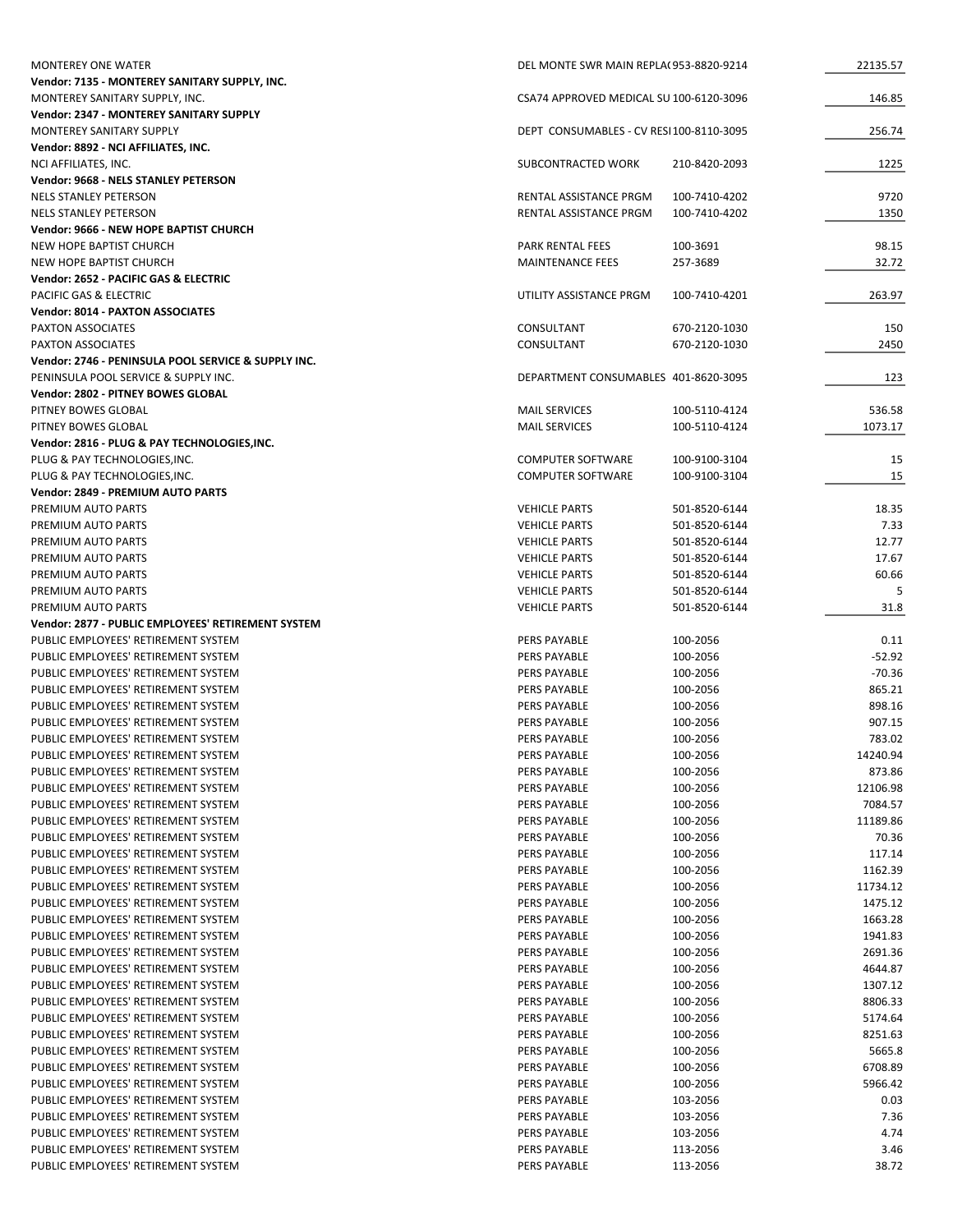| PUBLIC EMPLOYEES' RETIREMENT SYSTEM          | PERS PAYABLE                         | 113-2056      | 60.14    |
|----------------------------------------------|--------------------------------------|---------------|----------|
| PUBLIC EMPLOYEES' RETIREMENT SYSTEM          | <b>PERS PAYABLE</b>                  | 113-2056      | 798.29   |
| PUBLIC EMPLOYEES' RETIREMENT SYSTEM          | PERS PAYABLE                         | 113-2056      | 709.95   |
| PUBLIC EMPLOYEES' RETIREMENT SYSTEM          | PERS PAYABLE                         | 200-2056      | 94.46    |
| PUBLIC EMPLOYEES' RETIREMENT SYSTEM          | PERS PAYABLE                         | 200-2056      | 0.37     |
| PUBLIC EMPLOYEES' RETIREMENT SYSTEM          | PERS PAYABLE                         | 200-2056      | 106.25   |
|                                              |                                      |               |          |
| PUBLIC EMPLOYEES' RETIREMENT SYSTEM          | PERS PAYABLE                         | 210-2056      | 69.02    |
| PUBLIC EMPLOYEES' RETIREMENT SYSTEM          | <b>PERS PAYABLE</b>                  | 210-2056      | 3.41     |
| PUBLIC EMPLOYEES' RETIREMENT SYSTEM          | PERS PAYABLE                         | 210-2056      | 522.57   |
| PUBLIC EMPLOYEES' RETIREMENT SYSTEM          | PERS PAYABLE                         | 210-2056      | 77.6     |
| PUBLIC EMPLOYEES' RETIREMENT SYSTEM          | PERS PAYABLE                         | 210-2056      | 812.25   |
| PUBLIC EMPLOYEES' RETIREMENT SYSTEM          | PERS PAYABLE                         | 246-2056      | 275.92   |
| PUBLIC EMPLOYEES' RETIREMENT SYSTEM          | PERS PAYABLE                         | 246-2056      | 310.25   |
| PUBLIC EMPLOYEES' RETIREMENT SYSTEM          | PERS PAYABLE                         | 246-2056      | 0.93     |
|                                              |                                      |               |          |
| PUBLIC EMPLOYEES' RETIREMENT SYSTEM          | PERS PAYABLE                         | 271-2056      | 2.92     |
| PUBLIC EMPLOYEES' RETIREMENT SYSTEM          | PERS PAYABLE                         | 271-2056      | 244.26   |
| PUBLIC EMPLOYEES' RETIREMENT SYSTEM          | PERS PAYABLE                         | 271-2056      | 274.65   |
| PUBLIC EMPLOYEES' RETIREMENT SYSTEM          | PERS PAYABLE                         | 271-2056      | 306.25   |
| PUBLIC EMPLOYEES' RETIREMENT SYSTEM          | PERS PAYABLE                         | 271-2056      | 475.92   |
| PUBLIC EMPLOYEES' RETIREMENT SYSTEM          | PERS PAYABLE                         | 335-2056      | 259.29   |
| PUBLIC EMPLOYEES' RETIREMENT SYSTEM          | PERS PAYABLE                         | 335-2056      | 0.93     |
| PUBLIC EMPLOYEES' RETIREMENT SYSTEM          | PERS PAYABLE                         | 335-2056      | 230.59   |
| PUBLIC EMPLOYEES' RETIREMENT SYSTEM          | PERS PAYABLE                         | 401-2056      | 2.03     |
|                                              |                                      |               |          |
| PUBLIC EMPLOYEES' RETIREMENT SYSTEM          | PERS PAYABLE                         | 401-2056      | 466.23   |
| PUBLIC EMPLOYEES' RETIREMENT SYSTEM          | PERS PAYABLE                         | 401-2056      | 724.61   |
| PUBLIC EMPLOYEES' RETIREMENT SYSTEM          | PERS PAYABLE                         | 501-2056      | 1.03     |
| PUBLIC EMPLOYEES' RETIREMENT SYSTEM          | PERS PAYABLE                         | 501-2056      | 1.84     |
| PUBLIC EMPLOYEES' RETIREMENT SYSTEM          | PERS PAYABLE                         | 501-2056      | 199.48   |
| PUBLIC EMPLOYEES' RETIREMENT SYSTEM          | PERS PAYABLE                         | 501-2056      | 224.3    |
| PUBLIC EMPLOYEES' RETIREMENT SYSTEM          | PERS PAYABLE                         | 501-2056      | 235.3    |
| PUBLIC EMPLOYEES' RETIREMENT SYSTEM          | PERS PAYABLE                         | 501-2056      | 365.67   |
|                                              |                                      |               |          |
| PUBLIC EMPLOYEES' RETIREMENT SYSTEM          | PERS PAYABLE                         | 503-2056      | 544.4    |
| PUBLIC EMPLOYEES' RETIREMENT SYSTEM          | <b>PERS PAYABLE</b>                  | 503-2056      | 161.08   |
| PUBLIC EMPLOYEES' RETIREMENT SYSTEM          | PERS PAYABLE                         | 503-2056      | 1.86     |
| PUBLIC EMPLOYEES' RETIREMENT SYSTEM          | PERS PAYABLE                         | 503-2056      | 181.13   |
| PUBLIC EMPLOYEES' RETIREMENT SYSTEM          | PERS PAYABLE                         | 503-2056      | 350.25   |
| PUBLIC EMPLOYEES' RETIREMENT SYSTEM          | PERS PAYABLE                         | 951-2056      | 711.65   |
| PUBLIC EMPLOYEES' RETIREMENT SYSTEM          | PERS PAYABLE                         | 951-2056      | 330.91   |
| PUBLIC EMPLOYEES' RETIREMENT SYSTEM          | PERS PAYABLE                         | 951-2056      | 457.75   |
|                                              |                                      |               |          |
| PUBLIC EMPLOYEES' RETIREMENT SYSTEM          | PERS PAYABLE                         | 951-2056      | 294.29   |
| PUBLIC EMPLOYEES' RETIREMENT SYSTEM          | <b>PERS PAYABLE</b>                  | 951-2056      | 3.65     |
| PUBLIC EMPLOYEES' RETIREMENT SYSTEM          | PERS PAYABLE                         | 953-2056      | 1.97     |
| PUBLIC EMPLOYEES' RETIREMENT SYSTEM          | PERS PAYABLE                         | 953-2056      | 3.06     |
| Vendor: 2888 - PURE H20 INC.                 |                                      |               |          |
| PURE H20 INC.                                | DEPARTMENT CONSUMABLES 100-6110-3095 |               | 65.54    |
| Vendor: 6664 - QUALITY WATER ENTERPRISES INC |                                      |               |          |
| QUALITY WATER ENTERPRISES INC                | DEPARTMENT CONSUMABLES 100-8310-3095 |               | 216      |
|                                              | DEPARTMENT CONSUMABLES 113-8730-3095 |               |          |
| QUALITY WATER ENTERPRISES INC                |                                      |               | 68       |
| Vendor: 6503 - QUINN COMPANY                 |                                      |               |          |
| QUINN COMPANY                                | <b>VEHICLE PARTS</b>                 | 501-8520-6144 | 513.48   |
| QUINN COMPANY                                | <b>VEHICLE PARTS</b>                 | 501-8520-6144 | 144.68   |
| QUINN COMPANY                                | <b>VEHICLE PARTS</b>                 | 501-8520-6144 | 3938.63  |
| QUINN COMPANY                                | <b>VEHICLE PARTS</b>                 | 501-8520-6144 | $-76.48$ |
| Vendor: 5264 - RABOBANK, N.A.                |                                      |               |          |
| RABOBANK, N.A.                               | FEDERAL TAX PAYABLE                  | 100-2052      | 0.86     |
| RABOBANK, N.A.                               | FEDERAL TAX PAYABLE                  | 100-2052      | 89350.17 |
|                                              |                                      |               |          |
| RABOBANK, N.A.                               | FEDERAL TAX PAYABLE                  | 100-2052      | 125.23   |
| RABOBANK, N.A.                               | FEDERAL TAX PAYABLE                  | 100-2052      | 78873.95 |
| RABOBANK, N.A.                               | EE HEALTHCARE PAYABLE                | 100-2057      | 0.2      |
| RABOBANK, N.A.                               | EE HEALTHCARE PAYABLE                | 100-2057      | 19423.7  |
| RABOBANK, N.A.                               | EE HEALTHCARE PAYABLE                | 100-2057      | 26.86    |
| RABOBANK, N.A.                               | EE HEALTHCARE PAYABLE                | 100-2057      | 18550.18 |
| RABOBANK, N.A.                               | FEDERAL TAX PAYABLE                  | 113-2052      | 1172.9   |
| RABOBANK, N.A.                               | FEDERAL TAX PAYABLE                  | 113-2052      | 1067.91  |
|                                              |                                      |               |          |
| RABOBANK, N.A.                               | EE HEALTHCARE PAYABLE                | 113-2057      | 383.64   |
| RABOBANK, N.A.                               | EE HEALTHCARE PAYABLE                | 113-2057      | 379.66   |
| RABOBANK, N.A.                               | FEDERAL TAX PAYABLE                  | 200-2052      | 88.27    |
| RABOBANK, N.A.                               | FEDERAL TAX PAYABLE                  | 200-2052      | 67.29    |
|                                              |                                      |               |          |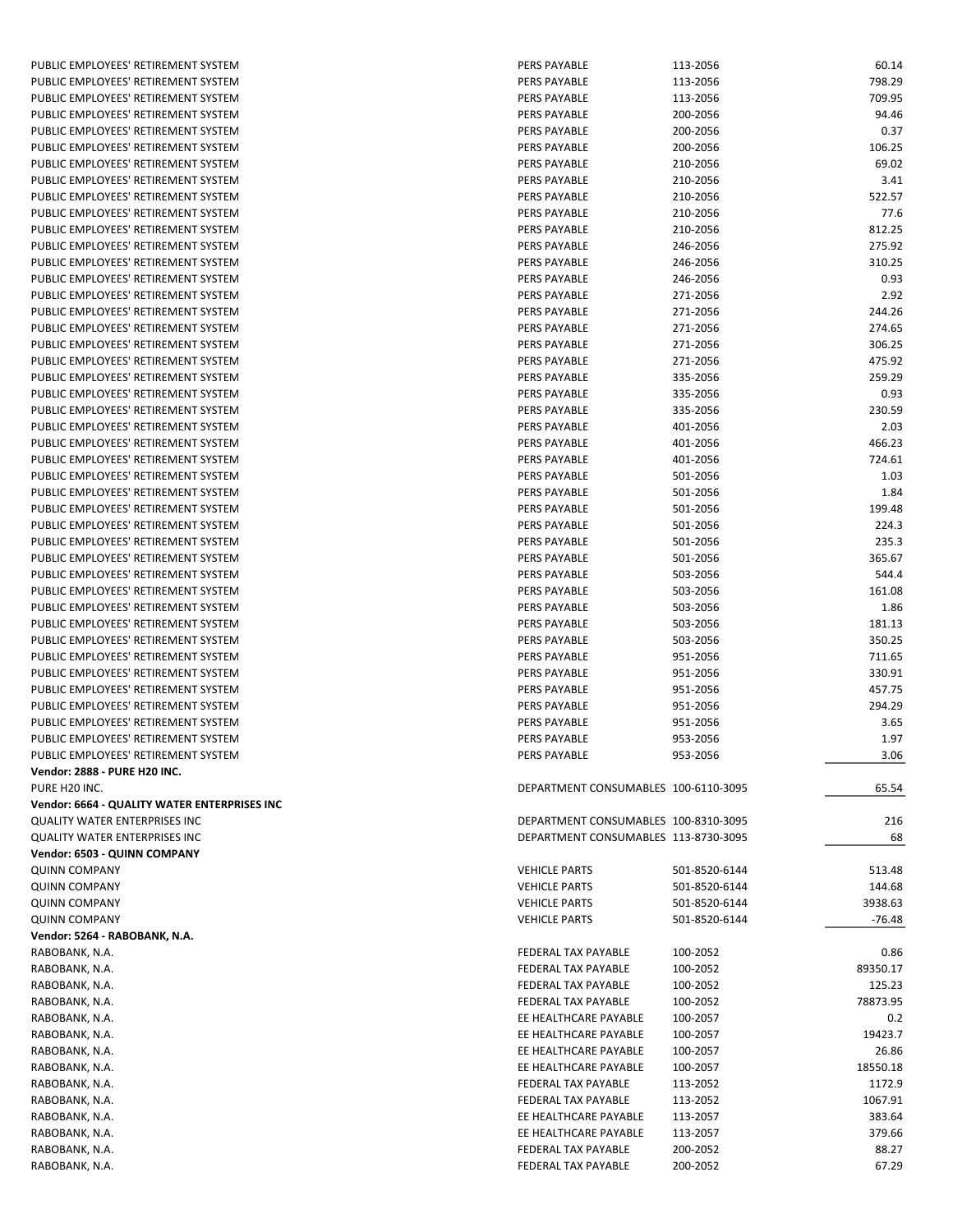| RABOBANK, N.A.                                 | EE HEALTHCARE PAYABLE                   | 200-2057      | 44.46   |
|------------------------------------------------|-----------------------------------------|---------------|---------|
| RABOBANK, N.A.                                 | EE HEALTHCARE PAYABLE                   | 200-2057      | 41.98   |
| RABOBANK, N.A.                                 | FEDERAL TAX PAYABLE                     | 210-2052      | 980.97  |
| RABOBANK, N.A.                                 | FEDERAL TAX PAYABLE                     | 210-2052      | 599.64  |
|                                                | EE HEALTHCARE PAYABLE                   | 210-2057      | 288.52  |
| RABOBANK, N.A.                                 |                                         |               |         |
| RABOBANK, N.A.                                 | EE HEALTHCARE PAYABLE                   | 210-2057      | 187.98  |
| RABOBANK, N.A.                                 | EE HEALTHCARE PAYABLE                   | 231-2057      | 1.84    |
| RABOBANK, N.A.                                 | EE HEALTHCARE PAYABLE                   | 231-2057      | 4.2     |
| RABOBANK, N.A.                                 | FEDERAL TAX PAYABLE                     | 246-2052      | 494.98  |
| RABOBANK, N.A.                                 | FEDERAL TAX PAYABLE                     | 246-2052      | 425.74  |
| RABOBANK, N.A.                                 | EE HEALTHCARE PAYABLE                   | 246-2057      | 129.82  |
| RABOBANK, N.A.                                 | EE HEALTHCARE PAYABLE                   | 246-2057      | 131.82  |
| RABOBANK, N.A.                                 | FEDERAL TAX PAYABLE                     | 271-2052      | 598.94  |
|                                                |                                         |               |         |
| RABOBANK, N.A.                                 | FEDERAL TAX PAYABLE                     | 271-2052      | 333.79  |
| RABOBANK, N.A.                                 | EE HEALTHCARE PAYABLE                   | 271-2057      | 189.28  |
| RABOBANK, N.A.                                 | EE HEALTHCARE PAYABLE                   | 271-2057      | 122.82  |
| RABOBANK, N.A.                                 | FEDERAL TAX PAYABLE                     | 335-2052      | 101.77  |
| RABOBANK, N.A.                                 | FEDERAL TAX PAYABLE                     | 335-2052      | 739.91  |
| RABOBANK, N.A.                                 | EE HEALTHCARE PAYABLE                   | 335-2057      | 43.4    |
| RABOBANK, N.A.                                 | EE HEALTHCARE PAYABLE                   | 335-2057      | 131.92  |
| RABOBANK, N.A.                                 | FEDERAL TAX PAYABLE                     | 401-2052      | 804.94  |
|                                                |                                         |               |         |
| RABOBANK, N.A.                                 | FEDERAL TAX PAYABLE                     | 401-2052      | 925.28  |
| RABOBANK, N.A.                                 | EE HEALTHCARE PAYABLE                   | 401-2057      | 260.54  |
| RABOBANK, N.A.                                 | EE HEALTHCARE PAYABLE                   | 401-2057      | 324.8   |
| RABOBANK, N.A.                                 | FEDERAL TAX PAYABLE                     | 501-2052      | 633.58  |
| RABOBANK, N.A.                                 | FEDERAL TAX PAYABLE                     | 501-2052      | 526.39  |
| RABOBANK, N.A.                                 | EE HEALTHCARE PAYABLE                   | 501-2057      | 178.36  |
| RABOBANK, N.A.                                 | EE HEALTHCARE PAYABLE                   | 501-2057      | 172.84  |
|                                                |                                         |               |         |
| RABOBANK, N.A.                                 | FEDERAL TAX PAYABLE                     | 503-2052      | 1504.83 |
| RABOBANK, N.A.                                 | FEDERAL TAX PAYABLE                     | 503-2052      | 1234.84 |
| RABOBANK, N.A.                                 | EE HEALTHCARE PAYABLE                   | 503-2057      | 240.14  |
| RABOBANK, N.A.                                 | EE HEALTHCARE PAYABLE                   | 503-2057      | 233.26  |
| RABOBANK, N.A.                                 | FEDERAL TAX PAYABLE                     | 951-2052      | 1309.15 |
| RABOBANK, N.A.                                 | FEDERAL TAX PAYABLE                     | 951-2052      | 1176.91 |
| RABOBANK, N.A.                                 | EE HEALTHCARE PAYABLE                   | 951-2057      | 357.14  |
|                                                | EE HEALTHCARE PAYABLE                   |               | 366.1   |
| RABOBANK, N.A.                                 |                                         | 951-2057      |         |
| Vendor: 9426 - RAYNE OF MONTEREY, INC.         |                                         |               |         |
| RAYNE OF MONTEREY, INC.                        | SUBCONTRACTED WORK                      | 113-8730-2073 | 689     |
| RAYNE OF MONTEREY, INC.                        | SUBCONTRACTED WORK                      | 113-8730-2073 | 125     |
| RAYNE OF MONTEREY, INC.                        | SUBCONTRACTED WORK                      | 113-8730-2073 | 1000    |
| Vendor: 6027 - RICHARDS, WATSON & GERSHON      |                                         |               |         |
| RICHARDS, WATSON & GERSHON                     | <b>LEGAL SERVICES</b>                   | 100-3010-1022 | 1699.21 |
| Vendor: 6477 - ROBERT S. JAQUES                |                                         |               |         |
| ROBERT S. JAQUES                               | <b>CONSULTING COSTS</b>                 | 670-2130-1030 | 6975    |
|                                                |                                         |               |         |
| Vendor: 7924 - ROSA JONG                       |                                         |               |         |
| ROSA JONG                                      | RECREATION CONTRACT SERVI(100-9603-2075 |               | 59.85   |
| Vendor: 3307 - SAME DAY SHRED                  |                                         |               |         |
| SAME DAY SHRED                                 | OTHER EXPENSE                           | 100-6110-2078 | 45      |
| Vendor: 8021 - SEASIDE CHRYSLER DODGE JEEP RAM |                                         |               |         |
| SEASIDE CHRYSLER DODGE JEEP RAM                | <b>VEHICLE PARTS</b>                    | 501-8520-6144 | 233.36  |
| Vendor: 3138 - SEASIDE EMPLOYEES ASSN          |                                         |               |         |
|                                                |                                         |               |         |
| SEASIDE EMPLOYEES ASSN                         | MISC PAYROLL PAYABLES                   | 100-2062      | 82.78   |
| SEASIDE EMPLOYEES ASSN                         | MISC PAYROLL PAYABLES                   | 100-2062      | 91      |
| SEASIDE EMPLOYEES ASSN                         | MISC PAYROLL PAYABLES                   | 103-2062      | 1.41    |
| SEASIDE EMPLOYEES ASSN                         | MISC PAYROLL PAYABLES                   | 103-2062      | 0.13    |
| SEASIDE EMPLOYEES ASSN                         | MISC PAYROLL PAYABLES                   | 113-2062      | 13.92   |
| SEASIDE EMPLOYEES ASSN                         | MISC PAYROLL PAYABLES                   | 113-2062      | 12.94   |
| SEASIDE EMPLOYEES ASSN                         | MISC PAYROLL PAYABLES                   | 210-2062      | 15.42   |
| SEASIDE EMPLOYEES ASSN                         | MISC PAYROLL PAYABLES                   | 210-2062      | 16.68   |
|                                                |                                         |               |         |
| SEASIDE EMPLOYEES ASSN                         | MISC PAYROLL PAYABLES                   | 271-2062      | 9.49    |
| SEASIDE EMPLOYEES ASSN                         | MISC PAYROLL PAYABLES                   | 271-2062      | 14.78   |
| SEASIDE EMPLOYEES ASSN                         | MISC PAYROLL PAYABLES                   | 401-2062      | 14.66   |
| SEASIDE EMPLOYEES ASSN                         | MISC PAYROLL PAYABLES                   | 401-2062      | 7.63    |
| SEASIDE EMPLOYEES ASSN                         | MISC PAYROLL PAYABLES                   | 501-2062      | 10      |
| SEASIDE EMPLOYEES ASSN                         | MISC PAYROLL PAYABLES                   | 501-2062      | 9.4     |
| SEASIDE EMPLOYEES ASSN                         | MISC PAYROLL PAYABLES                   | 951-2062      | 22.32   |
| SEASIDE EMPLOYEES ASSN                         | MISC PAYROLL PAYABLES                   |               | 17.44   |
|                                                |                                         | 951-2062      |         |
| Vendor: 3153 - SEASIDE MANAGEMENT ASSN         |                                         |               |         |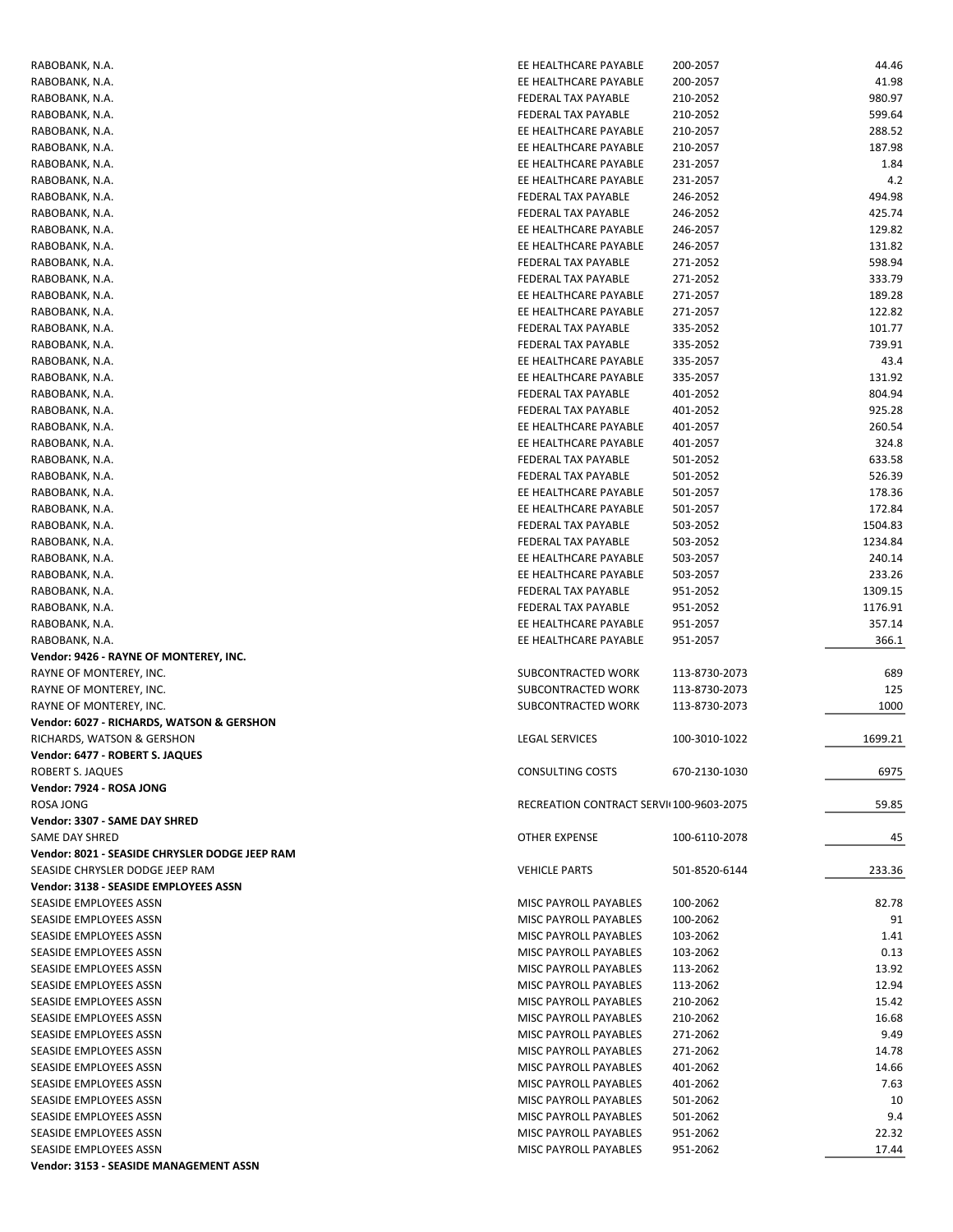| SEASIDE MANAGEMENT ASSN                                     | MISC PAYROLL PAYABLES                    | 100-2062      | 10.25    |
|-------------------------------------------------------------|------------------------------------------|---------------|----------|
| SEASIDE MANAGEMENT ASSN                                     | MISC PAYROLL PAYABLES                    | 100-2062      | 10.24    |
| SEASIDE MANAGEMENT ASSN                                     | MISC PAYROLL PAYABLES                    | 113-2062      | 0.5      |
| SEASIDE MANAGEMENT ASSN                                     |                                          |               | 0.49     |
|                                                             | MISC PAYROLL PAYABLES                    | 113-2062      |          |
| SEASIDE MANAGEMENT ASSN                                     | MISC PAYROLL PAYABLES                    | 210-2062      | 1.09     |
| SEASIDE MANAGEMENT ASSN                                     | MISC PAYROLL PAYABLES                    | 210-2062      | 1.08     |
| SEASIDE MANAGEMENT ASSN                                     | MISC PAYROLL PAYABLES                    | 271-2062      | 0.56     |
| SEASIDE MANAGEMENT ASSN                                     | MISC PAYROLL PAYABLES                    | 271-2062      | 0.64     |
| SEASIDE MANAGEMENT ASSN                                     | MISC PAYROLL PAYABLES                    | 401-2062      | 0.65     |
| SEASIDE MANAGEMENT ASSN                                     | MISC PAYROLL PAYABLES                    | 401-2062      | 0.57     |
| SEASIDE MANAGEMENT ASSN                                     | <b>MISC PAYROLL PAYABLES</b>             | 501-2062      | 0.5      |
| SEASIDE MANAGEMENT ASSN                                     | MISC PAYROLL PAYABLES                    | 501-2062      | 0.49     |
| SEASIDE MANAGEMENT ASSN                                     | MISC PAYROLL PAYABLES                    | 951-2062      | 1.39     |
|                                                             |                                          |               |          |
| SEASIDE MANAGEMENT ASSN                                     | MISC PAYROLL PAYABLES                    | 951-2062      | 1.46     |
| SEASIDE MANAGEMENT ASSN                                     | MISC PAYROLL PAYABLES                    | 953-2062      | 0.06     |
| SEASIDE MANAGEMENT ASSN                                     | MISC PAYROLL PAYABLES                    | 953-2062      | 0.03     |
| Vendor: 5267 - SEASIDE POLICE                               |                                          |               |          |
| <b>SEASIDE POLICE</b>                                       | MISC PAYROLL PAYABLES                    | 100-2062      | 1942.5   |
| <b>SEASIDE POLICE</b>                                       | MISC PAYROLL PAYABLES                    | 100-2062      | 1942.5   |
| Vendor: 5761 - SHERIFF OF MONTEREY CO. / LEVYING OFFICER    |                                          |               |          |
| SHERIFF OF MONTEREY CO. / LEVYING OFI                       | <b>GARNISHMENT PAYABLE</b>               | 100-2059      | 227.46   |
|                                                             |                                          |               |          |
| SHERIFF OF MONTEREY CO. / LEVYING OFI                       | <b>GARNISHMENT PAYABLE</b>               | 100-2059      | 33.77    |
| SHERIFF OF MONTEREY CO. / LEVYING OFI                       | <b>GARNISHMENT PAYABLE</b>               | 210-2059      | 315.58   |
| SHERIFF OF MONTEREY CO. / LEVYING OFI                       | <b>GARNISHMENT PAYABLE</b>               | 210-2059      | 259.76   |
| SHERIFF OF MONTEREY CO. / LEVYING OFI                       | <b>GARNISHMENT PAYABLE</b>               | 210-2059      | 427.74   |
| SHERIFF OF MONTEREY CO. / LEVYING OFI                       | <b>GARNISHMENT PAYABLE</b>               | 951-2059      | 24.1     |
| Vendor: 4059 - SILKSCREEN EXPRESS                           |                                          |               |          |
| SILKSCREEN EXPRESS                                          | DEPARTMENT CONSUMABLES 100-7410-3095     |               | 104.88   |
| Vendor: 8273 - SMILE BUSINESS PRODUCTS, INC.                |                                          |               |          |
|                                                             |                                          |               |          |
| SMILE BUSINESS PRODUCTS, INC.                               | <b>COPIER SERVICES</b>                   | 100-5110-2044 | 92.54    |
| Vendor: 9565 - SOLAR INTEGRATED FUND IV-A, LLC              |                                          |               |          |
| SOLAR INTEGRATED FUND IV-A, LLC                             | RENTAL PROPERTY EXP & MAIN 297-7993-9599 |               | 113.78   |
| Vendor: 9210 - SOUTH BAY FOUNDRY, INC. / PHOENIX IRON WORKS |                                          |               |          |
| SOUTH BAY FOUNDRY, INC. / PHOENIX IRC                       | BICYCLE SAFE STORM GRATE 210-8210-9576   |               | 2200.14  |
| SOUTH BAY FOUNDRY, INC. / PHOENIX IRC                       | CONSTRUCTION IN PROGRESS-212-8930-9600   |               | 7896.86  |
| Vendor: 8361 - SPEAKWRITE LLC                               |                                          |               |          |
| SPEAKWRITE LLC                                              | COMPUTER SUPPLIES/SOFTWA 100-6110-3102   |               | 856.37   |
| <b>Vendor: 3319 - STAPLES ADVANTAGE</b>                     |                                          |               |          |
|                                                             |                                          |               |          |
| STAPLES ADVANTAGE                                           | DEPARTMENT CONSUMABLES 100-2021-3095     |               | 16.09    |
| <b>STAPLES ADVANTAGE</b>                                    | DEPARTMENT CONSUMABLES 100-2031-3095     |               | 47.29    |
| STAPLES ADVANTAGE                                           | DEPARTMENT CONSUMABLES 100-2031-3095     |               | 157.45   |
| STAPLES ADVANTAGE                                           | DEPARTMENT CONSUMABLES 100-3010-3095     |               | 443.89   |
| STAPLES ADVANTAGE                                           | DEPARTMENT CONSUMABLES 100-5110-3095     |               | 68.15    |
| STAPLES ADVANTAGE                                           | DEPARTMENT CONSUMABLES 100-5110-3095     |               | 174.75   |
| STAPLES ADVANTAGE                                           | DEPARTMENT CONSUMABLES 100-5110-3095     |               | 44.77    |
| STAPLES ADVANTAGE                                           | DEPARTMENT CONSUMABLES 100-5110-3095     |               | 218.46   |
|                                                             | DEPARTMENT CONSUMABLES 100-5110-3095     |               | 90.1     |
| STAPLES ADVANTAGE                                           |                                          |               |          |
| STAPLES ADVANTAGE                                           | DEPARTMENT CONSUMABLES 100-5110-3095     |               | 10.91    |
| STAPLES ADVANTAGE                                           | DEPARTMENT CONSUMABLES 100-5110-3095     |               | 19.47    |
| STAPLES ADVANTAGE                                           | DEPARTMENT CONSUMABLES 100-5110-3095     |               | 7.42     |
| STAPLES ADVANTAGE                                           | DEPARTMENT EQUIPMENT                     | 100-6110-8187 | 205.38   |
| STAPLES ADVANTAGE                                           | DEPARTMENT CONSUMABLES 401-8620-3095     |               | 38.23    |
| <b>Vendor: 5144 - STATE OF CALIFORNIA</b>                   |                                          |               |          |
| STATE OF CALIFORNIA                                         | STATE TAX PAYABLE                        | 100-2053      | 0.16     |
| STATE OF CALIFORNIA                                         | STATE TAX PAYABLE                        | 100-2053      | 34349.24 |
|                                                             |                                          |               |          |
| STATE OF CALIFORNIA                                         | STATE TAX PAYABLE                        | 100-2053      | 42.7     |
| STATE OF CALIFORNIA                                         | STATE TAX PAYABLE                        | 100-2053      | 29983.88 |
| STATE OF CALIFORNIA                                         |                                          |               | 479.85   |
|                                                             | STATE TAX PAYABLE                        | 113-2053      |          |
| STATE OF CALIFORNIA                                         | STATE TAX PAYABLE                        | 113-2053      | 436.08   |
| STATE OF CALIFORNIA                                         | STATE TAX PAYABLE                        | 200-2053      | 47.57    |
| STATE OF CALIFORNIA                                         | STATE TAX PAYABLE                        | 200-2053      | 36.03    |
| STATE OF CALIFORNIA                                         | STATE TAX PAYABLE                        | 210-2053      | 354.63   |
|                                                             |                                          |               |          |
| STATE OF CALIFORNIA                                         | STATE TAX PAYABLE                        | 210-2053      | 235.44   |
| STATE OF CALIFORNIA                                         | STATE TAX PAYABLE                        | 246-2053      | 173.24   |
| STATE OF CALIFORNIA                                         | STATE TAX PAYABLE                        | 246-2053      | 145.55   |
| STATE OF CALIFORNIA                                         | STATE TAX PAYABLE                        | 271-2053      | 191.1    |
| STATE OF CALIFORNIA                                         | STATE TAX PAYABLE                        | 271-2053      | 102.4    |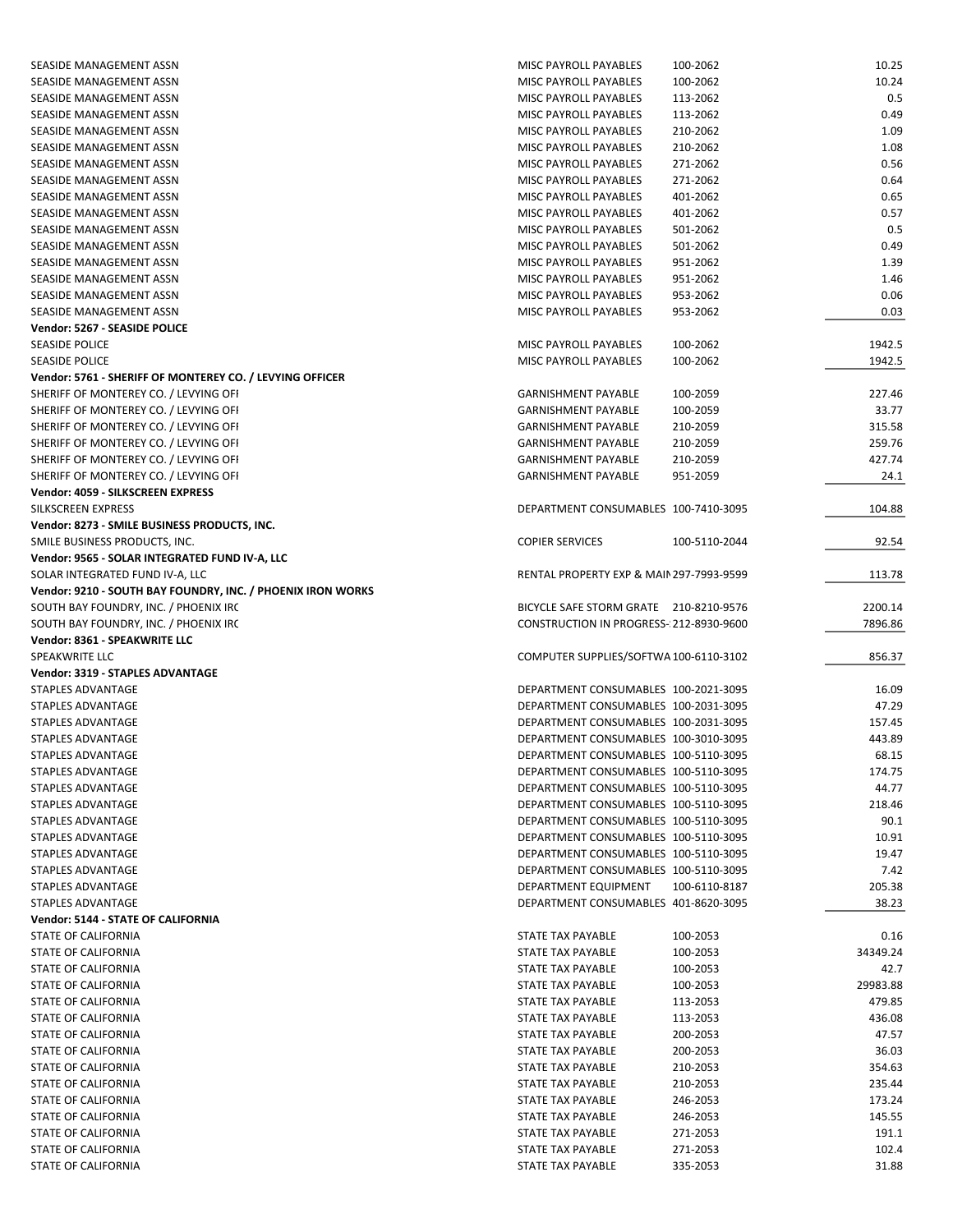| STATE OF CALIFORNIA                | STATE TAX PAYABLE             | 335-2053      | 323.2     |
|------------------------------------|-------------------------------|---------------|-----------|
| STATE OF CALIFORNIA                | STATE TAX PAYABLE             | 401-2053      | 277.34    |
| STATE OF CALIFORNIA                | STATE TAX PAYABLE             | 401-2053      | 293.11    |
|                                    |                               |               |           |
| STATE OF CALIFORNIA                | STATE TAX PAYABLE             | 501-2053      | 153.22    |
| STATE OF CALIFORNIA                | STATE TAX PAYABLE             | 501-2053      | 119.31    |
| STATE OF CALIFORNIA                | STATE TAX PAYABLE             | 503-2053      | 470.16    |
| STATE OF CALIFORNIA                | STATE TAX PAYABLE             | 503-2053      | 357.64    |
| STATE OF CALIFORNIA                | STATE TAX PAYABLE             | 951-2053      | 488.95    |
| STATE OF CALIFORNIA                | STATE TAX PAYABLE             | 951-2053      | 429.66    |
| Vendor: 9669 - STERLING MANAGEMENT |                               |               |           |
| STERLING MANAGEMENT                | RENTAL ASSISTANCE PRGM        | 100-7410-4202 | 3130      |
| STERLING MANAGEMENT                | <b>RENTAL ASSISTANCE PRGM</b> | 100-7410-4202 | 3130      |
| Vendor: 8378 - THE HARTFORD        |                               |               |           |
|                                    |                               |               |           |
| THE HARTFORD                       | LIFE/ AD&D LTD PAYABLE        | 100-2071      | $-91.38$  |
| THE HARTFORD                       | LIFE/ AD&D LTD PAYABLE        | 100-2071      | $-206.74$ |
| THE HARTFORD                       | LIFE/ AD&D LTD PAYABLE        | 100-2071      | 112.58    |
| THE HARTFORD                       | LIFE/ AD&D LTD PAYABLE        | 100-2071      | 64.42     |
| THE HARTFORD                       | LIFE/ AD&D LTD PAYABLE        | 100-2071      | 58.96     |
| THE HARTFORD                       | LIFE/ AD&D LTD PAYABLE        | 100-2071      | 66.56     |
| THE HARTFORD                       | LIFE/ AD&D LTD PAYABLE        | 100-2071      | 182.78    |
| THE HARTFORD                       | LIFE/ AD&D LTD PAYABLE        | 100-2071      | 211.87    |
| THE HARTFORD                       | LIFE/ AD&D LTD PAYABLE        | 100-2071      | 209.3     |
| THE HARTFORD                       | LIFE/ AD&D LTD PAYABLE        | 100-2071      | 588.62    |
| THE HARTFORD                       | LIFE/ AD&D LTD PAYABLE        | 100-2071      | 234.95    |
|                                    |                               |               |           |
| THE HARTFORD                       | LIFE/ AD&D LTD PAYABLE        | 100-2071      | 161       |
| THE HARTFORD                       | LIFE/ AD&D LTD PAYABLE        | 100-2071      | 1012.66   |
| THE HARTFORD                       | LIFE/ AD&D LTD PAYABLE        | 100-2071      | 5.69      |
| THE HARTFORD                       | LIFE/ AD&D LTD PAYABLE        | 100-2071      | 813.29    |
| THE HARTFORD                       | LIFE/ AD&D LTD PAYABLE        | 100-2071      | 6.7       |
| THE HARTFORD                       | LIFE/ AD&D LTD PAYABLE        | 100-2071      | 161       |
| THE HARTFORD                       | LIFE/ AD&D LTD PAYABLE        | 100-2071      | 209.3     |
| THE HARTFORD                       | LIFE/ AD&D LTD PAYABLE        | 100-2071      | 840.27    |
| THE HARTFORD                       | LIFE/ AD&D LTD PAYABLE        | 100-2071      | 224.14    |
| THE HARTFORD                       | LIFE/ AD&D LTD PAYABLE        | 100-2071      | 565.47    |
|                                    |                               |               |           |
| THE HARTFORD                       | LIFE/ AD&D LTD PAYABLE        | 100-2071      | 701.34    |
| THE HARTFORD                       | LIFE/ AD&D LTD PAYABLE        | 100-2071      | 161       |
| THE HARTFORD                       | LIFE/ AD&D LTD PAYABLE        | 100-2071      | 878.29    |
| THE HARTFORD                       | LIFE/ AD&D LTD PAYABLE        | 100-2071      | 592.13    |
| THE HARTFORD                       | LIFE/ AD&D LTD PAYABLE        | 100-2071      | 237.86    |
| THE HARTFORD                       | LIFE/ AD&D LTD PAYABLE        | 100-2071      | 209.3     |
| THE HARTFORD                       | LIFE/ AD&D LTD PAYABLE        | 100-2071      | 5.69      |
| THE HARTFORD                       | LIFE/ AD&D LTD PAYABLE        | 100-2071      | 737.83    |
| THE HARTFORD                       | LIFE/ AD&D LTD PAYABLE        | 103-2071      | 2.69      |
| THE HARTFORD                       | LIFE/ AD&D LTD PAYABLE        | 103-2071      | 6.86      |
| THE HARTFORD                       | LIFE/ AD&D LTD PAYABLE        | 103-2071      | 10.4      |
| THE HARTFORD                       | LIFE/ AD&D LTD PAYABLE        | 103-2071      | 4.07      |
|                                    |                               |               |           |
| THE HARTFORD                       | LIFE/ AD&D LTD PAYABLE        | 103-2071      | 2.25      |
| THE HARTFORD                       | LIFE/ AD&D LTD PAYABLE        | 103-2071      | 5.74      |
| THE HARTFORD                       | LIFE/ AD&D LTD PAYABLE        | 113-2071      | 27.65     |
| THE HARTFORD                       | LIFE/ AD&D LTD PAYABLE        | 113-2071      | 54.45     |
| THE HARTFORD                       | LIFE/ AD&D LTD PAYABLE        | 113-2071      | 22.15     |
| THE HARTFORD                       | LIFE/ AD&D LTD PAYABLE        | 113-2071      | 28.84     |
| THE HARTFORD                       | LIFE/ AD&D LTD PAYABLE        | 113-2071      | 28.84     |
| THE HARTFORD                       | LIFE/ AD&D LTD PAYABLE        | 113-2071      | 61.83     |
| THE HARTFORD                       | LIFE/ AD&D LTD PAYABLE        | 113-2071      | 27.65     |
| THE HARTFORD                       | LIFE/ AD&D LTD PAYABLE        | 113-2071      | 24.69     |
| THE HARTFORD                       | LIFE/ AD&D LTD PAYABLE        | 113-2071      | 27.65     |
|                                    |                               |               |           |
| THE HARTFORD                       | LIFE/ AD&D LTD PAYABLE        | 113-2071      | 56        |
| THE HARTFORD                       | LIFE/ AD&D LTD PAYABLE        | 113-2071      | 28.84     |
| THE HARTFORD                       | LIFE/ AD&D LTD PAYABLE        | 113-2071      | 22.43     |
| THE HARTFORD                       | LIFE/ AD&D LTD PAYABLE        | 200-2071      | 24.72     |
| THE HARTFORD                       | LIFE/ AD&D LTD PAYABLE        | 200-2071      | 25.78     |
| THE HARTFORD                       | LIFE/ AD&D LTD PAYABLE        | 200-2071      | 11.14     |
| THE HARTFORD                       | LIFE/ AD&D LTD PAYABLE        | 200-2071      | 10.69     |
| THE HARTFORD                       | LIFE/ AD&D LTD PAYABLE        | 200-2071      | 11.14     |
| THE HARTFORD                       | LIFE/ AD&D LTD PAYABLE        | 200-2071      | 10.69     |
| THE HARTFORD                       | LIFE/ AD&D LTD PAYABLE        | 210-2071      | 14.96     |
| THE HARTFORD                       | LIFE/ AD&D LTD PAYABLE        | 210-2071      | 20.76     |
|                                    |                               |               |           |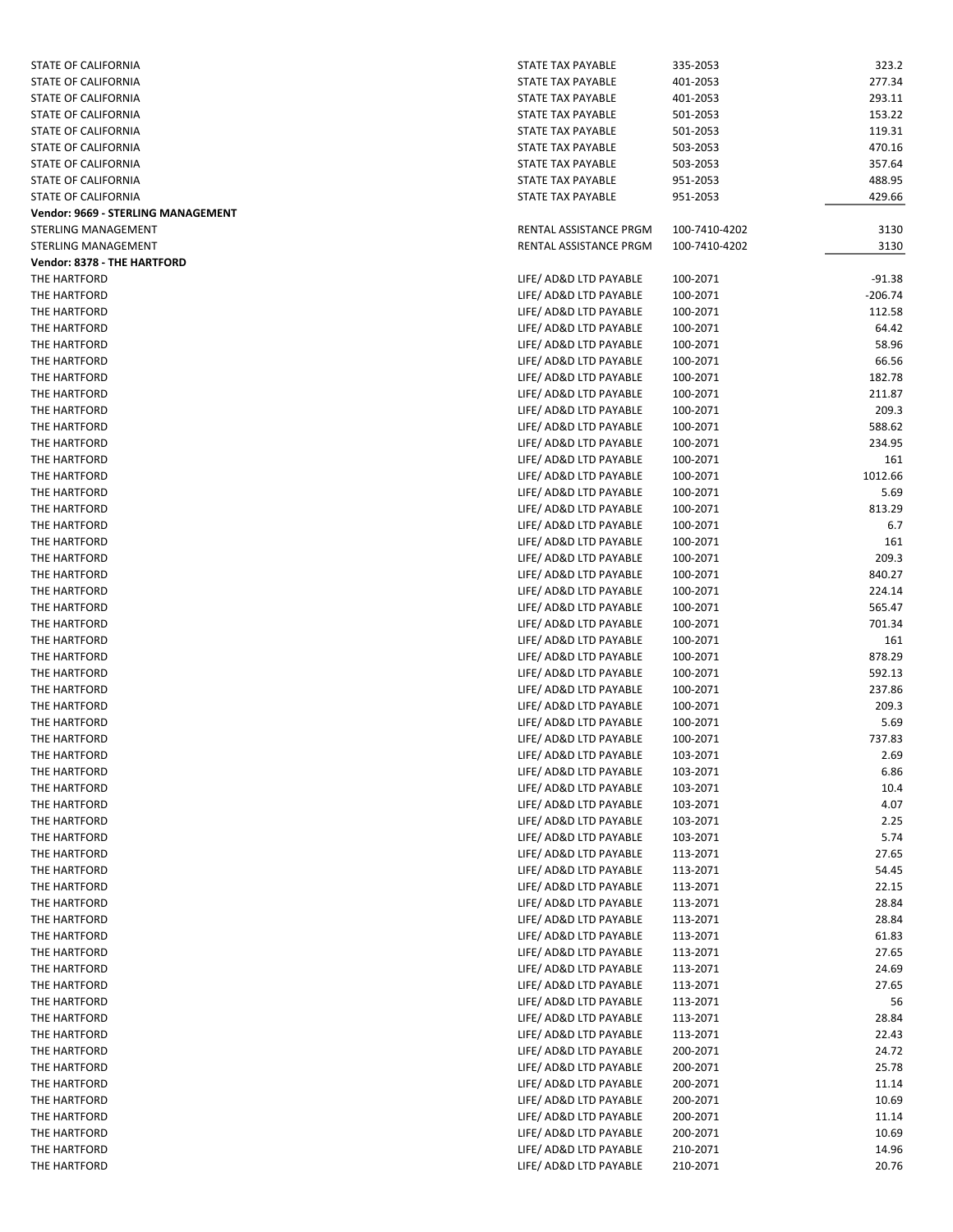| THE HARTFORD | LIFE/ AD&D LTD PAYABLE | 210-2071 |
|--------------|------------------------|----------|
| THE HARTFORD | LIFE/ AD&D LTD PAYABLE | 210-2071 |
| THE HARTFORD | LIFE/ AD&D LTD PAYABLE | 210-2071 |
| THE HARTFORD | LIFE/ AD&D LTD PAYABLE | 210-2071 |
| THE HARTFORD | LIFE/ AD&D LTD PAYABLE | 210-2071 |
|              |                        |          |
| THE HARTFORD | LIFE/ AD&D LTD PAYABLE | 210-2071 |
| THE HARTFORD | LIFE/ AD&D LTD PAYABLE | 210-2071 |
| THE HARTFORD | LIFE/ AD&D LTD PAYABLE | 210-2071 |
| THE HARTFORD | LIFE/ AD&D LTD PAYABLE | 210-2071 |
| THE HARTFORD | LIFE/ AD&D LTD PAYABLE | 210-2071 |
| THE HARTFORD | LIFE/ AD&D LTD PAYABLE | 210-2071 |
| THE HARTFORD | LIFE/ AD&D LTD PAYABLE | 246-2071 |
| THE HARTFORD | LIFE/ AD&D LTD PAYABLE | 246-2071 |
| THE HARTFORD | LIFE/ AD&D LTD PAYABLE | 246-2071 |
| THE HARTFORD | LIFE/ AD&D LTD PAYABLE | 246-2071 |
|              |                        |          |
| THE HARTFORD | LIFE/ AD&D LTD PAYABLE | 246-2071 |
| THE HARTFORD | LIFE/ AD&D LTD PAYABLE | 246-2071 |
| THE HARTFORD | LIFE/AD&D LTD PAYABLE  | 271-2071 |
| THE HARTFORD | LIFE/AD&D LTD PAYABLE  | 271-2071 |
| THE HARTFORD | LIFE/AD&D LTD PAYABLE  | 271-2071 |
| THE HARTFORD | LIFE/AD&D LTD PAYABLE  | 271-2071 |
| THE HARTFORD | LIFE/AD&D LTD PAYABLE  | 271-2071 |
| THE HARTFORD | LIFE/AD&D LTD PAYABLE  | 271-2071 |
| THE HARTFORD | LIFE/AD&D LTD PAYABLE  | 271-2071 |
| THE HARTFORD | LIFE/AD&D LTD PAYABLE  | 271-2071 |
| THE HARTFORD | LIFE/AD&D LTD PAYABLE  | 271-2071 |
| THE HARTFORD | LIFE/AD&D LTD PAYABLE  | 271-2071 |
| THE HARTFORD | LIFE/AD&D LTD PAYABLE  | 271-2071 |
|              | LIFE/AD&D LTD PAYABLE  |          |
| THE HARTFORD |                        | 271-2071 |
| THE HARTFORD | LIFE/ AD&D LTD PAYABLE | 335-2071 |
| THE HARTFORD | LIFE/ AD&D LTD PAYABLE | 335-2071 |
| THE HARTFORD | LIFE/ AD&D LTD PAYABLE | 335-2071 |
| THE HARTFORD | LIFE/ AD&D LTD PAYABLE | 335-2071 |
| THE HARTFORD | LIFE/ AD&D LTD PAYABLE | 401-2071 |
| THE HARTFORD | LIFE/ AD&D LTD PAYABLE | 401-2071 |
| THE HARTFORD | LIFE/ AD&D LTD PAYABLE | 401-2071 |
| THE HARTFORD | LIFE/ AD&D LTD PAYABLE | 401-2071 |
| THE HARTFORD | LIFE/ AD&D LTD PAYABLE | 401-2071 |
| THE HARTFORD | LIFE/ AD&D LTD PAYABLE | 401-2071 |
| THE HARTFORD | LIFE/ AD&D LTD PAYABLE | 401-2071 |
| THE HARTFORD | LIFE/ AD&D LTD PAYABLE | 401-2071 |
| THE HARTFORD | LIFE/ AD&D LTD PAYABLE | 401-2071 |
| THE HARTFORD | LIFE/ AD&D LTD PAYABLE | 401-2071 |
| THE HARTFORD | LIFE/ AD&D LTD PAYABLE | 401-2071 |
| THE HARTFORD | LIFE/ AD&D LTD PAYABLE | 401-2071 |
| THE HARTFORD | LIFE/ AD&D LTD PAYABLE |          |
| THE HARTFORD |                        | 401-2071 |
|              | LIFE/ AD&D LTD PAYABLE | 401-2071 |
| THE HARTFORD | LIFE/ AD&D LTD PAYABLE | 401-2071 |
| THE HARTFORD | LIFE/ AD&D LTD PAYABLE | 501-2071 |
| THE HARTFORD | LIFE/ AD&D LTD PAYABLE | 501-2071 |
| THE HARTFORD | LIFE/ AD&D LTD PAYABLE | 501-2071 |
| THE HARTFORD | LIFE/ AD&D LTD PAYABLE | 501-2071 |
| THE HARTFORD | LIFE/ AD&D LTD PAYABLE | 501-2071 |
| THE HARTFORD | LIFE/ AD&D LTD PAYABLE | 501-2071 |
| THE HARTFORD | LIFE/ AD&D LTD PAYABLE | 501-2071 |
| THE HARTFORD | LIFE/ AD&D LTD PAYABLE | 501-2071 |
| THE HARTFORD | LIFE/ AD&D LTD PAYABLE | 501-2071 |
| THE HARTFORD | LIFE/ AD&D LTD PAYABLE | 501-2071 |
| THE HARTFORD | LIFE/ AD&D LTD PAYABLE | 501-2071 |
| THE HARTFORD | LIFE/ AD&D LTD PAYABLE | 501-2071 |
| THE HARTFORD | LIFE/ AD&D LTD PAYABLE | 503-2071 |
| THE HARTFORD | LIFE/ AD&D LTD PAYABLE | 503-2071 |
|              |                        |          |
| THE HARTFORD | LIFE/ AD&D LTD PAYABLE | 503-2071 |
| THE HARTFORD | LIFE/ AD&D LTD PAYABLE | 503-2071 |
| THE HARTFORD | LIFE/ AD&D LTD PAYABLE | 503-2071 |
| THE HARTFORD | LIFE/ AD&D LTD PAYABLE | 503-2071 |
| THE HARTFORD | LIFE/ AD&D LTD PAYABLE | 503-2071 |
| THE HARTFORD | LIFE/ AD&D LTD PAYABLE | 503-2071 |

37.28

8.05

8.05

37.28

‐2071 38.73

 $3.41$ 

3.56

15.64

37.69

‐2071 38.73

15.55

28.44

50.13

41.19

24.45

9.62

20.19

19.36

50.9

53.14

5.22

5.44

‐2071 7.8

6.04

 $6.3$ 

‐2071 47.91

‐2071 31.21

32.52

31.21

24.83

18.44

23.46

67.16

‐2071 18.14

15.58

‐2071 48.71

4.23

17.42

19.19

57.11

32.52

32.52

‐2071 31.21

21.46

8.14

52.45

24.45

15.29

34.61

50.9

53.14

5.69

37.12

23.45

18.52

0.45

5.69

29.66

 $3.41$ 

 $16.1$ 

3.56

3.41

3.56

16.1

‐2071 38.8

17.44

‐2071 38.8

17.44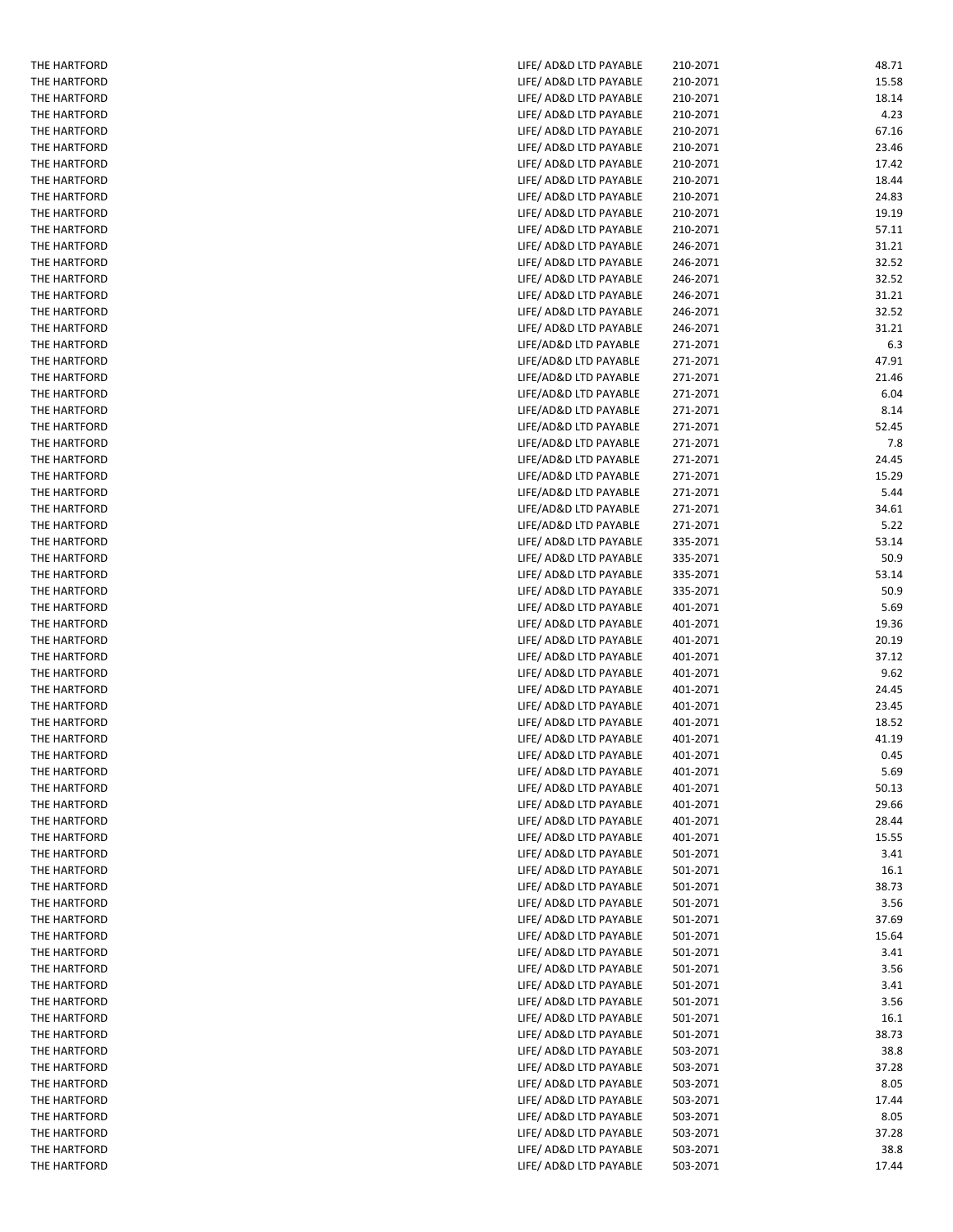| THE HARTFORD                                            | LIFE/ AD&D LTD PAYABLE  | 503-2071      | 37.28   |
|---------------------------------------------------------|-------------------------|---------------|---------|
| THE HARTFORD                                            | LIFE/ AD&D LTD PAYABLE  | 503-2071      | 8.05    |
| THE HARTFORD                                            | LIFE/ AD&D LTD PAYABLE  | 503-2071      | 17.44   |
| THE HARTFORD                                            | LIFE/ AD&D LTD PAYABLE  | 503-2071      | 38.8    |
| THE HARTFORD                                            | LIFE/ AD&D LTD PAYABLE  | 951-2071      | 18.89   |
| THE HARTFORD                                            | LIFE/ AD&D LTD PAYABLE  | 951-2071      | 19.65   |
| THE HARTFORD                                            | LIFE/ AD&D LTD PAYABLE  | 951-2071      | 34.52   |
| THE HARTFORD                                            | LIFE/ AD&D LTD PAYABLE  | 951-2071      | 74.2    |
| THE HARTFORD                                            | LIFE/ AD&D LTD PAYABLE  | 951-2071      | 18.64   |
| THE HARTFORD                                            | LIFE/ AD&D LTD PAYABLE  | 951-2071      | 60.41   |
| THE HARTFORD                                            | LIFE/ AD&D LTD PAYABLE  | 951-2071      | 27.28   |
| THE HARTFORD                                            | LIFE/ AD&D LTD PAYABLE  | 951-2071      | 19.43   |
| THE HARTFORD                                            | LIFE/ AD&D LTD PAYABLE  | 951-2071      | 35.99   |
| THE HARTFORD                                            | LIFE/ AD&D LTD PAYABLE  | 951-2071      | 15.36   |
| THE HARTFORD                                            | LIFE/ AD&D LTD PAYABLE  | 951-2071      | 16.01   |
| THE HARTFORD                                            | LIFE/ AD&D LTD PAYABLE  | 951-2071      | 78.81   |
| THE HARTFORD                                            | LIFE/ AD&D LTD PAYABLE  | 953-2071      | 1.47    |
| THE HARTFORD                                            | LIFE/ AD&D LTD PAYABLE  | 953-2071      | 1.54    |
| THE HARTFORD                                            | LIFE/ AD&D LTD PAYABLE  | 953-2071      | 0.44    |
| THE HARTFORD                                            | LIFE/ AD&D LTD PAYABLE  | 953-2071      | 0.42    |
| THE HARTFORD                                            | LIFE/ AD&D LTD PAYABLE  | 953-2071      | 0.42    |
| THE HARTFORD                                            | LIFE/ AD&D LTD PAYABLE  | 953-2071      | 0.44    |
| Vendor: 6324 - The Home Depot Pro                       |                         |               |         |
| The Home Depot Pro                                      | JANITORIAL SUPPLIES     | 100-9105-3093 | 1589.07 |
| Vendor: 9106 - THE SOHAGI LAW GROUP                     |                         |               |         |
| THE SOHAGI LAW GROUP                                    | <b>LEGAL SERVICES</b>   | 100-3010-1022 | 4470    |
| THE SOHAGI LAW GROUP                                    | BAKEWELL - CAMPUS TOWN  | 601-2214      | 975     |
|                                                         |                         |               |         |
| Vendor: 7124 - U.S. BANK N.A. - PARS ARS 457 & SRP      |                         |               |         |
| U.S. BANK N.A. - PARS ARS 457 & SRP                     | PARS-ARS 457 PAYABLE    | 100-2063      | 2049.05 |
| U.S. BANK N.A. - PARS ARS 457 & SRP                     | PARS-ARS 457 PAYABLE    | 100-2063      | 2288.32 |
| U.S. BANK N.A. - PARS ARS 457 & SRP                     | PARS-ARS 457 PAYABLE    | 100-2063      | 2045.96 |
| U.S. BANK N.A. - PARS ARS 457 & SRP                     | PARS-ARS 457 PAYABLE    | 100-2063      | 3172.05 |
| U.S. BANK N.A. - PARS ARS 457 & SRP                     | PARS-ARS 457 PAYABLE    | 100-2063      | 2330.32 |
| U.S. BANK N.A. - PARS ARS 457 & SRP                     | PARS-ARS 457 PAYABLE    | 100-2063      | 3799.03 |
| U.S. BANK N.A. - PARS ARS 457 & SRP                     | <b>PARS PENSION</b>     | 100-7110-0032 | -4020   |
| U.S. BANK N.A. - PARS ARS 457 & SRP                     | PARS-ARS 457 PAYABLE    | 113-2063      | 32.63   |
| U.S. BANK N.A. - PARS ARS 457 & SRP                     | PARS-ARS 457 PAYABLE    | 113-2063      | 32.79   |
| U.S. BANK N.A. - PARS ARS 457 & SRP                     | PARS-ARS 457 PAYABLE    | 113-2063      | 39.29   |
| U.S. BANK N.A. - PARS ARS 457 & SRP                     | PARS-ARS 457 PAYABLE    | 210-2063      | 71.49   |
| U.S. BANK N.A. - PARS ARS 457 & SRP                     | PARS-ARS 457 PAYABLE    | 210-2063      | 72.02   |
| U.S. BANK N.A. - PARS ARS 457 & SRP                     | PARS-ARS 457 PAYABLE    | 210-2063      | 86.67   |
| U.S. BANK N.A. - PARS ARS 457 & SRP                     | PARS-ARS 457 PAYABLE    | 271-2063      | 36.64   |
| U.S. BANK N.A. - PARS ARS 457 & SRP                     | PARS-ARS 457 PAYABLE    | 271-2063      | 42.82   |
| U.S. BANK N.A. - PARS ARS 457 & SRP                     | PARS-ARS 457 PAYABLE    | 271-2063      | 61.44   |
| U.S. BANK N.A. - PARS ARS 457 & SRP                     | PARS-ARS 457 PAYABLE    | 401-2063      | 42.65   |
| U.S. BANK N.A. - PARS ARS 457 & SRP                     | PARS-ARS 457 PAYABLE    | 401-2063      | 38.89   |
| U.S. BANK N.A. - PARS ARS 457 & SRP                     | PARS-ARS 457 PAYABLE    | 401-2063      | 44.06   |
| U.S. BANK N.A. - PARS ARS 457 & SRP                     | PARS-ARS 457 PAYABLE    | 501-2063      | 32.63   |
| U.S. BANK N.A. - PARS ARS 457 & SRP                     | PARS-ARS 457 PAYABLE    | 501-2063      | 32.79   |
| U.S. BANK N.A. - PARS ARS 457 & SRP                     | PARS-ARS 457 PAYABLE    | 501-2063      | 39.29   |
| U.S. BANK N.A. - PARS ARS 457 & SRP                     | PARS-ARS 457 PAYABLE    | 503-2063      | 356.26  |
| U.S. BANK N.A. - PARS ARS 457 & SRP                     | PARS-ARS 457 PAYABLE    | 503-2063      | 356.26  |
| U.S. BANK N.A. - PARS ARS 457 & SRP                     | PARS-ARS 457 PAYABLE    | 503-2063      | 399.68  |
| U.S. BANK N.A. - PARS ARS 457 & SRP                     | PARS-ARS 457 PAYABLE    | 951-2063      | 89.27   |
| U.S. BANK N.A. - PARS ARS 457 & SRP                     | PARS-ARS 457 PAYABLE    | 951-2063      | 78.91   |
| U.S. BANK N.A. - PARS ARS 457 & SRP                     | PARS-ARS 457 PAYABLE    | 951-2063      | 89.79   |
| U.S. BANK N.A. - PARS ARS 457 & SRP                     | PARS-ARS 457 PAYABLE    | 951-2063      | 85.78   |
| U.S. BANK N.A. - PARS ARS 457 & SRP                     | PARS-ARS 457 PAYABLE    | 951-2063      | 100.43  |
| U.S. BANK N.A. - PARS ARS 457 & SRP                     | PARS-ARS 457 PAYABLE    | 953-2063      | 4.01    |
| U.S. BANK N.A. - PARS ARS 457 & SRP                     | PARS-ARS 457 PAYABLE    | 953-2063      | 2.01    |
| Vendor: 3544 - UNDERGROUND SERVICE ALERT                |                         |               |         |
| UNDERGROUND SERVICE ALERT                               | DUES AND MEMBERSHIPS    | 951-8820-4122 | 1235.34 |
| Vendor: 5873 - UNITED SITE SERVICES OF CALIFORNIA, INC. |                         |               |         |
| UNITED SITE SERVICES OF CALIFORNIA, IN                  | EQUIPMENT RENTAL        | 100-8420-2087 | 33.11   |
| UNITED SITE SERVICES OF CALIFORNIA, IN                  | <b>EQUIPMENT RENTAL</b> | 100-8420-2087 | 16.55   |
| Vendor: 3560 - UNITED WAY OF MONTEREY PENINSULA         |                         |               |         |
| UNITED WAY OF MONTEREY PENINSULA                        | MISC PAYROLL PAYABLES   | 100-2062      | 20      |
| UNITED WAY OF MONTEREY PENINSULA                        | MISC PAYROLL PAYABLES   | 100-2062      | 20      |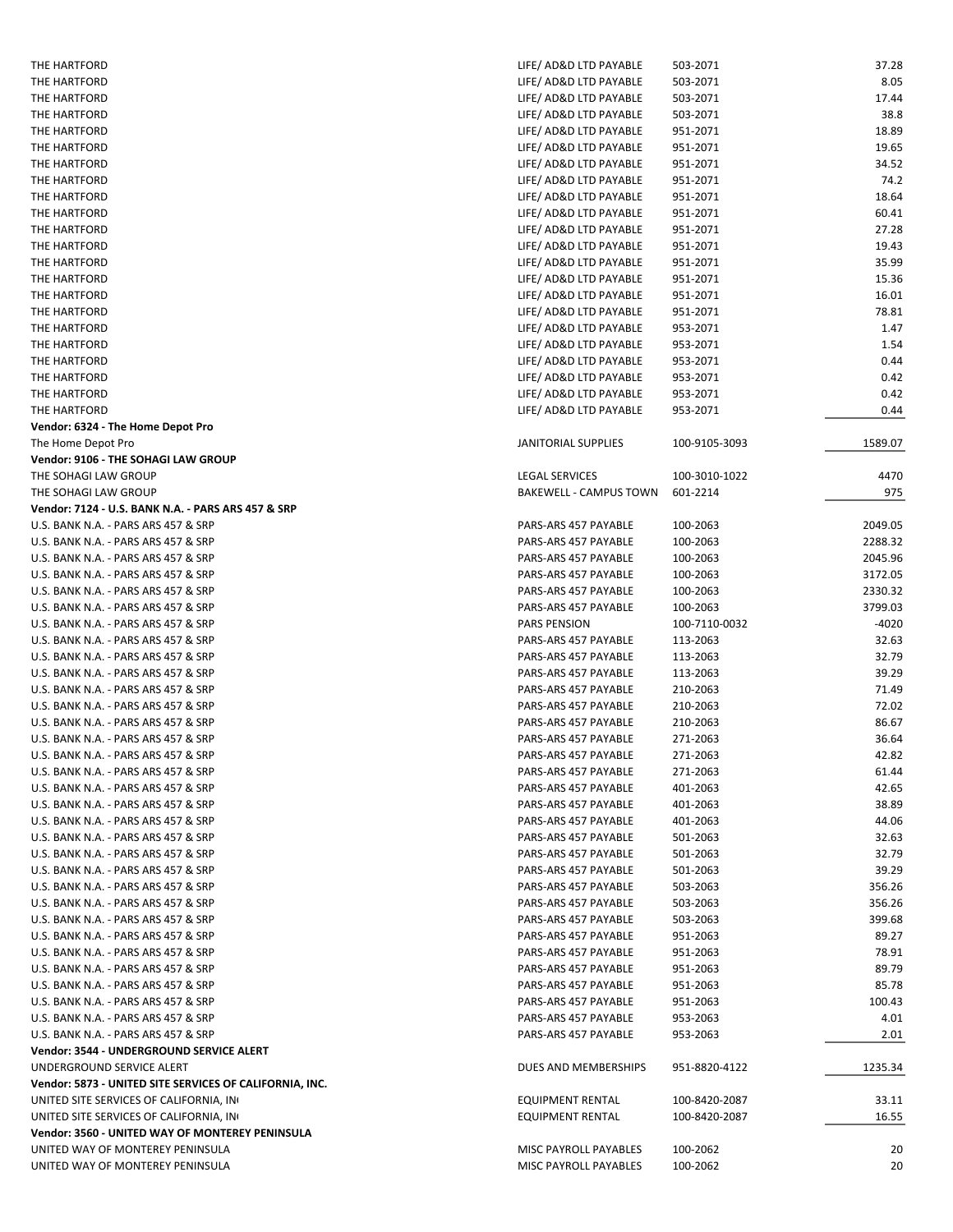| UNITED WAY OF MONTEREY PENINSULA          | MISC PAYROLL PAYABLES                  | 100-2062      | 20                    |
|-------------------------------------------|----------------------------------------|---------------|-----------------------|
| UNITED WAY OF MONTEREY PENINSULA          | <b>MISC PAYROLL PAYABLES</b>           | 210-2062      | 3                     |
| UNITED WAY OF MONTEREY PENINSULA          | <b>MISC PAYROLL PAYABLES</b>           | 210-2062      | 3                     |
| UNITED WAY OF MONTEREY PENINSULA          | <b>MISC PAYROLL PAYABLES</b>           | 210-2062      | 3                     |
| Vendor: 7370 - UPEC, LOCAL 792            |                                        |               |                       |
| UPEC, LOCAL 792                           | MISC PAYROLL PAYABLES                  | 100-2062      | 393.05                |
| UPEC, LOCAL 792                           | <b>MISC PAYROLL PAYABLES</b>           | 100-2062      | 431.94                |
| UPEC, LOCAL 792                           | MISC PAYROLL PAYABLES                  | 103-2062      | 6.55                  |
| UPEC, LOCAL 792                           | <b>MISC PAYROLL PAYABLES</b>           | 103-2062      | 0.55                  |
| UPEC, LOCAL 792                           | <b>MISC PAYROLL PAYABLES</b>           | 113-2062      | 66.12                 |
| UPEC, LOCAL 792                           | MISC PAYROLL PAYABLES                  | 113-2062      | 61.48                 |
| UPEC, LOCAL 792                           | <b>MISC PAYROLL PAYABLES</b>           | 210-2062      | 73.38                 |
| UPEC, LOCAL 792                           | <b>MISC PAYROLL PAYABLES</b>           | 210-2062      | 79.46                 |
| UPEC, LOCAL 792                           | MISC PAYROLL PAYABLES                  | 271-2062      | 45.02                 |
| UPEC, LOCAL 792                           | <b>MISC PAYROLL PAYABLES</b>           | 271-2062      | 70.31                 |
| UPEC, LOCAL 792                           | <b>MISC PAYROLL PAYABLES</b>           | 401-2062      | 69.69                 |
| UPEC, LOCAL 792                           | MISC PAYROLL PAYABLES                  | 401-2062      | 36.23                 |
| UPEC, LOCAL 792                           | <b>MISC PAYROLL PAYABLES</b>           | 501-2062      | 47.5                  |
| UPEC, LOCAL 792                           | <b>MISC PAYROLL PAYABLES</b>           | 501-2062      | 44.67                 |
| UPEC, LOCAL 792                           | MISC PAYROLL PAYABLES                  | 951-2062      | 106.19                |
| UPEC, LOCAL 792                           | <b>MISC PAYROLL PAYABLES</b>           | 951-2062      | 82.86                 |
| Vendor: 3585 - VALLEY POWER SYSTEMS NORTH |                                        |               |                       |
| <b>VALLEY POWER SYSTEMS NORTH</b>         | <b>VEHICLE PARTS</b>                   | 501-8520-6144 | -341.41               |
| <b>VALLEY POWER SYSTEMS NORTH</b>         | <b>VEHICLE PARTS</b>                   | 501-8520-6144 | 286.6                 |
| <b>VALLEY POWER SYSTEMS NORTH</b>         | <b>VEHICLE PARTS</b>                   | 501-8520-6144 | 41.08                 |
| <b>VALLEY POWER SYSTEMS NORTH</b>         | <b>VEHICLE PARTS</b>                   | 501-8520-6144 | 206.2                 |
| Vendor: 7444 - VEL-COM                    |                                        |               |                       |
| VEL-COM                                   | TEMPORARY CONTRACT SERVI(100-6640-2043 |               | 3025                  |
| Vendor: 6671 - VERIZON WIRELESS           |                                        |               |                       |
| <b>VERIZON WIRELESS</b>                   | MOBILE COMMUNICATIONS                  | 503-4010-5135 | 179.53                |
| Vendor: 1388 - W.W.GRAINGER, INC.         |                                        |               |                       |
| W.W.GRAINGER, INC.                        | DEPARTMENT CONSUMABLES 401-8620-3095   |               | 25.83                 |
| Vendor: 9212 - WEX BANK                   |                                        |               |                       |
| <b>WEX BANK</b>                           | <b>VEHICLE FUEL</b>                    | 501-8520-6145 | 294.39                |
| Vendor: 7628 - WILLIAM SPENCER            |                                        |               |                       |
| <b>WILLIAM SPENCER</b>                    | <b>SENIOR ACTIVITIES</b>               | 251-9500-7125 | 75                    |
|                                           |                                        |               |                       |
|                                           |                                        |               | <b>Report Summary</b> |

#### **Fund Summary**

| Fund                                  |                              | <b>Payment Amount</b> |
|---------------------------------------|------------------------------|-----------------------|
| 100 - GENERAL FUND                    |                              | 587176.15             |
| 103 - LAGUNA GRANDE PKG FUND          |                              | 52.78                 |
| 113 - POMA & DMDC FUND                |                              | 11270.94              |
| 200 - CDBG FUND                       |                              | 708.84                |
| 210 - STREETS FUND                    |                              | 18393.66              |
| 212 - TRANSPORTATION CAPITAL PROJECTS |                              | 7896.86               |
| 221 - CA SUPP LAW ENF. FUND           |                              | 960                   |
| 231 - SAFER - FEMA GRANT              |                              | 6.04                  |
| 246 - CITY AFFORDABLE HOUSING FUND    |                              | 2662.77               |
| 251 - SENIOR PROGRAMS                 |                              | 75                    |
| 257 - PARKS MAINTENANCE               |                              | 32.72                 |
| 271 - STORMWATER FUND                 |                              | 5052.56               |
| 297 - HS - MERGED HOUSING             |                              | 15590.03              |
| 335 - ESCA (FORA)                     |                              | 2070.97               |
| 401 - WATER FUND                      |                              | 6761.58               |
| 501 - EQUIPMT MAINT FUND              |                              | 21318.92              |
| 502 - PROP/CASUALTY INS FUND          |                              | 33181.57              |
| 503 - MIS FUND                        |                              | 38321.81              |
| 601 - EXPEND TRUST FUND               |                              | 975                   |
| 670 - WATERMASTER FUND                |                              | 12135                 |
| 951 - SAN, DISTRICT GEN, FUND         |                              | 12583.15              |
| 953 - SAN, DISTRICT CAP, IMPROV       |                              | 22151.44              |
| 973 - SA MERGED - LMIHF               |                              | 306.68                |
|                                       | <b>Account Summary</b>       |                       |
| <b>Account Number</b>                 | <b>Account Name</b>          | <b>Payment Amount</b> |
| 100-1010-7151                         | <b>MNTRY BAY AIR RESOURC</b> | 15418.08              |
| 100-2021-3095                         | DEPARTMENT CONSUMAL          | 16.09                 |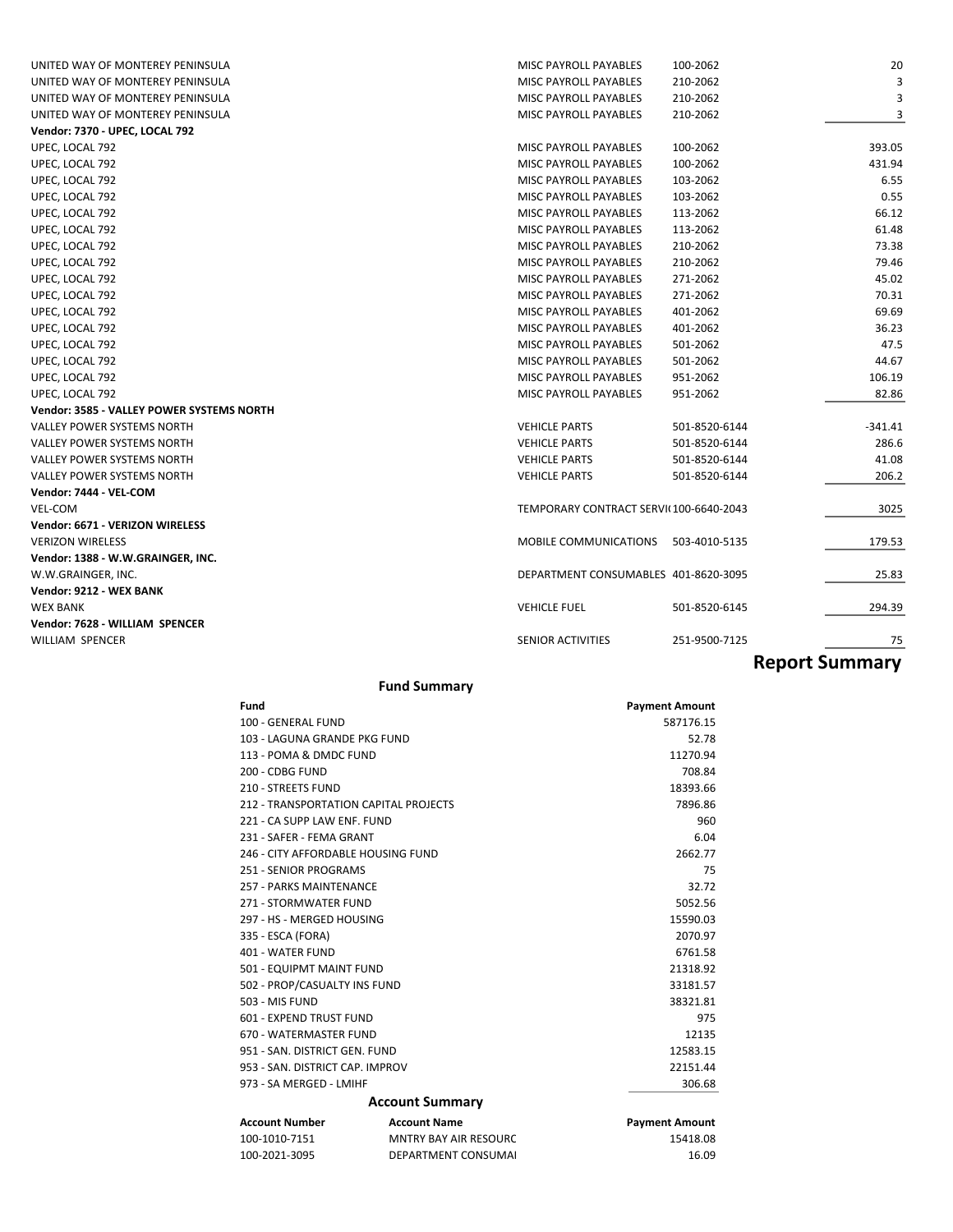| 100-2031-1030         | CONSULTANT                             | 1254                  |
|-----------------------|----------------------------------------|-----------------------|
| 100-2031-2064         | PERSONNEL RECRUITMEN                   | 187                   |
| 100-2031-3095         | DEPARTMENT CONSUMAL                    | 204.74                |
| 100-2031-3102         | <b>COMPUTER SUPPLIES/SOI</b>           | 161.24                |
| 100-2052              | FEDERAL TAX PAYABLE                    | 168350.21             |
| 100-2053              | STATE TAX PAYABLE                      | 64375.98              |
| 100-2056              | <b>PERS PAYABLE</b>                    | 116207.88             |
| 100-2057              | EE HEALTHCARE PAYABLE                  | 38000.94              |
|                       |                                        |                       |
| 100-2059              | <b>GARNISHMENT PAYABLE</b>             | 3322.26               |
| 100-2060              | DEFERRED COMP PAYABL                   | 35029.26              |
| 100-2062              | MISC PAYROLL PAYABLES                  | 7966.01               |
| 100-2063              | PARS-ARS 457 PAYABLE                   | 15684.73              |
| 100-2066              | <b>DENTAL PAYABLE</b>                  | 5898.1                |
| 100-2071              | LIFE/ AD&D LTD PAYABLE                 | 8954.88               |
| 100-3010-1022         | <b>LEGAL SERVICES</b>                  | 6169.21               |
| 100-3010-1023         | LEGAL SERVICES - SPECIAL               | 5229.35               |
| 100-3010-3095         | DEPARTMENT CONSUMAL                    | 443.89                |
| 100-3691              | <b>PARK RENTAL FEES</b>                | 98.15                 |
| 100-5110-1025         | <b>CITY AUDIT</b>                      | 695                   |
| 100-5110-2044         | <b>COPIER SERVICES</b>                 | 92.54                 |
| 100-5110-3095         | <b>DEPARTMENT CONSUMAL</b>             | 634.03                |
| 100-5110-4124         | <b>MAIL SERVICES</b>                   | 1609.75               |
| 100-6110-2057         | PEST CONTROL                           | 150                   |
| 100-6110-2078         | <b>OTHER EXPENSE</b>                   | 45                    |
|                       | DEPARTMENT CONSUMAL                    | 65.54                 |
| 100-6110-3095         |                                        |                       |
| 100-6110-3102         | <b>COMPUTER SUPPLIES/SOI</b>           | 856.37                |
| 100-6110-5132         | <b>TELEPHONE</b>                       | 192.57                |
| 100-6110-8187         | DEPARTMENT EQUIPMEN                    | 205.38                |
|                       | <b>Account Summary</b>                 |                       |
| <b>Account Number</b> | <b>Account Name</b>                    | <b>Payment Amount</b> |
| 100-6120-3096         | CSA74 APPROVED MEDIC                   | 146.85                |
| 100-6130-4125         | <b>INVESTIGATION EXPENSE</b>           | 150                   |
| 100-6610-2043         | <b>TEMPORARY CONTRACT S</b>            | 9528.97               |
| 100-6610-3095         | DEPARTMENT CONSUMAL                    | 615.87                |
| 100-6640-2043         | <b>TEMPORARY CONTRACT S</b>            | 3025                  |
| 100-6640-2049         | UNIFORM SERVICE/LAUNI                  | 428.22                |
| 100-6640-3093         | JANITORIAL SUPPLIES                    | 145.68                |
| 100-6640-3096         | <b>CSA 74 PURCHASES</b>                |                       |
|                       |                                        | 50.23                 |
| 100-7110-0032         | <b>PARS PENSION</b>                    | $-4020$               |
| 100-7410-2044         | <b>COPIER SERVICES</b>                 | 107.56                |
| 100-7410-3095         | <b>DEPARTMENT CONSUMAL</b>             | 104.88                |
| 100-7410-4201         | UTILITY ASSISTANCE PRGM                | 940.93                |
| 100-7410-4202         | RENTAL ASSISTANCE PRGI                 | 39205                 |
| 100-8110-2073         | SUBCONTRACTED WORK                     | 2826.35               |
| 100-8110-3095         | DEPT CONSUMABLES - CV                  | 256.74                |
| 100-8310-2044         | <b>COPIER SERVICES</b>                 | 107.36                |
| 100-8310-2049         | UNIFORM SERVICE / LAUN                 | 115.68                |
| 100-8310-2057         | PEST CONTROL                           | 227                   |
| 100-8310-2070         | <b>ALARM SERVICE</b>                   | 1468.3                |
| 100-8310-2073         | SUBCONTRACTED WORK                     | 2338.99               |
| 100-8310-3095         | <b>DEPARTMENT CONSUMAL</b>             | 1011.12               |
| 100-8310-3099         | <b>CHEMICALS</b>                       | 1053.99               |
| 100-8310-5133         | WATER                                  | 6866.48               |
| 100-8410-2049         | UNIFORM SERVICE/LAUNI                  | 37.02                 |
| 100-8420-2049         | UNIFORM SERVICE/LAUNI                  | 115.68                |
| 100-8420-2073         |                                        | 2763                  |
|                       | SUBCONTRACTED WORK<br>EQUIPMENT RENTAL |                       |
| 100-8420-2087         |                                        |                       |
| 100-8420-3095         |                                        | 180.02                |
| 100-8420-3107         | DEPARTMENT CONSUMAL                    | 739.89                |
| 100-8430-2087         | <b>TOOLS</b>                           | 96.04                 |
| 100-8440-2049         | EQUIPMENT RENTAL                       | 2489.05               |
|                       | UNIFORM SERVICE / LAUN                 | 69.38                 |
| 100-8440-3095         | DEPARTMENT CONSUMAL                    | 1331.19               |
| 100-8440-5133         | <b>WATER</b>                           | 12437.06              |
| 100-8450-2049         | UNIFORM SERVICE / LAUN                 | 37.02                 |
| 100-9100-3104         | <b>COMPUTER SOFTWARE</b>               | 30                    |
| 100-9105-2049         | UNIFORM SERVICE/LAUNI                  | 242.56                |
| 100-9105-3093         | JANITORIAL SUPPLIES                    | 1589.07               |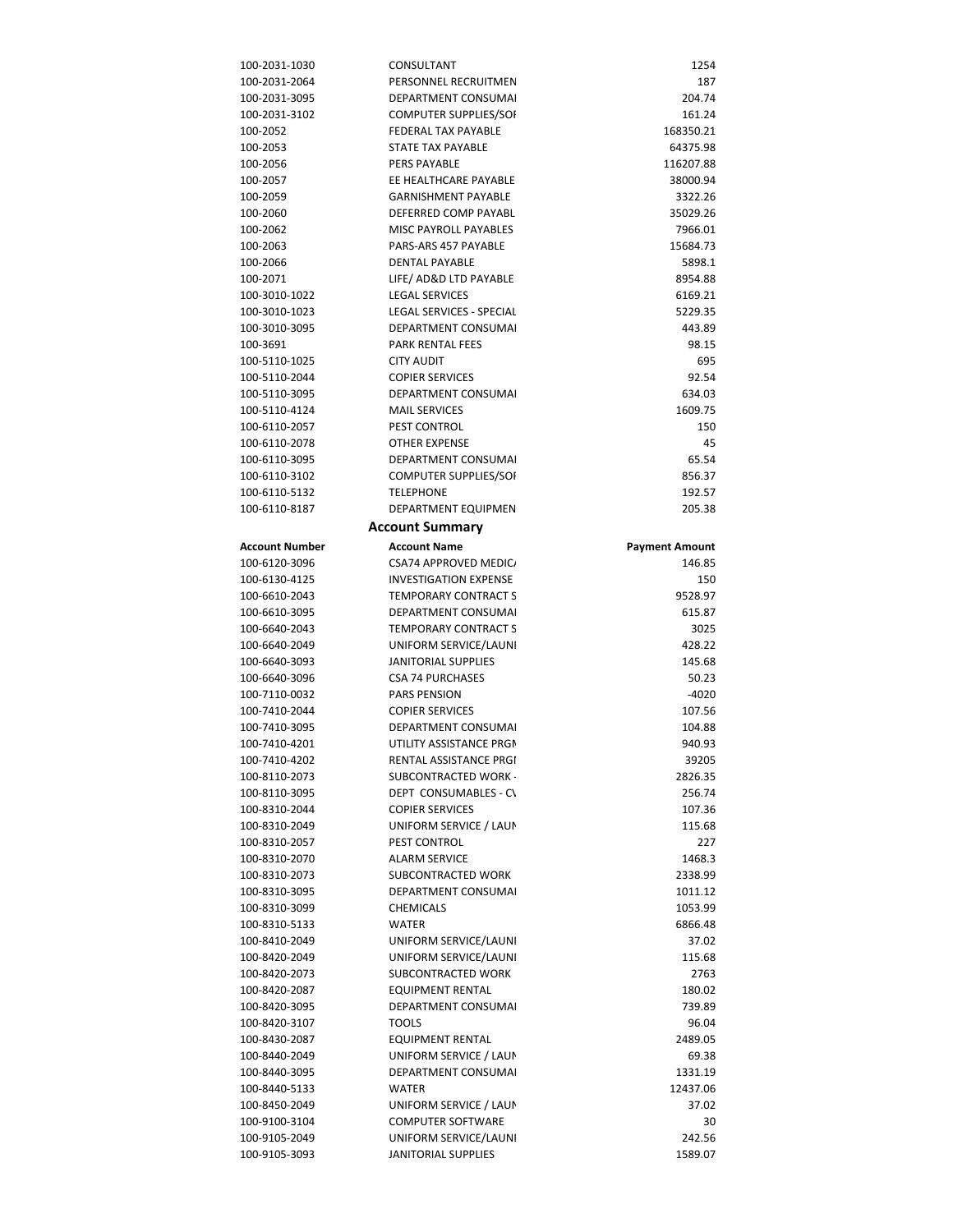| 100-9200-2070  | <b>ALARM SERVICE</b>             | 251.64                |
|----------------|----------------------------------|-----------------------|
| 100-9200-3095  | DEPARTMENT CONSUMAL              | 83                    |
| 100-9340-2073  | SUBCONTRACTED WORK               | 140                   |
| 100-9603-2075  | <b>RECREATION CONTRACT S</b>     | 325.15                |
| 103-2056       | PERS PAYABLE                     | 12.13                 |
| 103-2062       | <b>MISC PAYROLL PAYABLES</b>     | 8.64                  |
| 103-2071       | LIFE/ AD&D LTD PAYABLE           | 32.01                 |
|                |                                  |                       |
| 113-2052       | FEDERAL TAX PAYABLE              | 2240.81               |
| 113-2053       | STATE TAX PAYABLE                | 915.93                |
| 113-2056       | PERS PAYABLE                     | 1610.56               |
| 113-2057       | EE HEALTHCARE PAYABLE            | 763.3                 |
| 113-2059       | <b>GARNISHMENT PAYABLE</b>       | 133.41                |
| 113-2060       | DEFERRED COMP PAYABL             | 484.54                |
| 113-2062       | MISC PAYROLL PAYABLES            | 155.45                |
| 113-2063       | PARS-ARS 457 PAYABLE             | 104.71                |
| 113-2071       | LIFE/ AD&D LTD PAYABLE           | 411.02                |
| 113-8730-2049  | UNIFORM SERVICE / LAUN           | 209.18                |
| 113-8730-2073  | SUBCONTRACTED WORK               | 3830.89               |
| 113-8730-3095  | DEPARTMENT CONSUMAL              | 411.14                |
| 200-2052       | <b>FEDERAL TAX PAYABLE</b>       | 155.56                |
| 200-2053       | STATE TAX PAYABLE                | 83.6                  |
|                |                                  |                       |
|                | <b>Account Summary</b>           |                       |
| Account Number | <b>Account Name</b>              | <b>Payment Amount</b> |
| 200-2056       | PERS PAYABLE                     | 201.08                |
| 200-2057       | EE HEALTHCARE PAYABLE            | 86.44                 |
| 200-2060       | DEFERRED COMP PAYABL             | 88                    |
| 200-2071       | LIFE/ AD&D LTD PAYABLE           | 94.16                 |
| 210-2052       | <b>FEDERAL TAX PAYABLE</b>       | 1580.61               |
| 210-2053       | STATE TAX PAYABLE                | 590.07                |
| 210-2056       | <b>PERS PAYABLE</b>              | 1484.85               |
|                | EE HEALTHCARE PAYABLE            |                       |
| 210-2057       |                                  | 476.5                 |
| 210-2059       | <b>GARNISHMENT PAYABLE</b>       | 1003.08               |
| 210-2060       | DEFERRED COMP PAYABL             | 962.61                |
| 210-2062       | MISC PAYROLL PAYABLES            | 196.11                |
| 210-2063       | PARS-ARS 457 PAYABLE             | 230.18                |
| 210-2071       | LIFE/ AD&D LTD PAYABLE           | 349.99                |
| 210-8110-2049  | UNIFORM SERVICE/LAUNI            | 92.52                 |
| 210-8110-3095  | DEPARTMENT CONSUMAL              | 20.16                 |
| 210-8210-9576  | <b>BICYCLE SAFE STORM GRA</b>    | 2200.14               |
| 210-8420-2049  | UNIFORM SERVICE/LAUNI            | 23.16                 |
| 210-8420-2093  | SUBCONTRACTED WORK               | 1225                  |
| 210-8420-5133  | WATER                            | 7958.68               |
| 212-8930-9600  | <b>CONSTRUCTION IN PROGI</b>     | 7896.86               |
| 221-6120-8184  | POLICE EQUIPMENT                 | 960                   |
| 231-2057       | EE HEALTHCARE PAYABLE            | 6.04                  |
| 246-2052       | FEDERAL TAX PAYABLE              | 920.72                |
| 246-2053       | <b>STATE TAX PAYABLE</b>         | 318.79                |
|                |                                  |                       |
| 246-2056       | <b>PERS PAYABLE</b>              | 587.1                 |
| 246-2057       | EE HEALTHCARE PAYABLE            | 261.64                |
| 246-2060       | DEFERRED COMP PAYABL             | 383.33                |
| 246-2071       | LIFE/ AD&D LTD PAYABLE           | 191.19                |
| 251-9500-7125  | <b>SENIOR ACTIVITIES</b>         | 75                    |
| 257-3689       | <b>MAINTENANCE FEES</b>          | 32.72                 |
| 271-2052       | FEDERAL TAX PAYABLE              | 932.73                |
| 271-2053       | <b>STATE TAX PAYABLE</b>         | 293.5                 |
| 271-2056       | <b>PERS PAYABLE</b>              | 1304                  |
| 271-2057       | EE HEALTHCARE PAYABLE            | 312.1                 |
| 271-2059       | <b>GARNISHMENT PAYABLE</b>       | 92.3                  |
| 271-2060       | DEFERRED COMP PAYABL             | 320.76                |
| 271-2062       | MISC PAYROLL PAYABLES            | 140.8                 |
| 271-2063       | PARS-ARS 457 PAYABLE             | 140.9                 |
| 271-2071       | LIFE/AD&D LTD PAYABLE            | 235.11                |
|                |                                  |                       |
| 271-8110-2049  | UNIFORM SERVICE/LAUNI            | 92.52                 |
| 271-8110-3095  | <b>CONSUMABLES</b>               | 1187.84               |
| 297-7993-3102  | <b>COMPUTER SUPPLIES</b>         | 976.25                |
| 297-7993-9599  | <b>RENTAL PROPERTY EXP &amp;</b> | 14613.78              |
| 335-2052       | FEDERAL TAX PAYABLE              | 841.68                |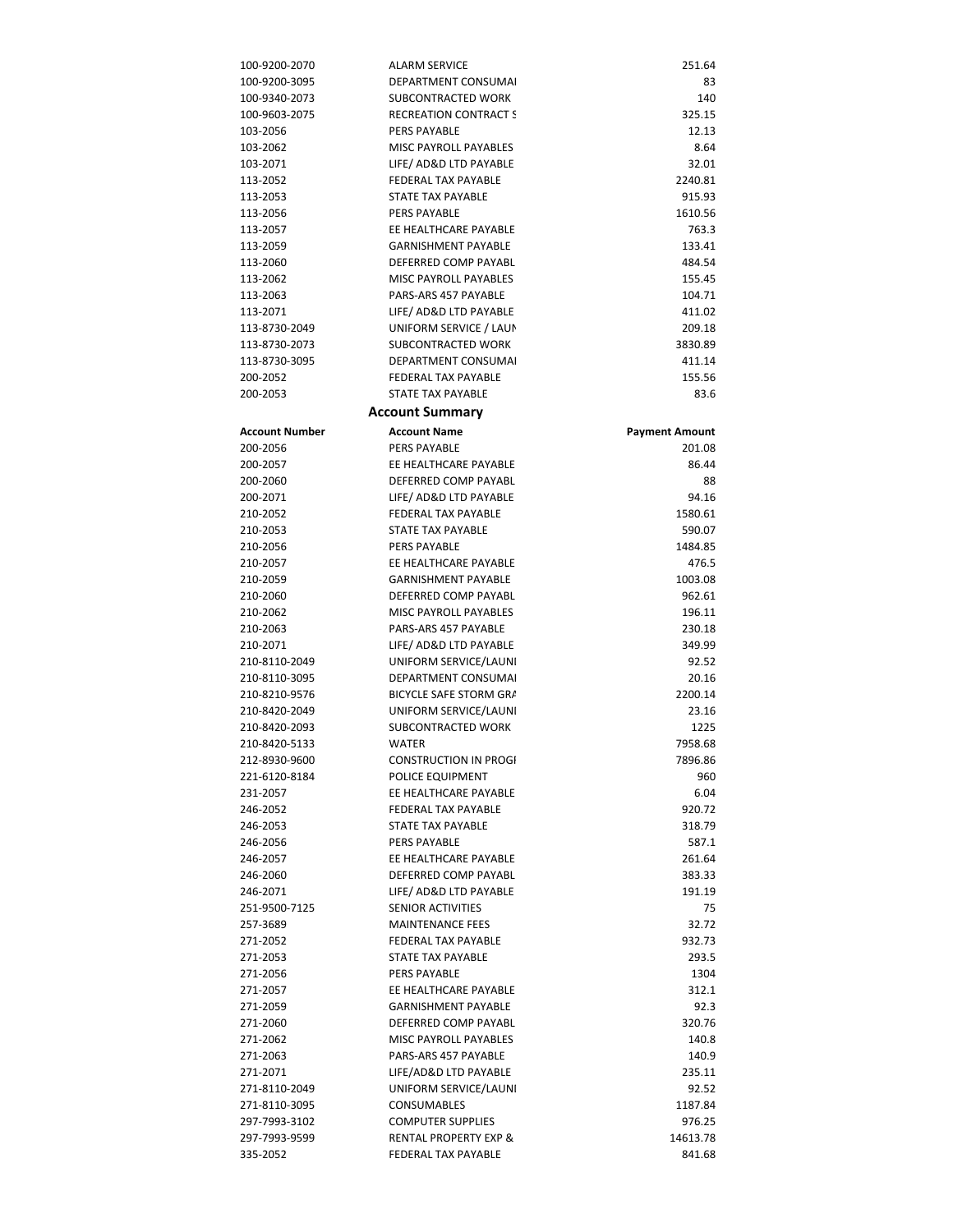| 335-2053                  | STATE TAX PAYABLE                                         | 355.08                |
|---------------------------|-----------------------------------------------------------|-----------------------|
| 335-2056                  | PERS PAYABLE                                              | 490.81                |
| 335-2057                  | EE HEALTHCARE PAYABLE                                     | 175.32                |
| 335-2071                  | LIFE/ AD&D LTD PAYABLE                                    | 208.08                |
| 401-2052                  | FEDERAL TAX PAYABLE                                       | 1730.22               |
| 401-2053                  | STATE TAX PAYABLE                                         | 570.45                |
| 401-2056                  | PERS PAYABLE                                              | 1192.87               |
| 401-2057                  | EE HEALTHCARE PAYABLE                                     | 585.34                |
| 401-2059                  | <b>GARNISHMENT PAYABLE</b>                                | 6.4                   |
| 401-2060                  | DEFERRED COMP PAYABL                                      | 736.59                |
| 401-2062                  | MISC PAYROLL PAYABLES                                     | 129.43                |
| 401-2063                  | PARS-ARS 457 PAYABLE                                      | 125.6                 |
| 401-2071                  | LIFE/ AD&D LTD PAYABLE                                    | 329.51                |
| 401-8620-2049             | UNIFORM SERVICE/LAUNI                                     | 180.52                |
|                           | <b>Account Summary</b>                                    |                       |
| <b>Account Number</b>     | <b>Account Name</b>                                       | <b>Payment Amount</b> |
| 401-8620-2072             | <b>WATER SAMPLING</b>                                     | 188.5                 |
| 401-8620-2073             | SUBCONTRACTED WORK                                        | 711.11                |
| 401-8620-3095             | DEPARTMENT CONSUMAL                                       | 275.04                |
| 501-2052                  | FEDERAL TAX PAYABLE                                       | 1159.97               |
| 501-2053                  | STATE TAX PAYABLE                                         | 272.53                |
| 501-2056                  | PERS PAYABLE                                              | 1027.62               |
| 501-2057                  | EE HEALTHCARE PAYABLE                                     | 351.2                 |
| 501-2060                  | DEFERRED COMP PAYABL                                      | 429.35                |
| 501-2062                  | MISC PAYROLL PAYABLES                                     | 112.56                |
| 501-2063                  | PARS-ARS 457 PAYABLE                                      | 104.71                |
| 501-2071                  | LIFE/ AD&D LTD PAYABLE                                    | 183.9                 |
| 501-8520-2049             | UNIFORM SERVICE/LAUNI                                     | 92.62                 |
| 501-8520-6144             | <b>VEHICLE PARTS</b>                                      | 7015.68               |
| 501-8520-6145             | <b>VEHICLE FUEL</b>                                       | 294.39                |
| 501-8520-6147             | <b>TIRES</b>                                              | 188.11                |
| 501-8520-6148             | <b>OUTSIDE REPAIRS</b>                                    | 9313.38               |
| 501-8520-6149             | <b>BODY REPAIR &amp; PAINTING</b>                         | 772.9                 |
| 502-2066                  | <b>DENTAL PAYABLE</b>                                     | 25120.57              |
| 502-5120-2090             | INSURANCE                                                 | 8061                  |
| 503-2052                  | FEDERAL TAX PAYABLE                                       | 2739.67               |
| 503-2053                  | STATE TAX PAYABLE                                         | 827.8                 |
| 503-2056                  | <b>PERS PAYABLE</b>                                       | 1238.72               |
| 503-2057                  | EE HEALTHCARE PAYABLE                                     | 473.4                 |
| 503-2060                  | DEFERRED COMP PAYABL                                      | 1699.57               |
| 503-2063                  | PARS-ARS 457 PAYABLE                                      | 1112.2                |
| 503-2071                  | LIFE/ AD&D LTD PAYABLE                                    | 304.71                |
| 503-4010-1030             | CONSULTANT                                                | 1500                  |
| 503-4010-5135             | <b>MOBILE COMMUNICATIO</b>                                | 179.53                |
| 503-4010-5138             | DATA COMMUNICATION                                        | 4997.7                |
| 503-4010-8182<br>601-2214 | <b>COMPUTER EQUIPMENT</b><br><b>BAKEWELL - CAMPUS TOV</b> | 23248.51<br>975       |
| 670-2120-1030             | CONSULTANT                                                | 2600                  |
| 670-2130-1030             | <b>CONSULTING COSTS</b>                                   | 9535                  |
| 951-2052                  | <b>FEDERAL TAX PAYABLE</b>                                | 2486.06               |
| 951-2053                  | STATE TAX PAYABLE                                         | 918.61                |
| 951-2056                  | PERS PAYABLE                                              | 1798.25               |
| 951-2057                  | EE HEALTHCARE PAYABLE                                     | 723.24                |
| 951-2059                  | <b>GARNISHMENT PAYABLE</b>                                | 52.62                 |
| 951-2060                  | DEFERRED COMP PAYABL                                      | 760.52                |
| 951-2062                  | <b>MISC PAYROLL PAYABLES</b>                              | 231.66                |
| 951-2063                  | PARS-ARS 457 PAYABLE                                      | 444.18                |
| 951-2071                  | LIFE/ AD&D LTD PAYABLE                                    | 419.19                |
| 951-8810-1029             | TRAINING AND EDUCATIC                                     | 2010                  |
| 951-8820-2049             | UNIFORM SERVICE / LAUN                                    | 92.6                  |
| 951-8820-2073             | SUBCONTRACTED WORK                                        | 1069.7                |
| 951-8820-3095             | DEPARTMENT CONSUMAL                                       | 341.18                |
| 951-8820-4122             | DUES AND MEMBERSHIPS                                      | 1235.34               |
| 953-2056                  | PERS PAYABLE                                              | 5.03                  |
| 953-2062                  | MISC PAYROLL PAYABLES                                     | 0.09                  |
| 953-2063                  | PARS-ARS 457 PAYABLE                                      | 6.02                  |
| 953-2071                  | LIFE/ AD&D LTD PAYABLE                                    | 4.73                  |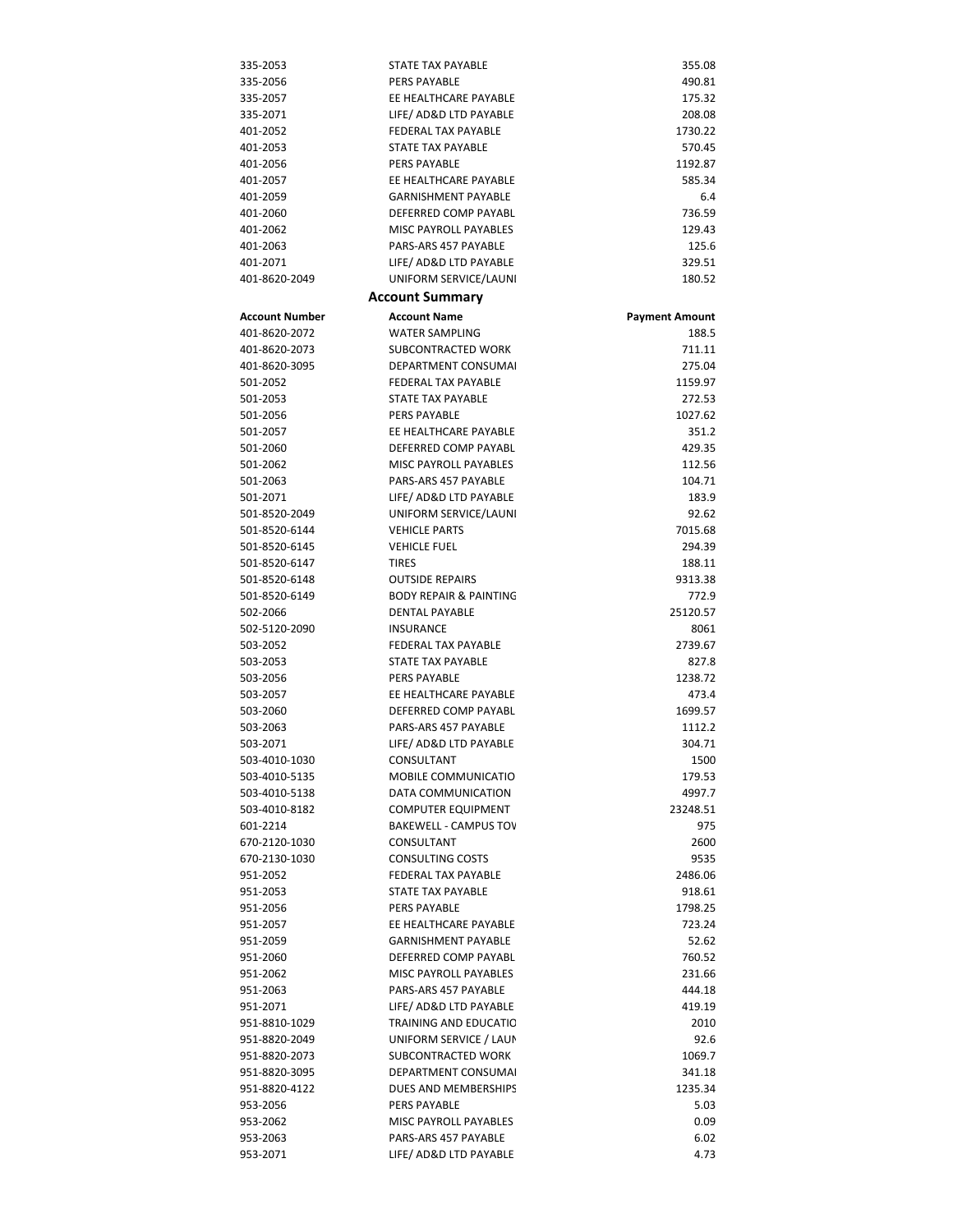| 953-8820-9214              | DEL MONTE SWR MAIN R           | 22135.57              |
|----------------------------|--------------------------------|-----------------------|
| 973-9710-9526              | AFFORDABLE HOUSING             | 306.68                |
|                            | <b>Project Account Summary</b> |                       |
| <b>Project Account Key</b> |                                | <b>Payment Amount</b> |
| **None**                   |                                | 795233.26             |
|                            | <b>Project Account Summary</b> |                       |
| <b>Project Account Key</b> |                                | <b>Payment Amount</b> |
| 5005009 AA                 |                                | 1300                  |
| 5005010 AA                 |                                | 306.81                |
|                            |                                |                       |
| 5005011 AA                 |                                | 36.33                 |
| 5005014 AA                 |                                | 1814                  |
| 5005015 AA                 |                                | 184.39                |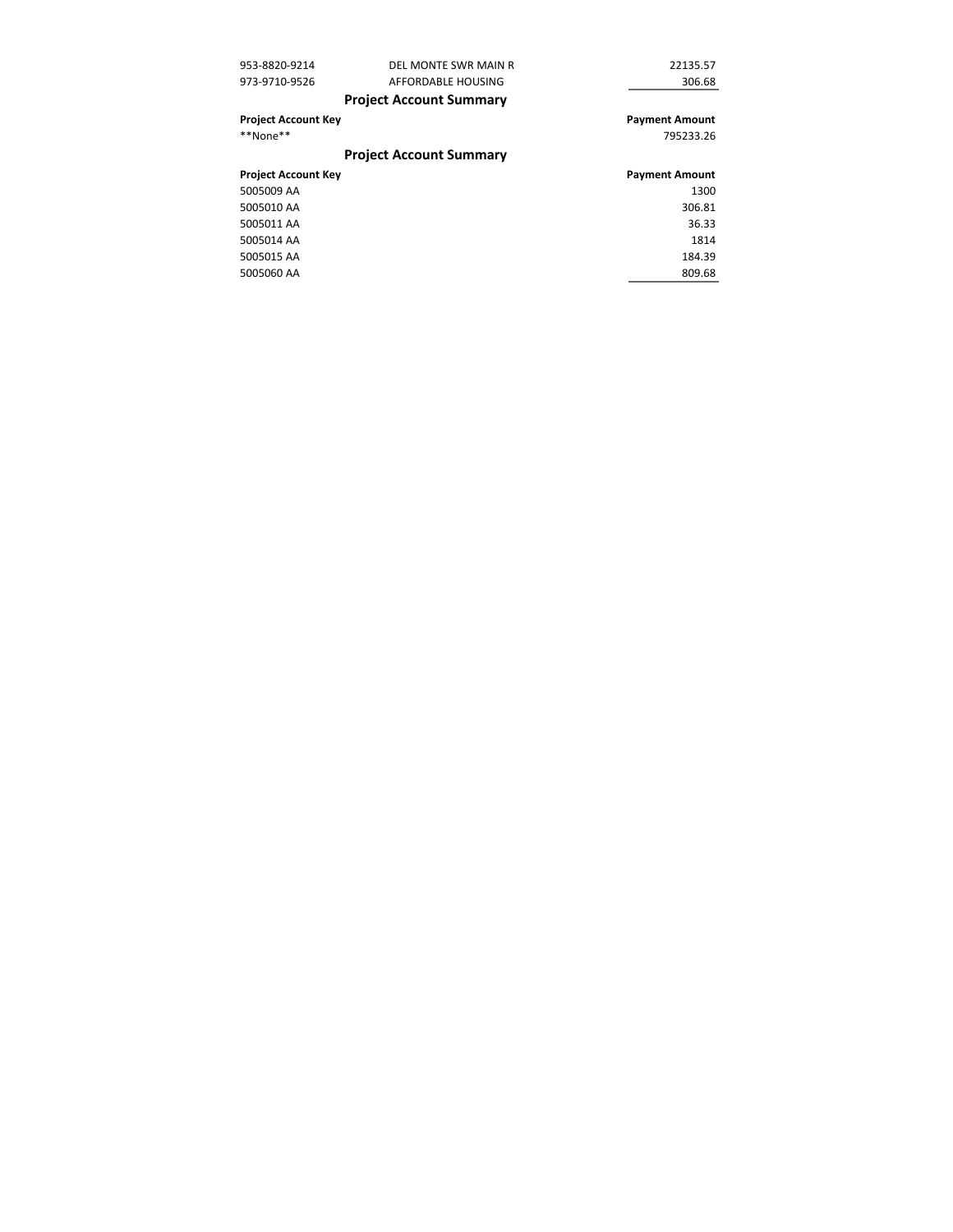# **Distribution Report**

Seaside, CA Payroll Set: 01 Expense Range - Payment Range 07/31/2021-08/13/2021

| <b>Fund: 100 - GENERAL FUND</b> |                                      |                    |
|---------------------------------|--------------------------------------|--------------------|
| 100-1010-0001                   | SALARIES                             | 2,484.13           |
| 100-2010-0001                   | SALARIES                             | 20,831.63          |
| 100-2010-0012                   | VACATION/COMP TIME PAYOFF            | 16,360.64          |
| 100-2010-0018                   | <b>AUTO ALLOWANCE</b>                | 200.00             |
| 100-2010-0019                   | HOUSING ALLOWANCE                    | 2,500.00           |
| 100-2010-1033                   | <b>FITNESS PROGRAM</b>               | 45.00              |
| 100-2021-0001                   | SALARIES                             | 806.88             |
| 100-2031-0001                   | SALARIES                             | 12,606.51          |
| 100-2031-0041                   | <b>MEDICAL INSURANCE</b>             | 46.15              |
| 100-2031-1033                   | <b>FITNESS PROGRAM</b>               | 135.00             |
| 100-2042-0020                   | PART-TIME HOURLY WAGES               | 2,522.29           |
| 100-3010-0001                   | SALARIES                             | 9,954.14           |
| 100-5110-0001                   | SALARIES                             | 19,927.48          |
| 100-5110-0041                   | <b>MEDICAL INSURANCE</b>             | 46.15              |
| 100-6110-0001                   | SALARIES                             | 37,482.17          |
| 100-6110-0002                   | <b>OVERTIME</b>                      | 3,164.69           |
| 100-6110-0004                   | UNIFORM ALLOWANCE                    | 361.38             |
| 100-6110-0099                   | <b>TUITION REIMBURSEMENTS</b>        | 405.00             |
| 100-6110-1033                   | <b>FITNESS PROGRAM</b>               | 95.97              |
| 100-6120-0001                   | SALARIES                             | 116,931.94         |
| 100-6120-0002                   | <b>OVERTIME</b>                      | 11,281.27          |
| 100-6120-0004                   | UNIFORM ALLOWANCE                    | 639.60             |
| 100-6120-1029                   | <b>TRAINING &amp; EDUCATIONS</b>     | 1,046.00           |
| 100-6120-1033                   | <b>FITNESS PROGRAM</b>               | 113.97             |
| 100-6130-0001                   | SALARIES                             | 31,664.79          |
| 100-6130-0002                   | <b>OVERTIME</b>                      | 6,813.46           |
| 100-6130-0003                   | <b>HOLIDAY OVERTIME</b>              | 515.16             |
| 100-6130-0004                   | UNIFORM ALLOWANCE                    | 224.28             |
| 100-6130-1033                   | <b>FTINESS PROGRAM</b>               | 45.00              |
| 100-6150-0001                   | SALARIES                             | 3,823.86           |
|                                 |                                      |                    |
| 100-6150-0004<br>100-6610-0001  | UNIFORM ALLOWANCE<br><b>SALARIES</b> | 36.00<br>11,281.20 |
|                                 |                                      |                    |
| 100-6610-0004                   | UNIFORM ALLOWANCE                    | 37.38              |
| 100-6610-1033                   | <b>FITNESS PROGRAM</b>               | 45.00              |
| 100-6640-0001                   | SALARIES                             | 113,614.17         |
| 100-6640-0002                   | <b>OVERTIME</b>                      | 19,319.43          |
| 100-6640-0004                   | UNIFORM ALLOWANCE                    | 103.86             |
| 100-6640-0008                   | OPER COMP DIV CHIEFS ST TIME         | 6,048.86           |
| 100-6640-1033                   | <b>FITNESS PROGRAM</b>               | 45.00              |
| 100-6690-0001                   | SALARIES - OES                       | 7,384.37           |
| 100-6690-0002                   | <b>OVERTIME - OES</b>                | 45,062.03          |
| 100-7110-0001                   | SALARIES                             | 2,598.96           |
| 100-7210-0001                   | SALARIES                             | 12,087.77          |
| 100-7220-0001                   | SALARIES                             | 3,499.35           |
| 100-7310-0001                   | SALARIES                             | 7,705.52           |
| 100-7310-1033                   | <b>FITNESS PROGRAM</b>               | 45.00              |
| 100-7410-0001                   | SALARIES                             | 14,757.22          |
| 100-7410-1033                   | <b>FITNESS PROGRAM</b>               | 45.00              |
| 100-8310-0001                   | SALARIES                             | 3,651.46           |
| 100-8310-0002                   | <b>OVERTIME</b>                      | 1,888.84           |
| 100-8310-0097                   | UNALLOCATED PAGER                    | 1,792.27           |
| 100-8410-0001                   | SALARIES                             | 1,401.54           |
| 100-8420-0001                   | SALARIES                             | 12,257.78          |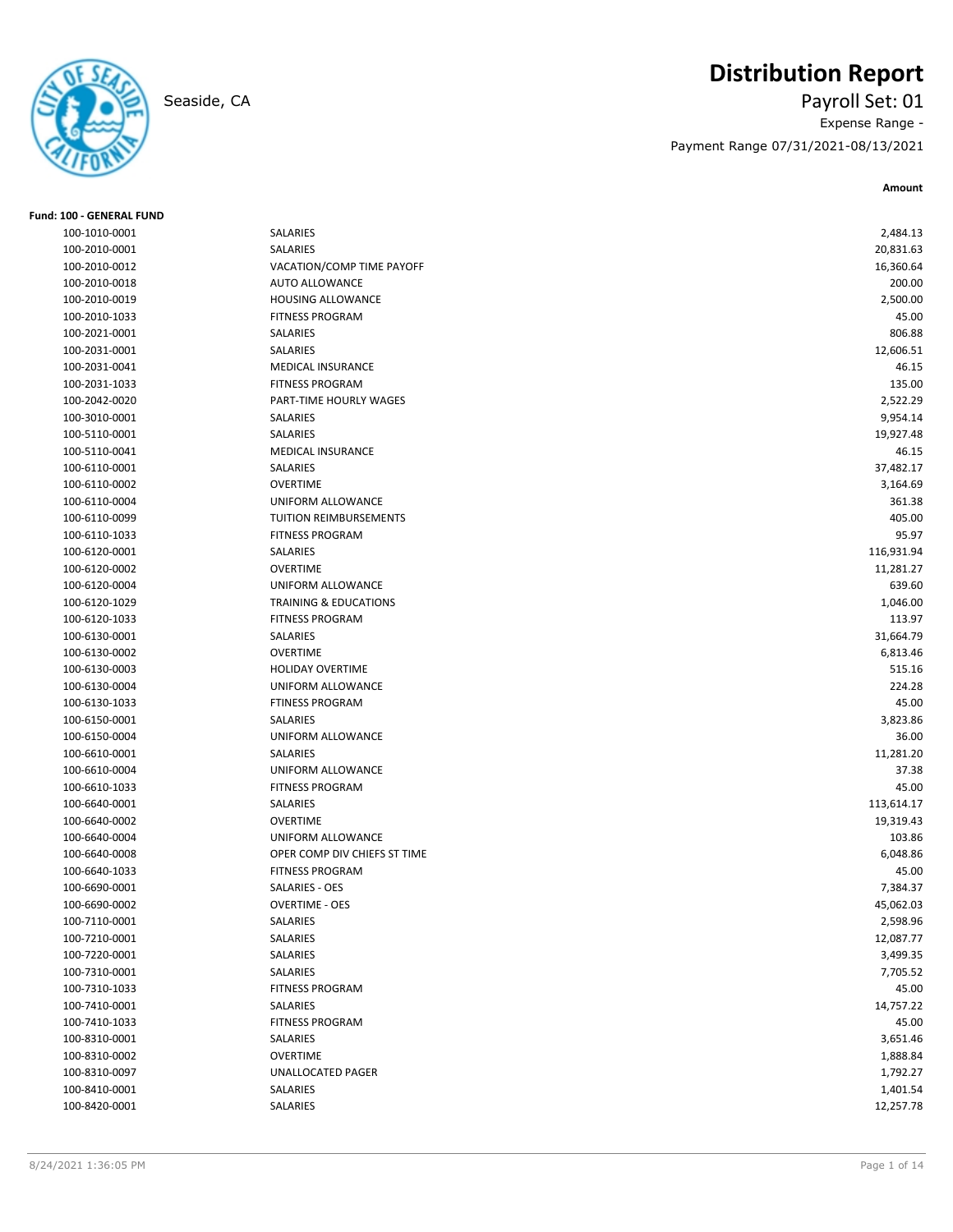| 100-8430-0001 | SALARIES               |                                          | 573.58     |
|---------------|------------------------|------------------------------------------|------------|
| 100-8430-0002 | <b>OVERTIME</b>        |                                          | 747.37     |
| 100-8440-0001 | <b>SALARIES</b>        |                                          | 3,971.89   |
| 100-8450-0001 | <b>SALARIES</b>        |                                          | 3,630.10   |
| 100-8910-0001 | <b>SALARIES</b>        |                                          | 16,193.79  |
| 100-8910-0002 | <b>OVERTIME</b>        |                                          | 417.65     |
| 100-8910-1033 | <b>FITNESS PROGRAM</b> |                                          | 78.75      |
| 100-9100-0001 | <b>SALARIES</b>        |                                          | 9,241.08   |
| 100-9100-0020 | PART-TIME HOURLY WAGES |                                          | 2,603.74   |
| 100-9105-0001 | <b>SALARIES</b>        |                                          | 2,398.97   |
| 100-9105-0020 | PART-TIME HOURLY WAGES |                                          | 5,835.08   |
| 100-9200-0020 | PART-TIME HOURLY WAGES |                                          | 5,579.23   |
| 100-9250-0001 | <b>SALARIES</b>        |                                          | 5,363.84   |
| 100-9310-0001 | <b>SALARIES</b>        |                                          | 2,881.69   |
| 100-9310-0020 | PART-TIME HOURLY WAGES |                                          | 12,667.92  |
| 100-9320-0002 | <b>OVERTIME</b>        |                                          | 16.77      |
| 100-9320-0020 | PART-TIME HOURLY WAGES |                                          | 1,677.00   |
| 100-9330-0020 | PART-TIME HOURLY WAGES |                                          | 7,202.21   |
| 100-9340-0002 | <b>OVERTIME</b>        |                                          | 55.50      |
| 100-9340-0020 | PART-TIME HOURLY WAGES |                                          | 8,086.16   |
| 100-9350-0020 | PART-TIME HOURLY WAGES |                                          | 2,698.62   |
| 100-9400-0001 | <b>SALARIES</b>        |                                          | 2,875.60   |
| 100-9400-0020 | PART-TIME HOURLY WAGES |                                          | 9,320.76   |
| 100-9500-0020 | PART-TIME HOURLY WAGES |                                          | 2,269.69   |
|               |                        | Fund 100 - GENERAL FUND Total: 14,519.40 | 674,754.39 |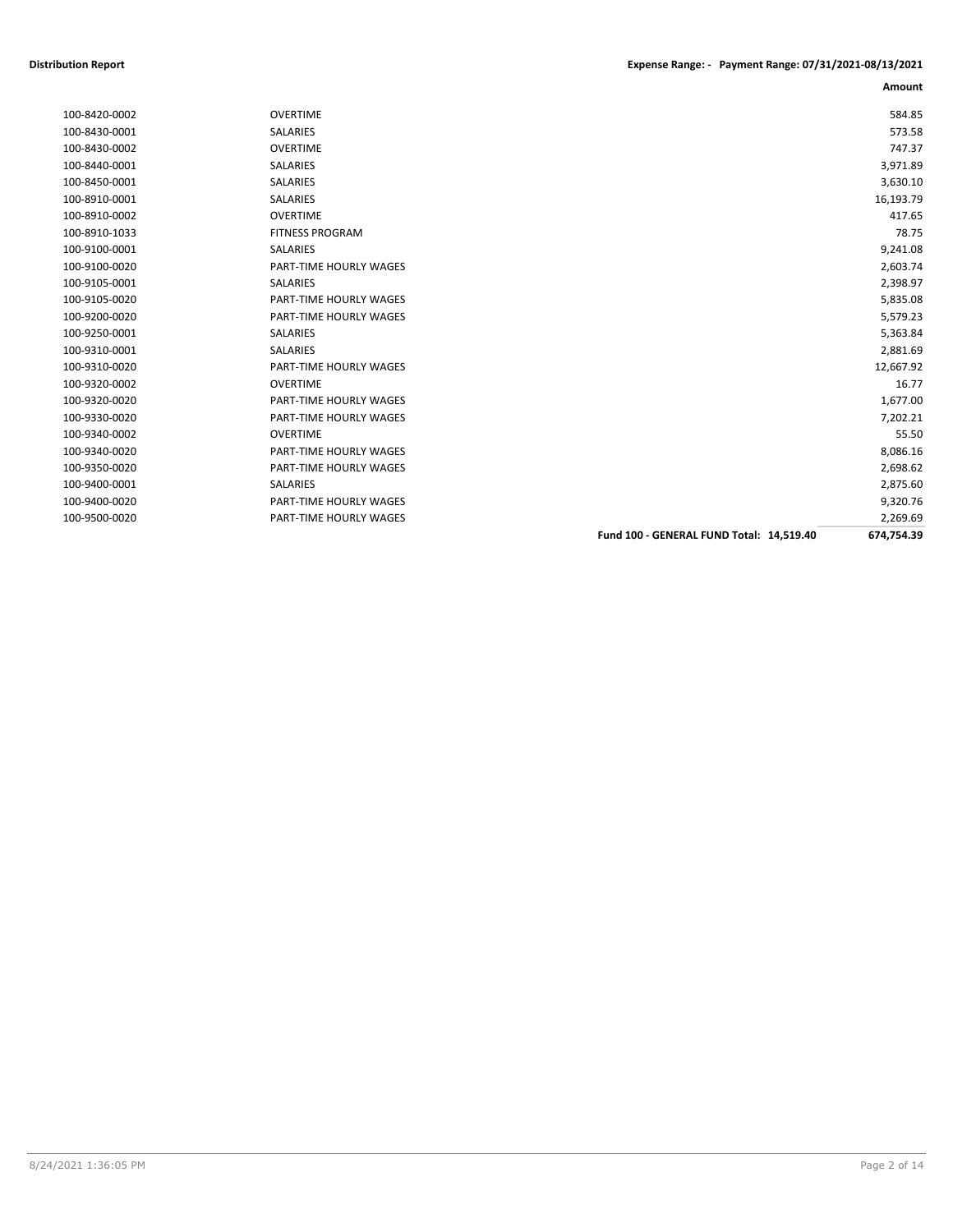| Fund: 113 - POMA & DMDC FUND |                          |                                    |        |           |
|------------------------------|--------------------------|------------------------------------|--------|-----------|
| 113-8730-0001                | <b>SALARIES</b>          |                                    |        | 13,366.45 |
| 113-8730-0002                | <b>OVERTIME</b>          |                                    |        | 97.80     |
| 113-8730-0041                | <b>MEDICAL INSURANCE</b> |                                    |        | 46.15     |
| 113-8730-1033                | FITNESS PROGRAM          |                                    |        | 30.00     |
|                              |                          | Fund 113 - POMA & DMDC FUND Total: | 330.50 | 13,540.40 |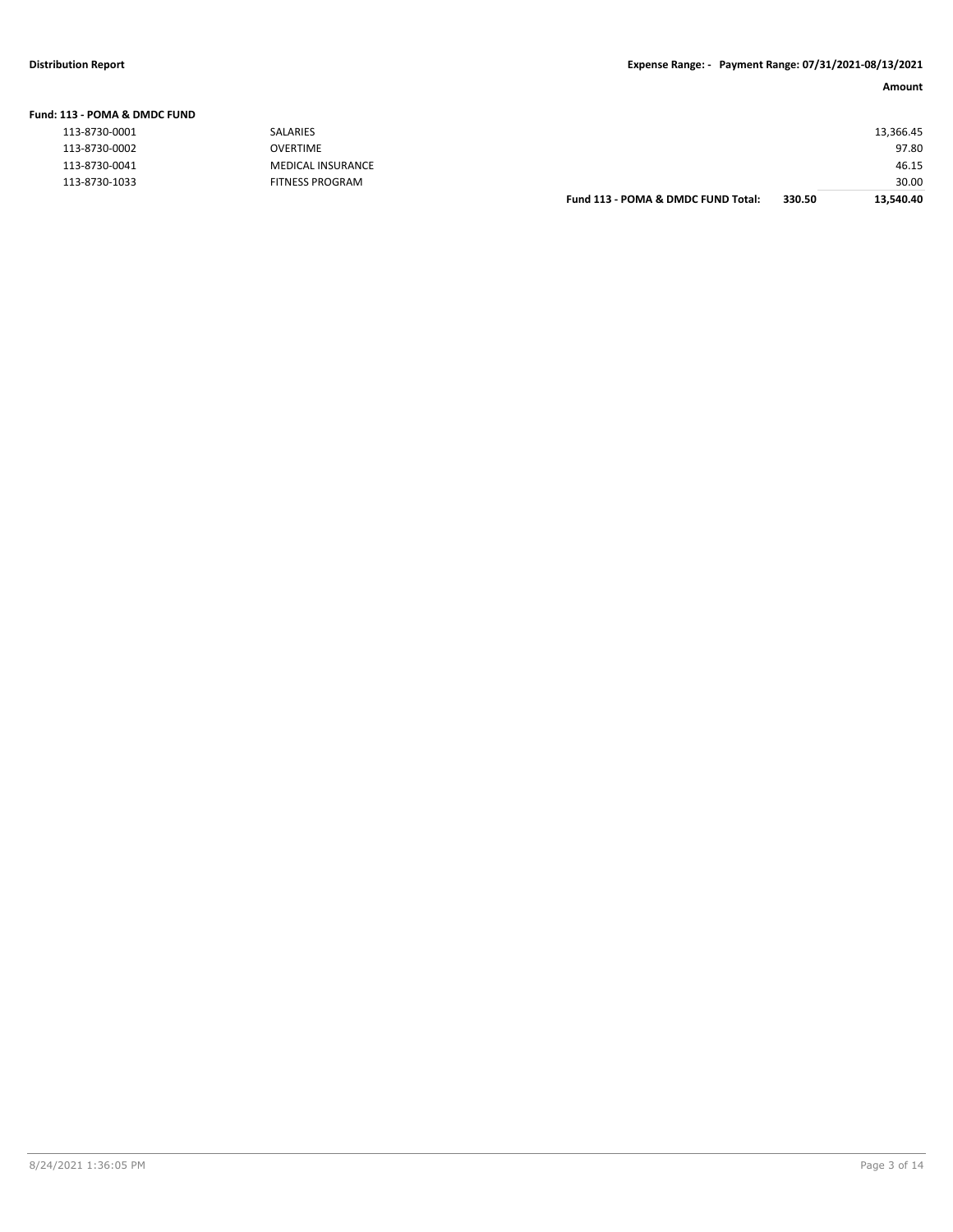**Fund: 200 - CDBG FUND** 200-5410-0001 SALARIES 1,533.01

**Fund 200 - CDBG FUND Total: 32.00 1,533.01**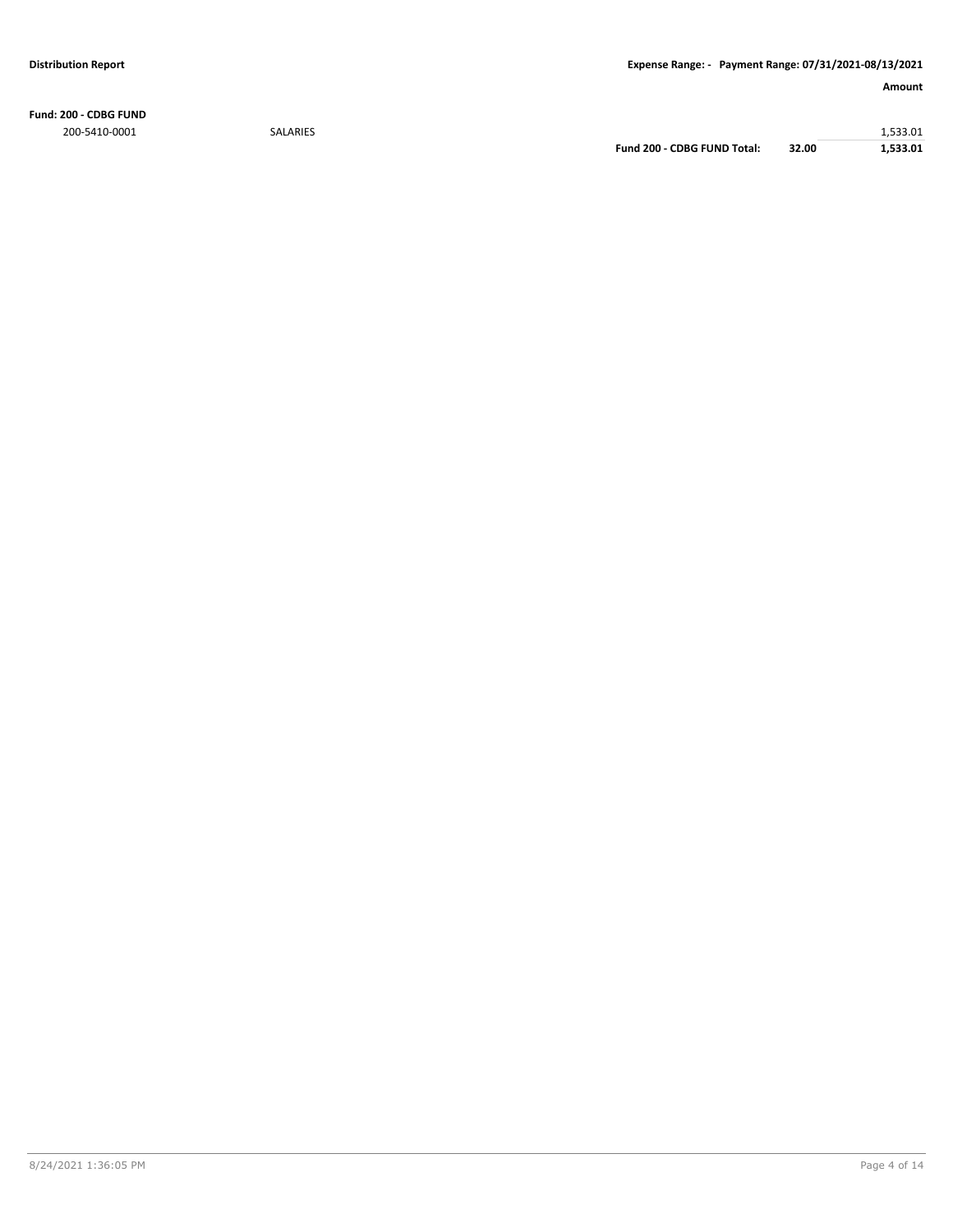#### **Distribution Report Expense Range: - Payment Range: 07/31/2021-08/13/2021**

**Amount**

|  | <b>Fund: 210 - STREETS FUND</b> |
|--|---------------------------------|
|--|---------------------------------|

| 210-8110-0001 | SALARIES               |                                       |        | 5,856.77 |
|---------------|------------------------|---------------------------------------|--------|----------|
| 210-8110-1033 | <b>FITNESS PROGRAM</b> |                                       |        | 4.50     |
| 210-8420-0001 | SALARIES               |                                       |        | 1,195.87 |
|               |                        | <b>Fund 210 - STREETS FUND Total:</b> | 157.81 | 7,057.14 |
|               |                        |                                       |        |          |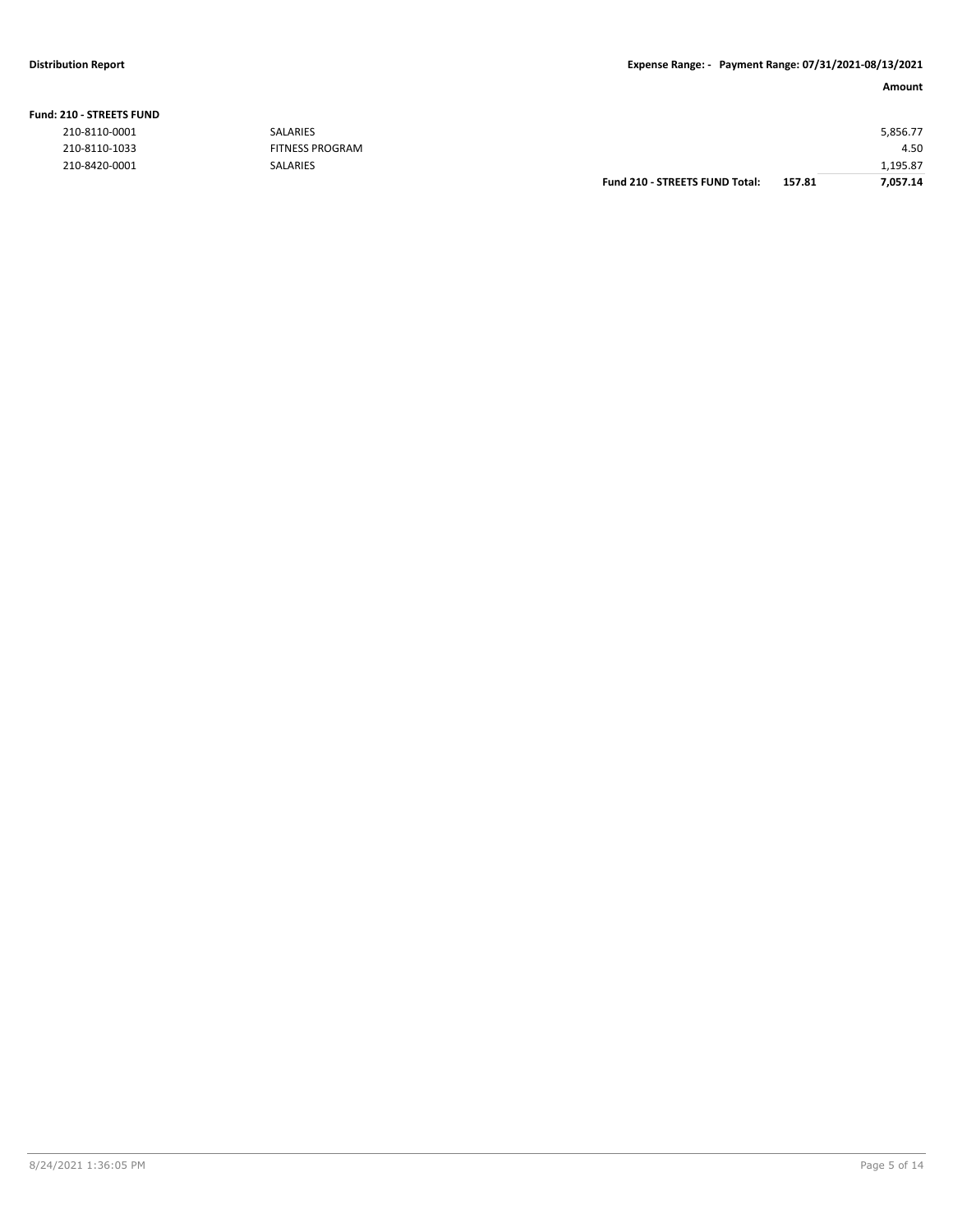**Fund: 231 - SAFER - FEMA GRANT** 231-6660-0020 PART-TIME HOURLY WAGES 144.00

**Fund 231 - SAFER - FEMA GRANT Total: 144.00**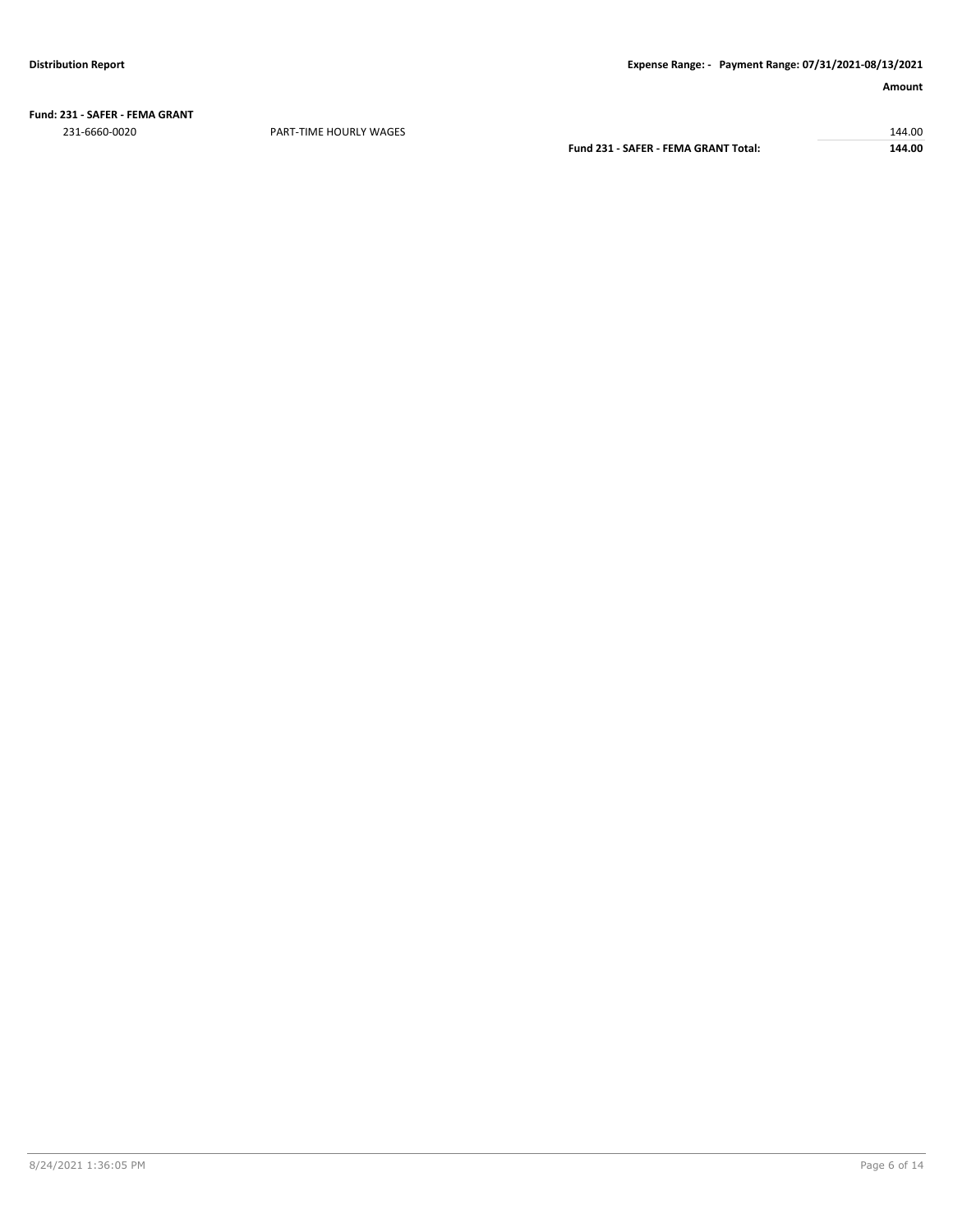**Fund: 246 - CITY AFFORDABLE HOUSING FUND**

246-2010-0001 SALARIES 4,476.72

**Fund 246 - CITY AFFORDABLE HOUSING FUND Total: 80.00 4,476.72**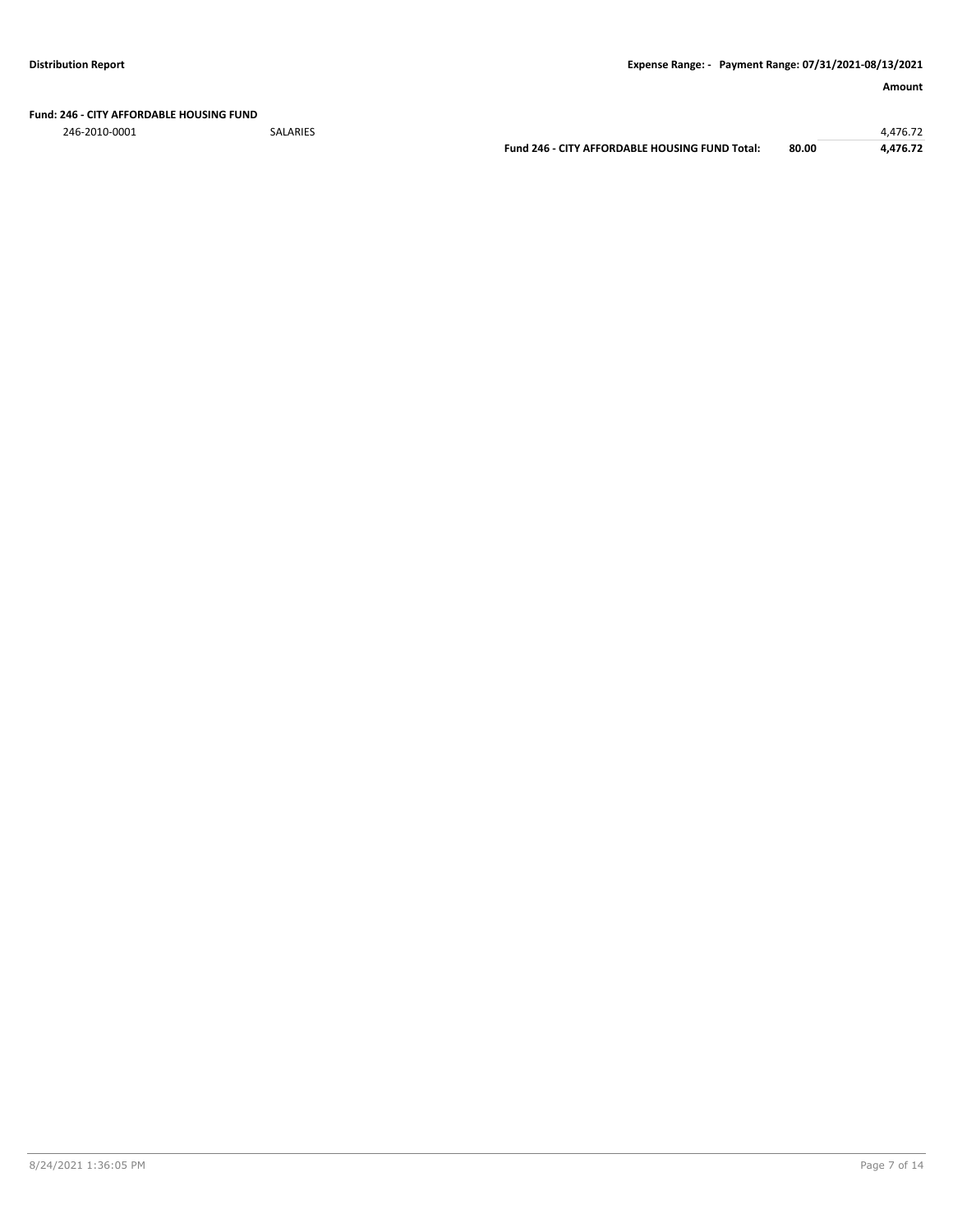| 271-8110-0001 | <b>SALARIES</b>        |                                          |        | 4,774.13 |
|---------------|------------------------|------------------------------------------|--------|----------|
| 271-8110-0002 | <b>OVERTIME</b>        |                                          |        | 33.15    |
| 271-8110-1033 | <b>FITNESS PROGRAM</b> |                                          |        | 6.75     |
|               |                        | <b>Fund 271 - STORMWATER FUND Total:</b> | 120.96 | 4,814.03 |
|               |                        |                                          |        |          |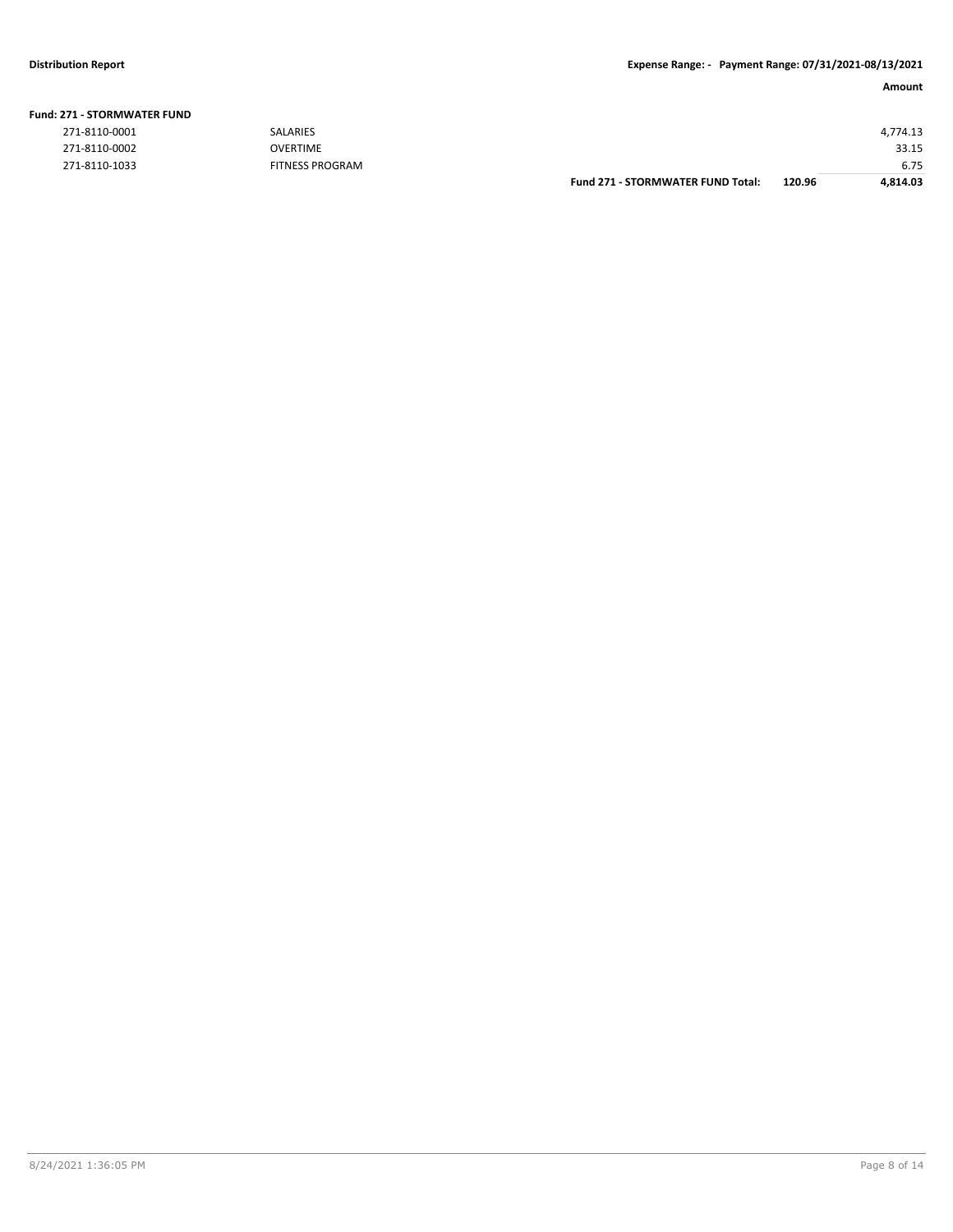| 535 - ESCA (FORA) |                           |                               |       |          |
|-------------------|---------------------------|-------------------------------|-------|----------|
| 335-2010-0001     | SALARIES                  |                               |       | 374.13   |
| 335-2010-0010     | MANAGEMENT LEAVE PAYOFF   |                               |       | 1,870.64 |
| 335-2010-0012     | VACATION\COMP TIME PAYOFF |                               |       | 2,153.57 |
|                   |                           | Fund 335 - ESCA (FORA) Total: | 94.05 | 4,398.34 |

# **Fund: 335 - ESCA (FORA)**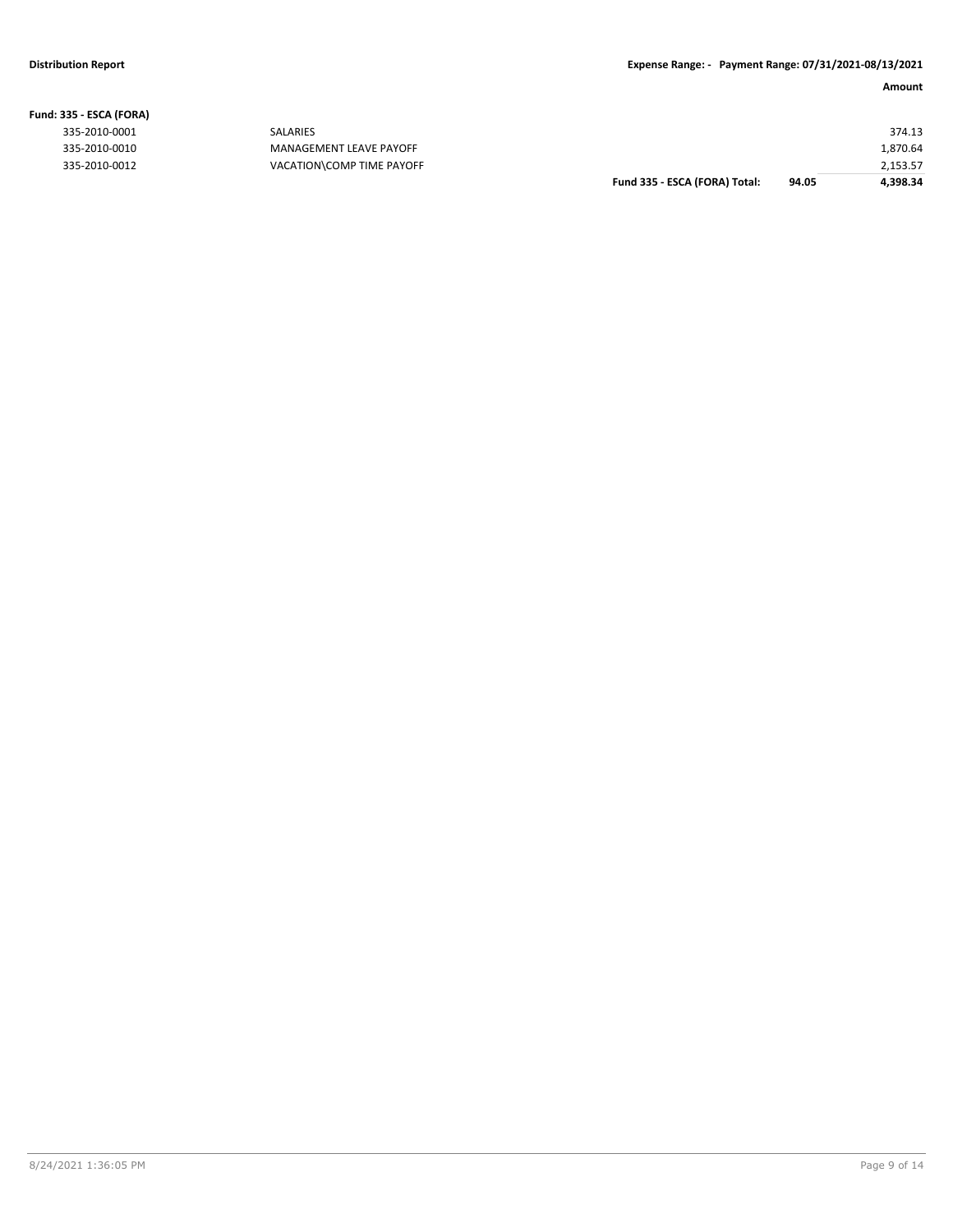#### **Distribution Report Expense Range: - Payment Range: 07/31/2021-08/13/2021**

| <b>Fund: 401 - WATER FUND</b> |                        |                                     |        |           |
|-------------------------------|------------------------|-------------------------------------|--------|-----------|
| 401-8610-0001                 | SALARIES               |                                     |        | 767.21    |
| 401-8610-0002                 | <b>OVERTIME</b>        |                                     |        | 131.81    |
| 401-8620-0001                 | SALARIES               |                                     |        | 11,030.19 |
| 401-8620-0002                 | <b>OVERTIME</b>        |                                     |        | 316.76    |
| 401-8620-1033                 | <b>FITNESS PROGRAM</b> |                                     |        | 31.50     |
|                               |                        | <b>Fund 401 - WATER FUND Total:</b> | 317.62 | 12.277.47 |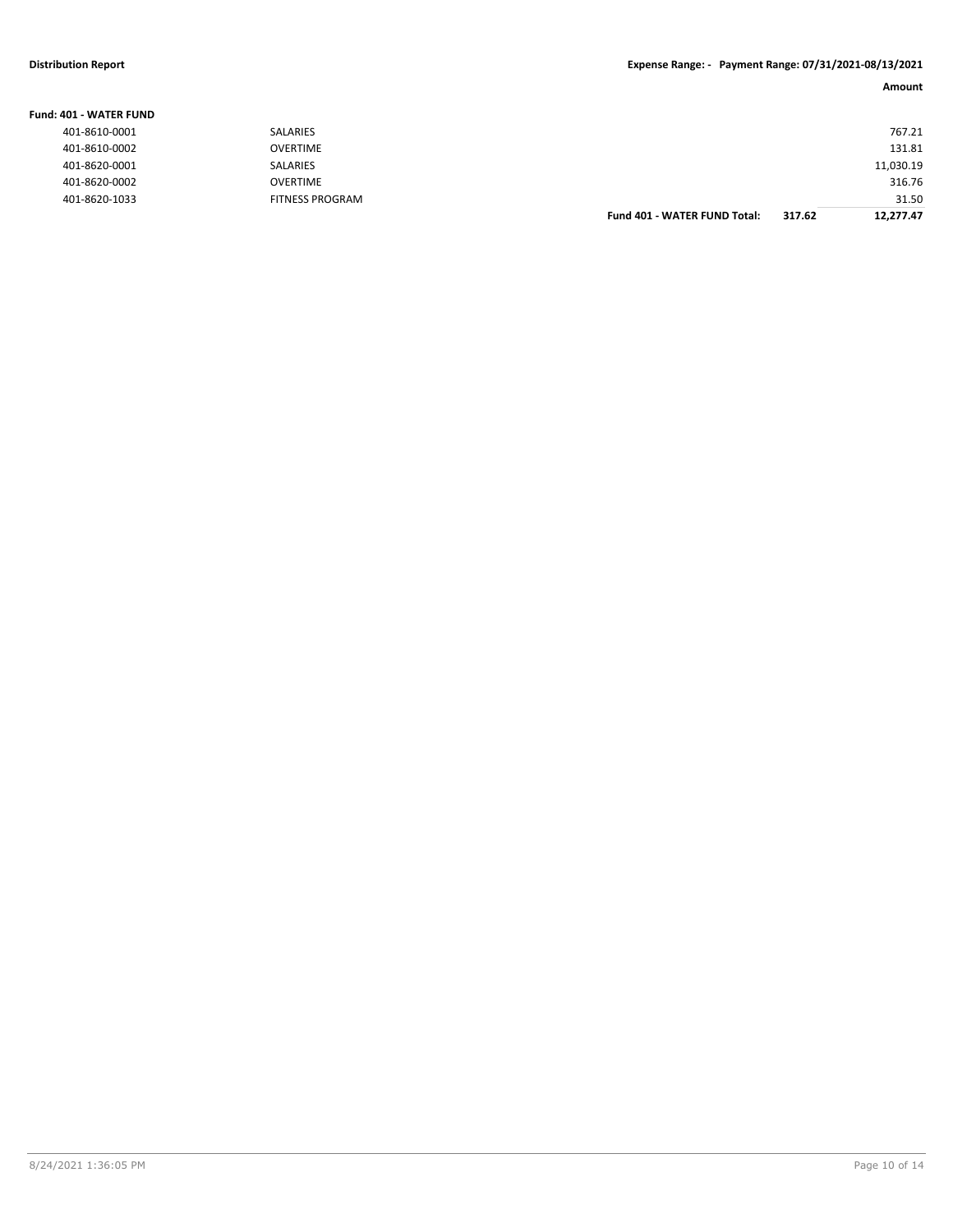|  | Fund: 501 - EQUIPMT MAINT FUND |  |
|--|--------------------------------|--|
|  |                                |  |

|               |                 | Fund 501 - EQUIPMT MAINT FUND Total: | 168.00 | 6.437.14 |
|---------------|-----------------|--------------------------------------|--------|----------|
| 501-8520-0001 | <b>SALARIES</b> |                                      |        | 5,885.28 |
| 501-8510-0001 | <b>SALARIES</b> |                                      |        | 551.86   |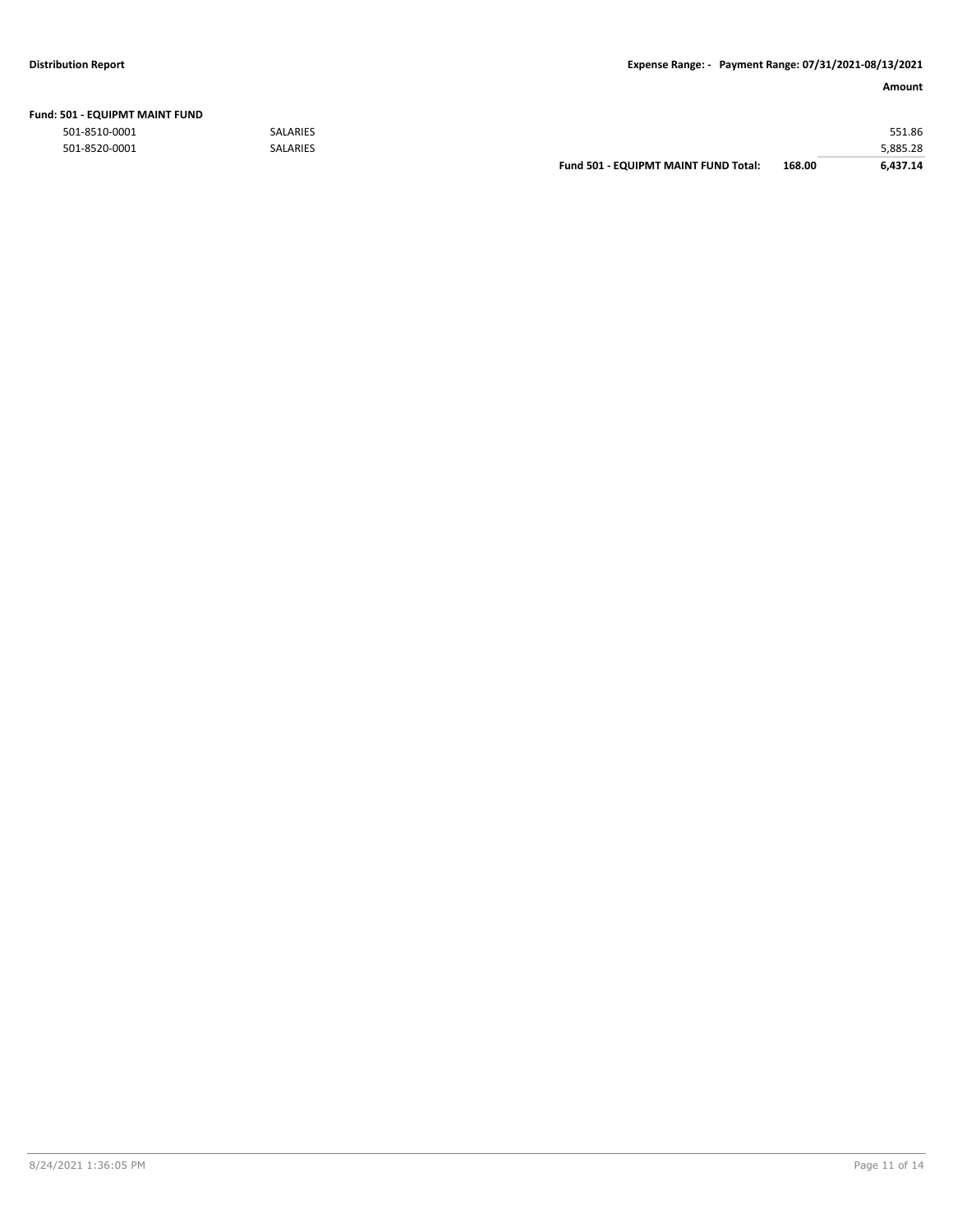**Fund: 503 - MIS FUND**

|               |                              | Fund 503 - MIS FUND Total: | 160.00 | 8.273.12 |
|---------------|------------------------------|----------------------------|--------|----------|
| 503-4010-0041 | MEDICAL INSURANCE-BLUE CORSS |                            |        | 46.15    |
| 503-4010-0001 | <b>SALARIES</b>              |                            |        | 8,226.97 |
|               |                              |                            |        |          |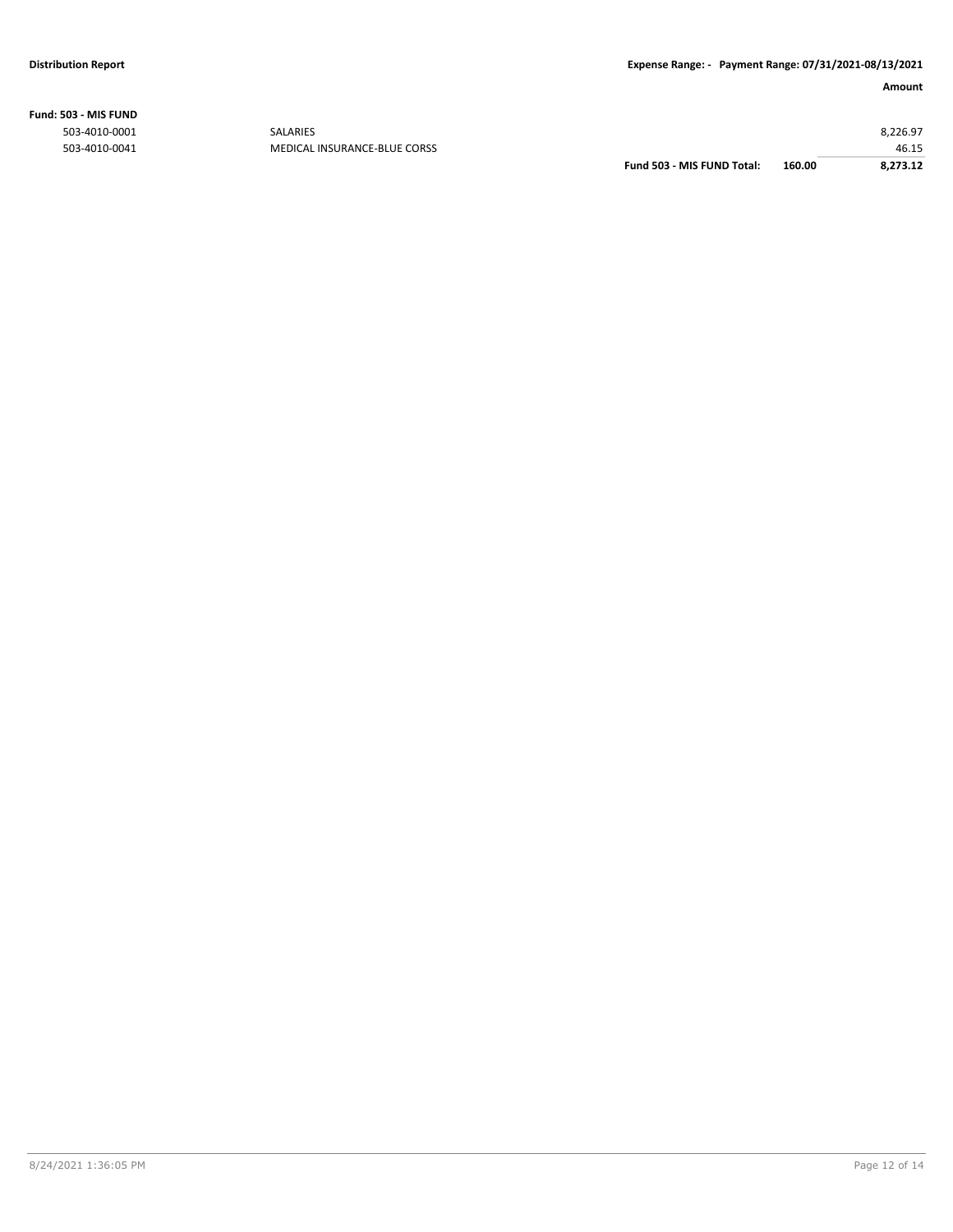| Fund: 951 - SAN, DISTRICT GEN, FUND |                        |                                           |        |           |
|-------------------------------------|------------------------|-------------------------------------------|--------|-----------|
| 951-8810-0001                       | SALARIES               |                                           |        | 2,760.34  |
| 951-8810-0020                       | PART-TIME HOURLY WAGES |                                           |        | 1,279.29  |
| 951-8820-0001                       | SALARIES               |                                           |        | 9,730.70  |
| 951-8820-0002                       | <b>OVERTIME</b>        |                                           |        | 79.57     |
| 951-8820-1033                       | <b>FITNESS PROGRAM</b> |                                           |        | 13.50     |
|                                     |                        | Fund 951 - SAN, DISTRICT GEN, FUND Total: | 377.71 | 13.863.40 |